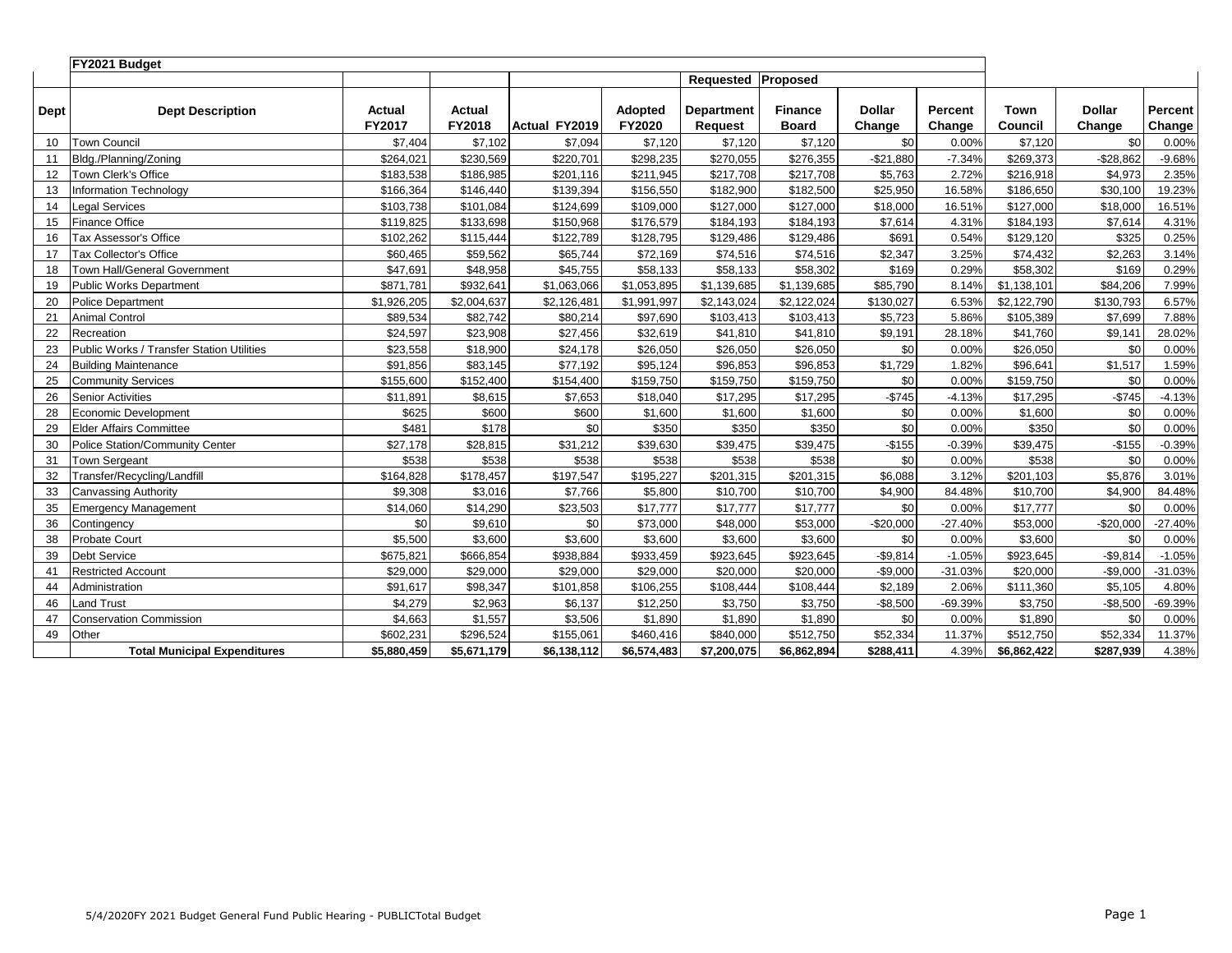|             | FY2021 Budget                        |                  |                  |               |                          |                              |                                |                         |                   |                    |                  |                          |
|-------------|--------------------------------------|------------------|------------------|---------------|--------------------------|------------------------------|--------------------------------|-------------------------|-------------------|--------------------|------------------|--------------------------|
|             |                                      |                  |                  |               |                          | <b>Requested Proposed</b>    |                                |                         |                   |                    |                  |                          |
| <b>Dept</b> | <b>Dept Description</b>              | Actual<br>FY2017 | Actual<br>FY2018 | Actual FY2019 | Adopted<br><b>FY2020</b> | <b>Department</b><br>Reauest | <b>Finance</b><br><b>Board</b> | <b>Dollar</b><br>Change | Percent<br>Change | Town<br>Council    | Dollar<br>Change | <b>Percent</b><br>Change |
| 40          | Chariho Regional School Budget       | \$18,360,381     | \$19,154,991     | \$19,193,499  | \$19,539,330             | \$20,005,301                 | \$19,812,834                   | \$273,504               |                   | 1.40% \$19,812,834 | \$273,504        | 1.40%                    |
| 40          | Chariho Regional School Debt Service | \$190.705        | \$197,880        | \$304,067     | \$274.139                | \$285,467                    | \$285,467                      | \$11,328                | 4.13%             | \$285,467          | \$11,328         | 4.13%                    |
| 40          | <b>Restricted for School Budget</b>  |                  | \$0              |               | \$0 <sub>1</sub>         |                              |                                | \$0 I                   | $0.00\%$          |                    | \$0              | $0.00\%$                 |
|             | <b>Total Education Expense</b>       | \$18,551,086     | \$19,352,871     | \$19,497,566  | \$19,813,469             | \$20,290,768                 | \$20,098,301                   | \$284,832               |                   | 1.44% \$20,098,301 | \$284,832        | 1.44%                    |
|             | <b>Total Expenditures</b>            | \$24,431,545     | \$25,024,050     | \$25,635,678  | \$26,387,952             | \$27,490,843                 | \$26,961,195                   | \$573,243               |                   | 2.17% \$26.960.723 | \$572.771        | 2.17%                    |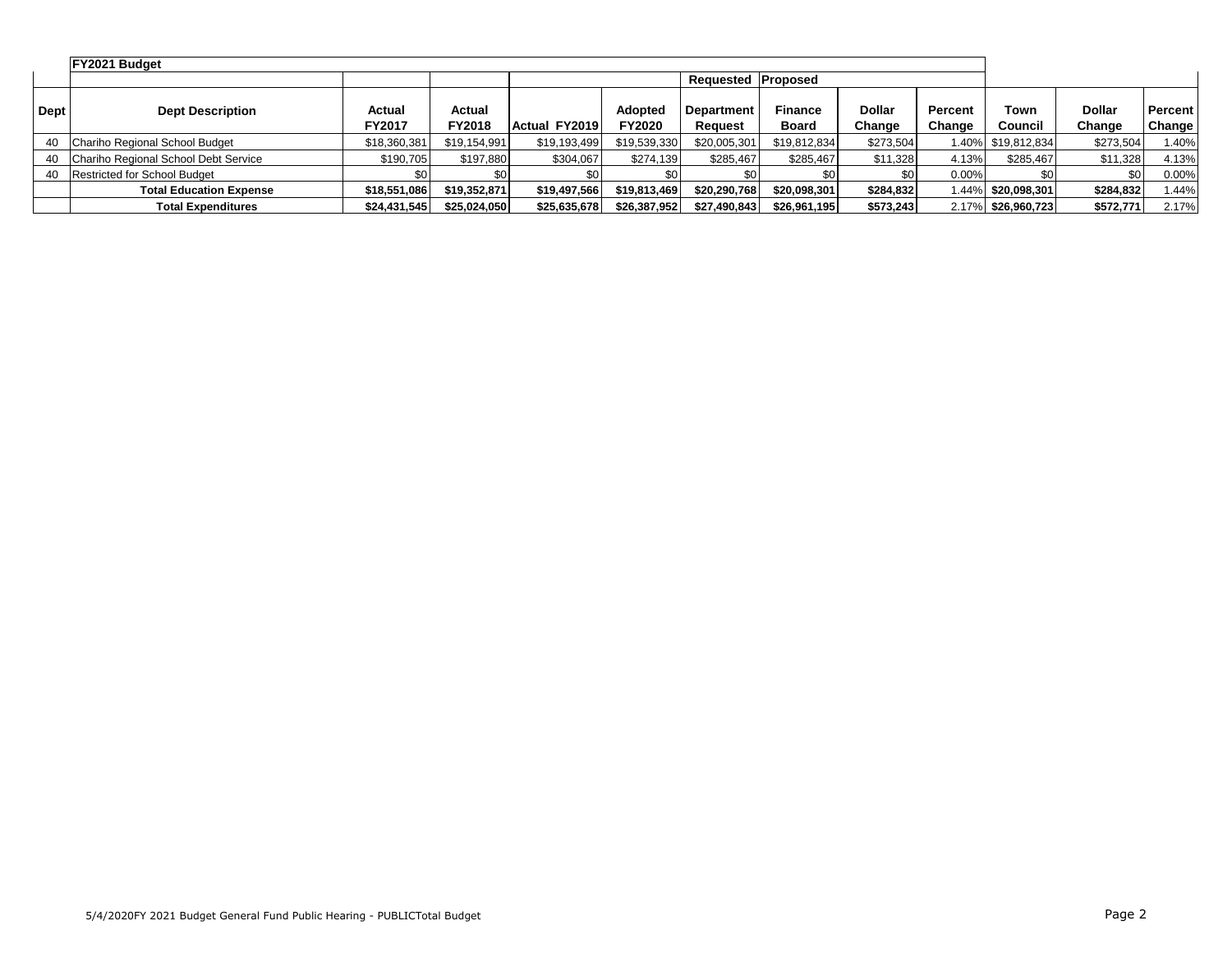|             | FY2021 Budget                         |                  |                  |                      |                          |                              |                                |                         |                   |                  |                         |                   |
|-------------|---------------------------------------|------------------|------------------|----------------------|--------------------------|------------------------------|--------------------------------|-------------------------|-------------------|------------------|-------------------------|-------------------|
|             |                                       |                  |                  |                      |                          | Requested                    | Proposed                       |                         |                   |                  |                         |                   |
| <b>Dept</b> | <b>Dept Description</b>               | Actual<br>FY2017 | Actual<br>FY2018 | <b>Actual FY2019</b> | Adopted<br><b>FY2020</b> | <b>Department</b><br>Request | <b>Finance</b><br><b>Board</b> | <b>Dollar</b><br>Change | Percent<br>Change | Town<br>Council  | <b>Dollar</b><br>Change | Percent<br>Change |
|             | <b>Revenues</b>                       |                  |                  |                      |                          |                              |                                |                         |                   |                  |                         |                   |
|             | Taxes                                 | \$18,015,962     | \$18,659,341     | \$19,284,568         | \$19,783,962             | \$20,344,482                 | \$20,261,434                   | \$477,472               | 2.41%             | \$20,260,841     | \$476,879               | 2.41%             |
|             | State Aid                             | \$5,284,128      | \$5,169,509      | \$5,206,895          | \$5,364,886              | \$5,517,672                  | \$5,517,672                    | \$152,786               | 2.85%             | \$5,493,497      | \$128,611               | 2.40%             |
|             | Federal Aid                           | \$62,996         | \$0              | \$0                  | \$0                      | \$0                          | \$0                            | \$0                     | 0.00%             | \$0              | \$0                     | 0.00%             |
|             | Permits & Fees                        | \$151,285        | \$253,763        | \$258,067            | \$212,500                | \$239,500                    | \$239,500                      | \$27,000                | 12.71%            | \$239,500        | \$27,000                | 12.71%            |
|             | License Fees                          | \$32,889         | \$29,780         | \$29,804             | \$31,525                 | \$30,025                     | \$30,025                       | $-$1,500$               | $-4.76%$          | \$31,025         | $-$500$                 | $-1.59%$          |
|             | User Fees                             | \$321,661        | \$332,946        | \$322,231            | \$336,100                | \$338,500                    | \$338,500                      | \$2,400                 | 0.71%             | \$338,500        | \$2,400                 | 0.71%             |
|             | Fines & Forfeitures                   | \$48,858         | \$47,270         | \$45,818             | \$47,700                 | \$47,700                     | \$47,700                       | \$0                     | 0.00%             | \$47,700         | \$0                     | 0.00%             |
|             | Investments                           | \$26,938         | \$48,849         | \$68.801             | \$45,000                 | \$55,000                     | \$55,000                       | \$10,000                | 22.22%            | \$55,000         | \$10,000                | 22.22%            |
|             | Miscellaneous Income                  | \$232,126        | \$328,148        | \$318,567            | \$164,030                | \$147,000                    | \$147,000                      | $-$17,030$              | $-10.38%$         | \$147,000        | $-$17,030$              | $-10.38%$         |
|             | <b>Total Revenues</b>                 | \$24,176,843     | \$24,869,606     | \$25,534,751         | \$25,985,703             | \$26,719,879                 | \$26,636,831                   | \$651,128               | 2.51%             | \$26,613,063     | \$627,360               | 2.41%             |
|             |                                       |                  |                  |                      |                          |                              |                                |                         |                   |                  |                         |                   |
|             | <b>Total Expenditures</b>             | \$24,431,545     | \$25,024,050     | \$25,635,678         | \$26,387,952             | \$27,490,843                 | \$26,961,195                   | \$573,243               | 2.17%             | \$26,960,723     | \$572,771               | 2.17%             |
|             |                                       |                  |                  |                      |                          |                              |                                |                         |                   |                  |                         |                   |
|             | <b>Operating Gain/(Loss)</b>          | (\$254,702)      | (\$154, 444)     | (\$100, 927)         | (\$402, 249)             | (\$770,964)                  | (\$324,365)                    | \$77,884                |                   | (\$347,661)      | (\$193,217)             | $-13.57%$         |
|             |                                       |                  |                  |                      |                          |                              |                                |                         |                   |                  |                         |                   |
|             | Transfers                             | \$495,547        | \$297,733        | \$133,874            | \$402,249                | \$770,964                    | \$324,365                      | $-$77,884$              | \$0               | \$347,661        | $-$54,588$              | $-13.57%$         |
|             | <b>Total Revenues &amp; Transfers</b> | \$24,672,390     | \$25,167,339     | \$25,668,625         | \$26,387,952             | \$27,490,843                 | \$26,961,196                   | \$573,244               |                   | \$0 \$26,960,724 | \$572,772               | 2.17%             |
|             |                                       |                  |                  |                      |                          |                              |                                |                         |                   |                  |                         |                   |
|             | Revenues over(under) expenses         | \$240.845        | \$143.289        | \$32,947             | \$0                      | \$0                          | \$0                            | \$0                     |                   | \$0              | \$0                     |                   |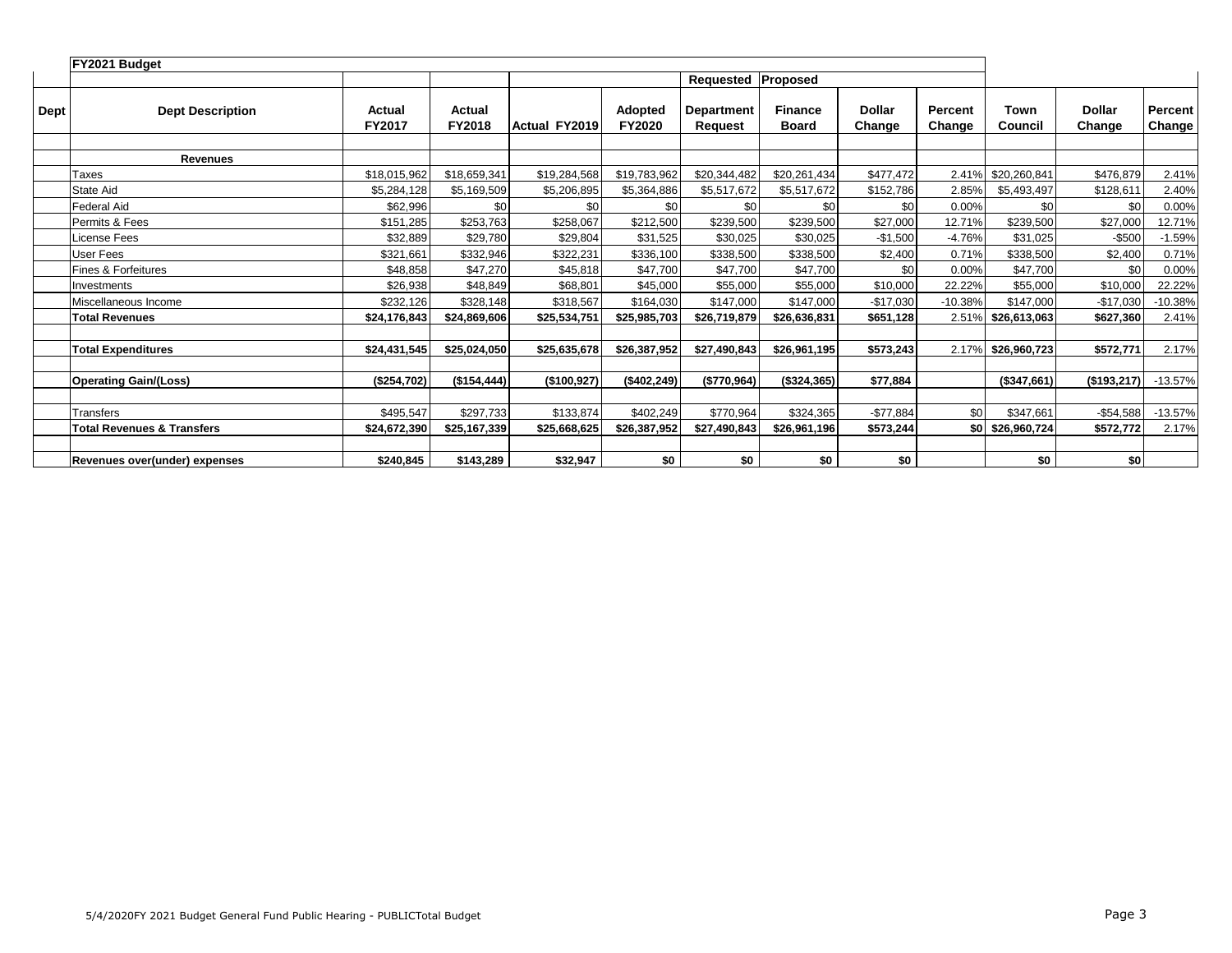|                        |                                                  |                       |                       | FY2021 Budget         |                   |                   |                |                       |                  |               |                       |           |
|------------------------|--------------------------------------------------|-----------------------|-----------------------|-----------------------|-------------------|-------------------|----------------|-----------------------|------------------|---------------|-----------------------|-----------|
|                        |                                                  |                       |                       |                       |                   |                   |                |                       |                  |               |                       |           |
|                        |                                                  | Actual                | <b>Actual</b>         | <b>Actual</b>         | Adopted           | <b>Department</b> | <b>Finance</b> | <b>Dollar</b>         | Percent          | Town          | <b>Dollar</b>         | Percent   |
| Dept                   | <b>Dept Description</b>                          | FY2017                | FY2018                | FY2019                | FY2020            | <b>Request</b>    | <b>Board</b>   | Change                | Change           | Council       | Change                | Change    |
| Dept 10                | <b>Town Council</b>                              |                       |                       |                       |                   |                   |                |                       |                  |               |                       |           |
|                        | 01.10.5001 Council President (1)                 | \$1,500               | \$1,500               | \$1,500               | \$1,500           | \$1,500           | \$1,500        | \$0                   | 0.00%            | \$1,500       | \$0                   | 0.00%     |
|                        | 01.10.5001 Council Members (4)                   | \$5,000               | \$5,000               | \$5,000               | \$5,000           | \$5,000           | \$5,000        | \$0                   | 0.00%            | \$5,000       | $\sqrt{6}$            | 0.00%     |
| 01.10.5100 FICA        |                                                  | \$497                 | \$497                 | \$497                 | \$497             | \$497             | \$497          | \$0                   | 0.00%            | \$497         | \$0                   | 0.00%     |
|                        | 01.10.5130 Municipal Retirement -ER 1452         | \$407                 | \$105                 | \$97                  | \$123             | \$123             | \$123          | \$0                   | 0.00%            | \$123         | \$0                   | 0.00%     |
|                        | <b>Personnel</b>                                 | \$7,404               | \$7,102               | \$7,094               | \$7,120           | \$7,120           | \$7,120        | \$0                   | 0.00%            | \$7,120       | \$0                   | 0.00%     |
|                        | <b>Total Town Council</b>                        | \$7,404               | \$7,102               | \$7,094               | \$7,120           | \$7,120           | \$7,120        | \$0                   | 0.00%            | \$7,120       | \$0                   | 0.00%     |
|                        | <b>Building/Planning/Zoning</b>                  |                       |                       |                       |                   |                   |                |                       |                  |               |                       |           |
| Dept 11                | 01.11.5000 Regular Wages (2)                     |                       |                       |                       |                   |                   | 98,131         |                       |                  | 98,131        |                       | -39.89%   |
|                        | 01.11.5001 Part Time Wages (2)                   | \$116,940<br>\$63,093 | \$113,305<br>\$58,653 | \$105,493<br>\$64,151 | 163,241<br>45,837 | 98,131<br>46,905  | 46,905         | $-$65,110$<br>\$1,068 | -39.89%<br>2.33% | 46,905        | $-$65,110$<br>\$1,068 | 2.33%     |
|                        | 01.11.5010 Part Time Seasonal Temp               |                       |                       |                       |                   | $\Omega$          | $\Omega$       |                       |                  | $\Omega$      |                       |           |
| 01.11.5060 Overtime    |                                                  |                       |                       | \$185                 |                   | 6,000             | 6,000          | \$6,000               | 100.00%          | 6,000         | \$6,000               | 100.00%   |
| 01.11.5100 FICA        |                                                  | \$13,477              | \$13,086              | \$12,896              | \$15,995          | \$11,554          | \$11,554       | $-$4,441$             | $-27.76%$        | \$11,554      | $-$4,441$             | $-27.76%$ |
|                        | 01.11.5102 Health Insurance                      | \$31,736              | \$13,122              | \$9,923               | \$38,849          | \$27,034          | \$27,034       | $-$11,815$            | $-30.41%$        | \$26,393      | $-$12,456$            | $-32.06%$ |
|                        | 01.11.5103 Dental Insurance                      | \$0                   | \$456                 | \$383                 | \$1,420           | \$709             | \$709          | $-$711$               | $-50.07%$        | \$668         | $-$752$               | -52.96%   |
|                        | 01.11.5130 Municipal Retirement -ER 1452         | \$12,181              | \$10,251              | \$8,606               | \$16,096          | \$9,676           | \$9,676        | $-$6,420$             | -39.89%          | \$9,676       | $-$6,420$             | -39.89%   |
| 01.11.5132 TIAA-cref   |                                                  | \$0                   | \$0                   | \$0                   | \$1,632           | \$981             | \$981          | $-$ \$651             | -39.89%          | \$981         | $-$ \$651             | -39.89%   |
|                        | 01.11.5150 Workers Compensation Insurance        | \$1,954               | \$1,069               | \$1,976               | \$1,800           | \$2,000           | \$2,000        | \$200                 | 11.11%           | \$2,000       | \$200                 | 11.11%    |
|                        | <b>Personnel</b>                                 | \$239,381             | \$209,942             | \$203,613             | \$284,870         | \$202,990         | \$202,990      | $-$81,880$            | $-28.74%$        | \$202,308     | $-$ \$82,562          | $-28.98%$ |
|                        | 01.11.5200 Office Supplies                       |                       |                       | $\overline{$35}$      |                   |                   | \$0            | \$0                   | 0.00%            | \$0           |                       | 0.00%     |
|                        | 01.11.5205 Planning Misc. Supplies               | \$542                 | \$366                 | \$683                 | \$600             | \$600             | \$600          | \$0                   | 0.00%            | \$600         | \$0                   | 0.00%     |
|                        | 01.11.5207 Bldg., Permit Forms                   | \$225                 | \$0                   | \$0                   | \$0               | \$0               | \$0            | \$0                   | 0.00%            | \$0           | $\sqrt{6}$            | 0.00%     |
|                        | 01.11.5215 Electrical Inspector phone            | \$0                   | \$270                 | \$540                 | \$540             | \$540             | \$540          | \$0                   | 0.00%            | \$540         | $\sqrt{6}$            | 0.00%     |
|                        | 01.11.5220 Stenographer Fees                     | \$900                 | \$1,200               | \$3,150               | \$3,000           | \$5,400           | \$5,400        | \$2,400               | 80.00%           | \$5,400       | \$2,400               | 80.00%    |
| 01.11.5226 Advertising |                                                  | \$75                  | \$0                   | \$199                 | \$1,000           | \$1,000           | \$1,000        | \$0                   | 0.00%            | \$1,000       | \$0                   | 0.00%     |
|                        |                                                  |                       |                       |                       |                   |                   |                |                       |                  |               |                       |           |
|                        | 01.11.5229 Professional Services                 | \$0                   | \$0                   | \$0                   | \$1,000           | \$55,000          | \$61,300       | \$60,300              | 6030.00%         | \$55,000      | \$54,000              | 5400.00%  |
|                        | 01.11.5252 Planning, Education/Training/Seminars | \$30                  | \$610                 | $\sqrt{6}$            | \$500             | \$750             | \$750          | \$250                 | 50.00%           | \$750         | \$250                 | 50.00%    |
|                        | 01.11.5259 Books/Manuals/Subscriptions           |                       |                       | \$30                  |                   |                   |                | \$0                   | 0.00%            |               | \$0                   | 0.00%     |
|                        | 01.11.5262 Planning, Dues                        | \$1,095               | \$205                 | \$638                 | \$775             | $\sqrt{$775}$     | \$775          | \$0                   | 0.00%            | $\sqrt{$775}$ | \$0                   | 0.00%     |
|                        | 01.11.5263 Bldg., Dues                           | \$65                  | \$0                   | \$25                  | \$200             | \$200             | \$200          | \$0                   | 0.00%            | \$200         | \$0                   | 0.00%     |
|                        | 01.11.5265 Zoning, Travel                        | \$875                 | \$1,114               | \$1,254               | \$1,000           | \$1,300           | \$1,300        | \$300                 | 30.00%           | \$1,300       | \$300                 | 30.00%    |
|                        | 01.11.5266 Planning, Travel                      | \$167                 | \$690                 | \$352                 | \$750             | \$750             | \$750          | \$0                   | 0.00%            | \$750         | \$0                   | 0.00%     |
|                        | 01.11.5267 Bldg., Travel                         | \$666                 | \$172                 | \$182                 | \$1,000           | \$750             | \$750          | $-$250$               | $-25.00%$        | \$750         | $-$ \$250             | $-25.00%$ |
|                        |                                                  |                       |                       |                       |                   |                   |                |                       |                  |               |                       |           |
|                        | 01.11.5609 Comp Plan Update                      | \$20,000              | \$16,000              | \$10,000              | \$3,000           | \$0               | \$0            | $-$3,000$             | $-100.00%$       | \$0           | $-$3,000$             | -100.00%  |
|                        | <b>Operations</b>                                | \$24,640              | \$20,627              | \$17,088              | \$13,365          | \$67,065          | \$73,365       | \$60,000              | 448.93%          | \$67,065      | \$53,700              | 401.80%   |
|                        | <b>Total Building/Planning/Zoning</b>            | \$264,021             | \$230,569             | \$220,701             | \$298,235         | \$270,055         | \$276,355      | $-$21,880$            | $-7.34%$         | \$269,373     | $-$ \$28,862          | $-9.68%$  |
|                        |                                                  |                       |                       |                       |                   |                   |                |                       |                  |               |                       |           |
| Dept 12                | <b>Town Clerk's Office</b>                       |                       |                       |                       |                   |                   |                |                       |                  |               |                       |           |
|                        | 01.12.5000 Regular Wages (3)                     | \$123,914             | \$117,736             | \$123,085             | \$129,802         | \$132,430         | \$132,430      | \$2,628               | 2.02%            | \$132,430     | \$2,628               | 2.02%     |
|                        | 01.12.5001 Part Time Wages (1)                   | \$2,459               | \$9,049               | \$15,426              | \$16,230          | \$16,555          | \$16,555       | \$325                 | 2.00%            | \$16,555      | \$325                 | 2.00%     |
| 01.12.5100 FICA        |                                                  | \$9,613               | \$9,482               | \$10,399              | \$11,172          | \$11,397          | \$11,397       | \$225                 | 2.01%            | \$11,397      | \$225                 | 2.01%     |
|                        | 01.12.5102 Health Insurance                      | \$32,612              | \$35,588              | \$36,229              | \$35,195          | \$37,475          | \$37,475       | \$2,280               | 6.48%            | \$36,747      | \$1,552               | 4.41%     |
|                        | 01.12.5103 Dental Insurance                      | \$0                   | \$1,462               | \$1,254               | \$1,060           | \$1,060           | \$1,060        | \$0                   | 0.00%            | \$998         | $-$ \$62              | $-5.85%$  |
|                        | 01.12.5130 Municipal Retirement -ER 1452         | \$11,042              | \$10,989              | \$10,819              | \$12,798          | \$13,034          | \$13,034       | \$236                 | 1.84%            | \$13,034      | \$236                 | 1.84%     |
| 01.12.5132 TIAA-cref   |                                                  | \$0                   | \$0                   | \$0                   | \$1,298           | \$1,322           | \$1,322        | \$24                  | 1.85%            | \$1,322       | \$24                  | 1.85%     |
|                        | 01.12.5150 Workers Compensation Insurance        | \$266                 | \$169                 | \$314                 | \$280             | \$325             | \$325          | \$45                  | 16.07%           | \$325         | \$45                  | 16.07%    |
|                        | Personnel                                        | \$179,906             | \$184,475             | \$197,526             | \$207,835         | \$213,598         | \$213,598      | \$5,763               | 2.77%            | \$212,808     | \$4,973               | 2.39%     |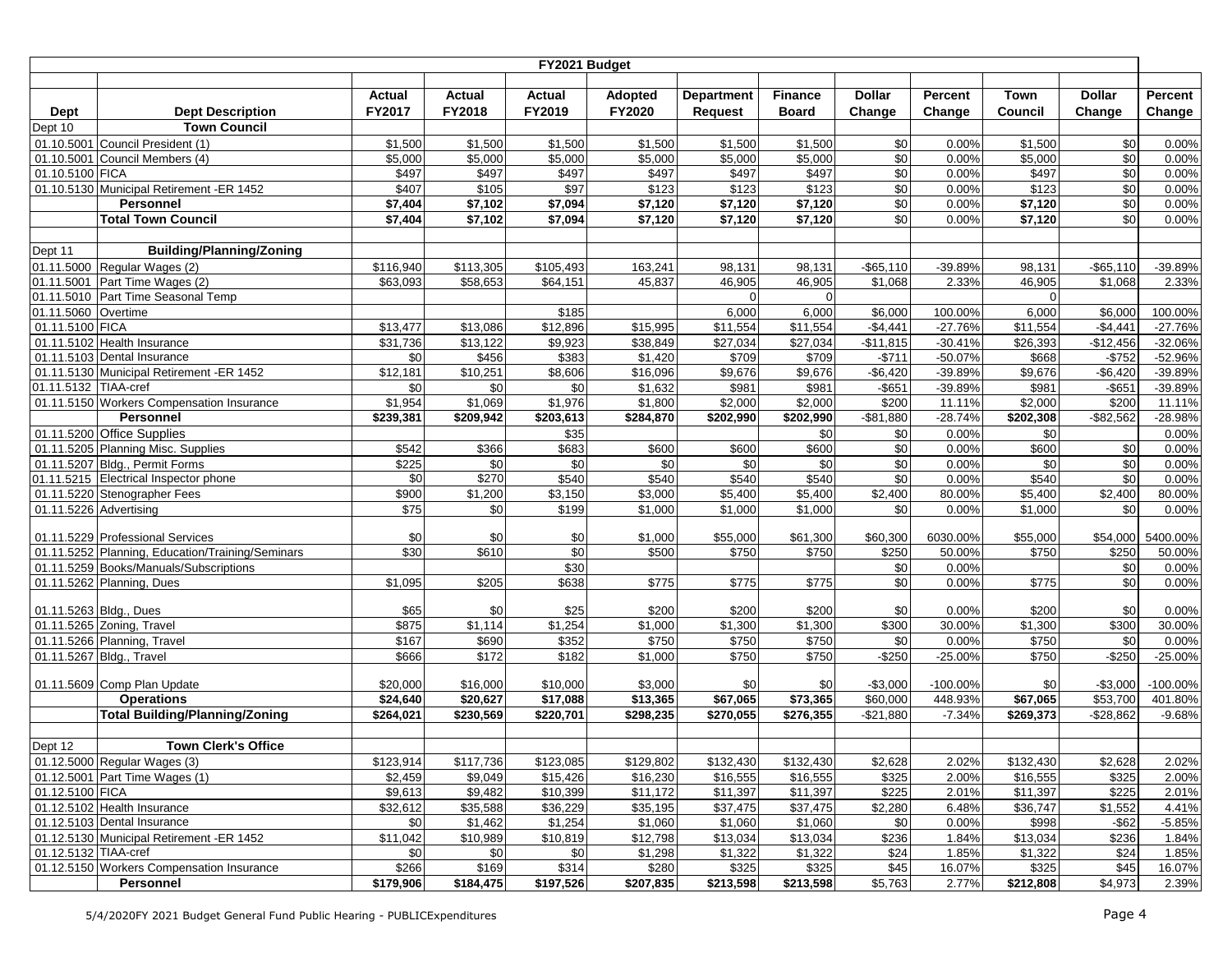|                   | FY2021 Budget                                            |                         |                  |                  |                   |                              |                                |                         |                   |                               |                         |                   |  |  |
|-------------------|----------------------------------------------------------|-------------------------|------------------|------------------|-------------------|------------------------------|--------------------------------|-------------------------|-------------------|-------------------------------|-------------------------|-------------------|--|--|
| Dept              | <b>Dept Description</b>                                  | <b>Actual</b><br>FY2017 | Actual<br>FY2018 | Actual<br>FY2019 | Adopted<br>FY2020 | <b>Department</b><br>Request | <b>Finance</b><br><b>Board</b> | <b>Dollar</b><br>Change | Percent<br>Change | <b>Town</b><br><b>Council</b> | <b>Dollar</b><br>Change | Percent<br>Change |  |  |
|                   | 01.12.5225 Microfilming & Indexing                       | \$1,347                 | \$1,304          | \$904            | \$1,120           | \$1,120                      | \$1,120                        | \$0                     | 0.00%             | \$1,120                       | \$0                     | 0.00%             |  |  |
|                   |                                                          |                         |                  |                  |                   |                              |                                |                         |                   |                               |                         |                   |  |  |
|                   | 01.12.5250 Dues/Training/Seminars                        | \$2,202                 | \$775            | \$2,154          | \$2,490           | \$2,490                      | \$2,490                        | \$0                     | 0.00%             | \$2,490                       | \$0                     | 0.00%             |  |  |
|                   | 01.12.5256 Books/Manuals/Subscriptions                   | \$0                     | \$0              | \$0              | \$0               | \$0                          | \$0                            | \$0                     | 0.00%             | \$0                           | $\frac{6}{3}$           | 0.00%             |  |  |
| 01.12.5264 Travel |                                                          | \$83                    | \$431            | \$532            | \$500             | \$500                        | \$500                          | \$0                     | 0.00%             | \$500                         | \$0                     | 0.00%             |  |  |
|                   | <b>Operations</b>                                        | \$3,632                 | \$2,510          | \$3,590          | \$4,110           | \$4,110                      | \$4,110                        | \$0                     | 0.00%             | \$4,110                       | \$0                     | 0.00%             |  |  |
|                   | <b>Total Town Clerk's Office</b>                         | \$183,538               | \$186,985        | \$201,116        | \$211,945         | \$217,708                    | \$217,708                      | \$5,763                 | 2.72%             | \$216,918                     | \$4,973                 | 2.35%             |  |  |
|                   |                                                          |                         |                  |                  |                   |                              |                                |                         |                   |                               |                         |                   |  |  |
| Dept 13           | <b>Information Technology</b>                            |                         |                  |                  |                   |                              |                                |                         |                   |                               |                         |                   |  |  |
|                   | 01.13.5250 Operations Improvement                        | \$0                     | \$600            | \$2,937          | \$5,000           | \$20,000                     | \$20,000                       | \$15,000                | 300.00%           | \$20,000                      | \$15,000                | 300.00%           |  |  |
|                   | 01.13.5334 Internet, Email and Web Site Services         | \$5,313                 | \$5,388          | \$4,893          | \$9,250           | \$12,000                     | \$12,000                       | \$2,750                 | 29.73%            | \$12,000                      | \$2,750                 | 29.73%            |  |  |
|                   | 01.13.5378 Equipment Maintenance                         | \$7,924                 | \$13,113         | \$12,262         | \$13,500          | \$10,000                     | \$10,000                       | $-$3,500$               | $-25.93%$         | \$10,000                      | $-$3,500$               | $-25.93%$         |  |  |
|                   | 01.13.5380 New Software License Purchases/ Upgrades      | \$0                     | \$0              | \$2,195          | \$0               | \$2,500                      | \$0                            | \$0                     | 0.00%             | \$0                           | \$0                     | 0.00%             |  |  |
|                   | 01.13.5384 Software Application Vendor Support & Maint.  | \$55,611                | \$52,120         | \$47,862         | \$54,000          | \$57,900                     | \$60,000                       | \$6,000                 | 11.11%            | \$62,650                      | \$8,650                 | 16.02%            |  |  |
|                   | 01.13.5385 Solutions Land Evidence Support & Maintenance | \$18,063                | \$17,760         | \$12,935         | \$10,800          | \$11,500                     | \$11,500                       | \$700                   | 6.48%             | \$11,500                      | \$700                   | 6.48%             |  |  |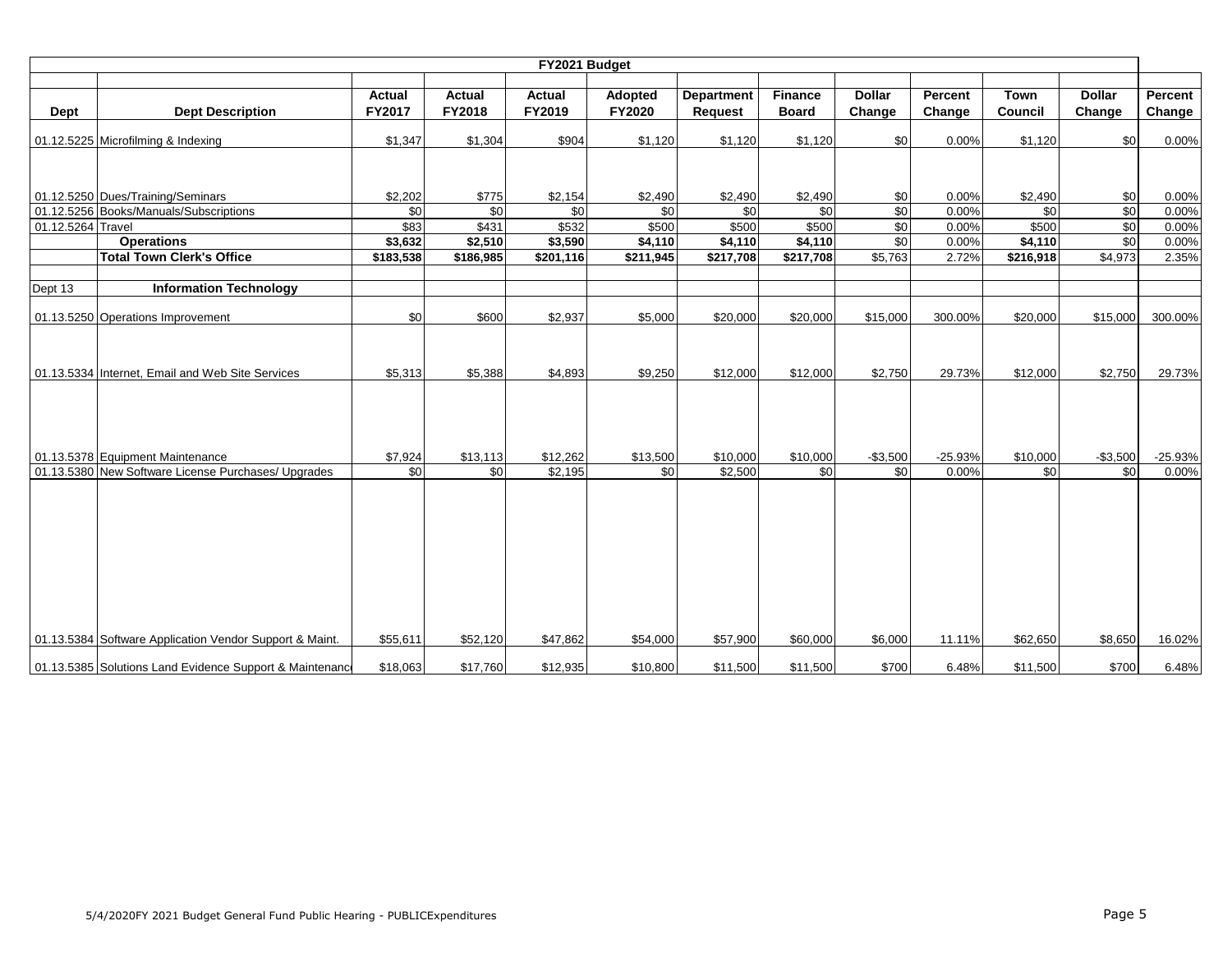|                     |                                              |                      |                      | FY2021 Budget |                      |                   |                       |               |         |                       |               |         |
|---------------------|----------------------------------------------|----------------------|----------------------|---------------|----------------------|-------------------|-----------------------|---------------|---------|-----------------------|---------------|---------|
|                     |                                              |                      |                      |               |                      |                   |                       |               |         |                       |               |         |
|                     |                                              | Actual               | <b>Actual</b>        | <b>Actual</b> | Adopted              | <b>Department</b> | <b>Finance</b>        | <b>Dollar</b> | Percent | <b>Town</b>           | <b>Dollar</b> | Percent |
| <b>Dept</b>         | <b>Dept Description</b>                      | FY2017               | FY2018               | FY2019        | FY2020               | <b>Request</b>    | <b>Board</b>          | Change        | Change  | <b>Council</b>        | Change        | Change  |
|                     |                                              |                      |                      |               |                      |                   |                       |               |         |                       |               |         |
|                     |                                              |                      |                      |               |                      |                   |                       |               |         |                       |               |         |
|                     |                                              |                      |                      |               |                      |                   |                       |               |         |                       |               |         |
|                     |                                              |                      |                      |               |                      |                   |                       |               |         |                       |               |         |
|                     |                                              |                      |                      |               |                      |                   |                       |               |         |                       |               |         |
|                     |                                              |                      |                      |               |                      |                   |                       |               |         |                       |               |         |
|                     |                                              |                      |                      |               |                      |                   |                       |               |         |                       |               |         |
|                     |                                              |                      |                      |               |                      |                   |                       |               |         |                       |               |         |
|                     |                                              |                      |                      |               |                      |                   |                       |               |         |                       |               |         |
|                     |                                              |                      |                      |               |                      |                   |                       |               |         |                       |               |         |
|                     |                                              |                      |                      |               |                      |                   |                       |               |         |                       |               |         |
|                     |                                              |                      |                      |               |                      |                   |                       |               |         |                       |               |         |
|                     | 01.13.5386 IT Support Services               | \$47,258             | \$45,444             | \$45,434      | \$46,000             | \$49,000          | \$49,000              | \$3,000       | 6.52%   | \$50,500              | \$4,500       | 9.78%   |
|                     | 01.13.5481 Hardware Support - Fingerprinting | \$311                | \$0                  | \$0           | \$7,200              | \$7,200           | \$7,200               | \$0           | 0.00%   | \$7,200               | \$0           | 0.00%   |
|                     | 01.13.5484 Software Support Police           | $\overline{$}10,540$ | \$10,671             | \$10,876      | \$10,800             | \$12,800          | \$12,800              | \$2,000       | 18.52%  | \$12,800              | \$2,000       | 18.52%  |
|                     |                                              |                      |                      |               |                      |                   |                       |               |         |                       |               |         |
|                     |                                              |                      |                      |               |                      |                   |                       |               |         |                       |               |         |
|                     | 01.13.5486 GIS Support Services              | \$21,344             |                      | \$0           | \$0                  | \$0               | \$0                   | \$0           | 0.00%   | \$0                   | \$0           | 0.00%   |
|                     | <b>Operations</b>                            | \$166,364            | \$1,344<br>\$146,440 | \$139,394     | \$156,550            | \$182,900         | \$182,500             | \$25,950      | 16.58%  | \$186,650             | \$30,100      | 19.23%  |
|                     | <b>Total Information Technology</b>          | \$166,364            | \$146,440            | \$139,394     | \$156,550            | \$182,900         | \$182,500             | \$25,950      | 16.58%  | $\overline{$}186,650$ | \$30,100      | 19.23%  |
|                     |                                              |                      |                      |               |                      |                   |                       |               |         |                       |               |         |
| Dept 14             | <b>Legal Services</b>                        |                      |                      |               |                      |                   |                       |               |         |                       |               |         |
|                     | 01.14.5400 Legal - Labor Lawyer              | \$4,320              | \$975                | \$10,327      | \$5,000              | \$7,000           | \$7,000               | \$2,000       | 40.00%  | \$7,000               | \$2,000       | 40.00%  |
|                     |                                              |                      |                      |               |                      |                   |                       |               |         |                       |               |         |
|                     |                                              |                      |                      |               |                      |                   |                       |               |         |                       |               |         |
|                     |                                              |                      |                      |               |                      |                   |                       |               |         |                       |               |         |
|                     | 01.14.5410 Legal - Town Council              | \$40,420             | \$33,310             | \$40,349      | \$35,000             | \$40,000          | \$40,000              | \$5,000       | 14.29%  | \$40,000              | \$5,000       | 14.29%  |
|                     |                                              |                      |                      |               |                      |                   |                       |               |         |                       |               |         |
|                     | 01.14.5415 Legal - Litigation                | \$3,483              | \$18,344             | \$13,208      | \$16,000             | \$16,000          | \$16,000              | \$0           | 0.00%   | \$16,000              | \$0           | 0.00%   |
|                     | 01.14.5420 Legal - Criminal Prosecutions     | \$26,625             | \$30,775             | \$30,670      | \$28,000             | \$32,000          | \$32,000              | \$4,000       | 14.29%  | \$32,000              | \$4,000       | 14.29%  |
|                     |                                              |                      |                      |               |                      |                   |                       |               |         |                       |               |         |
|                     |                                              |                      |                      |               |                      |                   |                       |               |         |                       |               |         |
|                     |                                              |                      |                      |               |                      |                   |                       |               |         |                       |               |         |
|                     | 01.14.5440 Legal - Planning & Zoning         | \$28,890             | \$17,680             | \$27,130      | \$20,000             | \$27,000          | \$27,000              | \$7,000       | 35.00%  | \$27,000              | \$7,000       | 35.00%  |
|                     | 01.14.5750 Legal - Contingency               | \$0                  | \$0                  | \$3,015       | \$5,000              | \$5,000           | \$5,000               | \$0           | 0.00%   | \$5,000               | \$0           | 0.00%   |
|                     | <b>Operations</b>                            | \$103,738            | \$101,084            | \$124,699     | \$109,000            | \$127,000         | \$127,000             | \$18,000      | 16.51%  | \$127,000             | \$18,000      | 16.51%  |
|                     | <b>Total Legal Services</b>                  | \$103,738            | \$101,084            | \$124,699     | \$109,000            | \$127,000         | \$127,000             | \$18,000      | 16.51%  | \$127,000             | \$18,000      | 16.51%  |
|                     |                                              |                      |                      |               |                      |                   |                       |               |         |                       |               |         |
| Dept 15             | <b>Finance Office</b>                        |                      |                      |               |                      |                   |                       |               |         |                       |               |         |
|                     | 01.15.5000 Regular Wages (2)                 | \$84,532             | \$95,946             | \$108,145     | \$125,586            | \$125,604         | $\overline{$125,604}$ | \$18          | 0.01%   | \$125,604             | \$18          | 0.01%   |
| 01.15.5060 Overtime |                                              |                      |                      |               |                      | \$6,500           | \$6,500               |               |         | \$6,500               |               |         |
| 01.15.5100 FICA     |                                              | \$6,597              | \$7,538              | \$8,407       | \$9,607              | \$10,108          | \$10,108              | \$501         | 5.21%   | \$10,108              | \$501         | 5.21%   |
|                     | 01.15.5102 Health Insurance                  | \$3,936              | \$5,282              | \$11,256      | \$8,967              | \$9,560           | \$9,560               | \$593         | 6.61%   | \$9,560               | \$593         | 6.61%   |
|                     | 01.15.5103 Dental Insurance                  | \$0                  | \$114                | \$212         | \$180                | \$180             | \$180                 | \$0           | 0.00%   | \$180                 | \$0           | 0.00%   |
|                     | 01.15.5130 Municipal Retirement              | \$8,312              | \$8,294              | \$7,193       | $\overline{$}12,383$ | \$12,385          | \$12,385              | $\frac{6}{2}$ | 0.02%   | \$12,385              | \$2           | 0.02%   |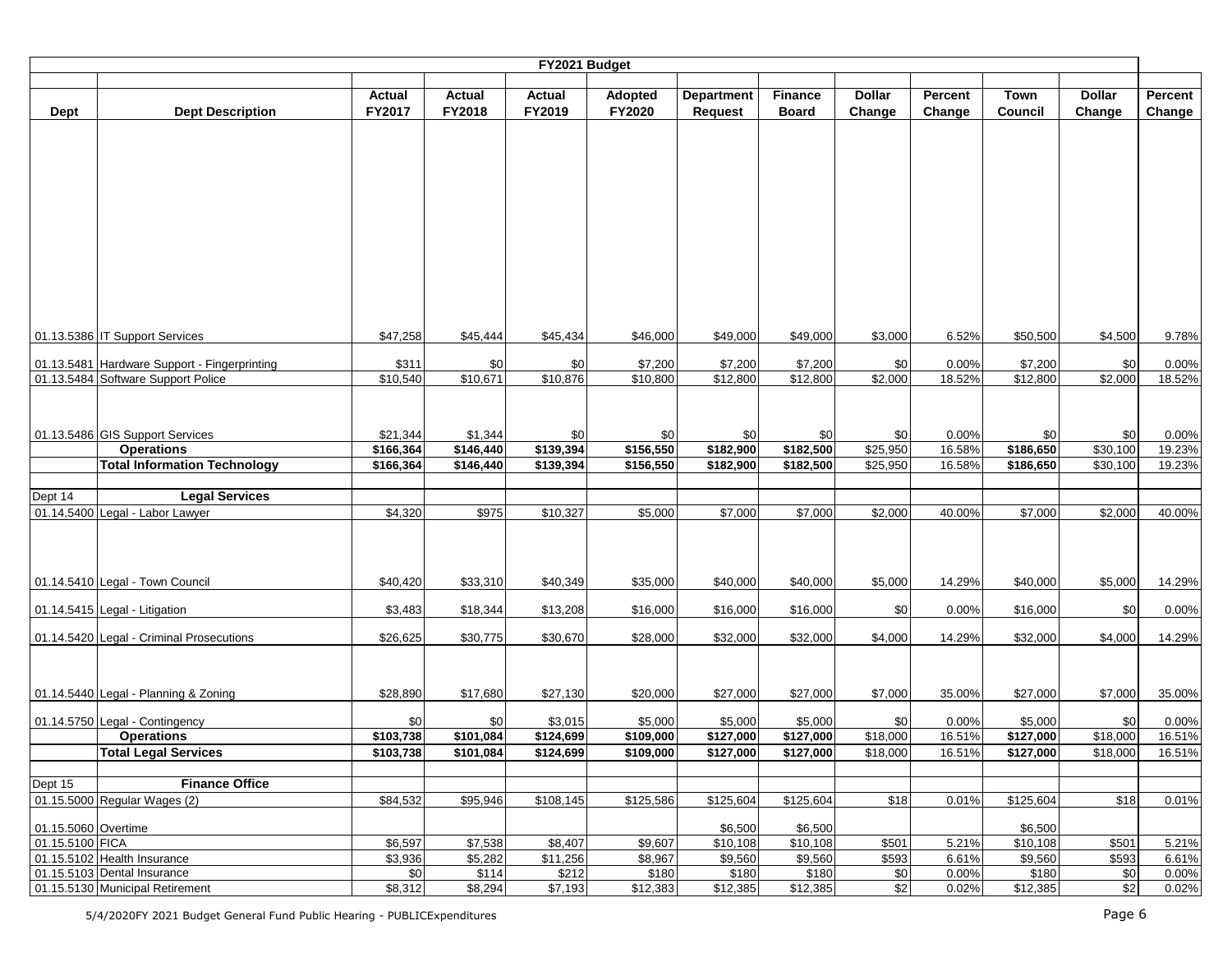|                      |                                           |                         |                         | FY2021 Budget           |                   |                              |                                |                         |                   |                 |                         |                     |
|----------------------|-------------------------------------------|-------------------------|-------------------------|-------------------------|-------------------|------------------------------|--------------------------------|-------------------------|-------------------|-----------------|-------------------------|---------------------|
| Dept                 | <b>Dept Description</b>                   | Actual<br><b>FY2017</b> | Actual<br><b>FY2018</b> | <b>Actual</b><br>FY2019 | Adopted<br>FY2020 | <b>Department</b><br>Request | <b>Finance</b><br><b>Board</b> | <b>Dollar</b><br>Change | Percent<br>Change | Town<br>Council | <b>Dollar</b><br>Change | Percent  <br>Change |
| 01.15.5132 TIAA-cref |                                           | \$0                     | \$0                     |                         | \$1,256           | \$1,256                      | \$1,256                        | \$0                     | 0.00%             | \$1,256         | \$0                     | 0.00%               |
|                      | 01.15.5150 Workers Compensation Insurance | \$177                   | \$111                   | \$202                   | \$200             | \$200                        | \$200                          | \$0                     | $0.00\%$          | \$200           | \$0                     | 0.00%               |
|                      | Personnel                                 | \$103,554               | \$117,285               | \$135,415               | \$158,179         | \$165,793                    | \$165,793                      | \$7,614                 | 4.81%             | \$165,793       | \$7,614                 | 4.81%               |
|                      | 01.15.5200 Office Supplies                | \$455                   | \$1,696                 | \$1,435                 | \$1,750           | \$1,750                      | \$1,750                        | \$0                     | $0.00\%$          | \$1,750         | \$0                     | 0.00%               |
|                      | 01.15.5250 Education/Training/Seminars    | \$567                   | \$668                   | \$55                    | \$600             | \$600                        | \$600                          | \$0                     | $0.00\%$          | \$600           | \$0                     | 0.00%               |
| 01.15.5260 Dues      |                                           | \$280                   | \$280                   | \$0                     | \$300             | \$300                        | \$300                          | \$0                     | $0.00\%$          | \$300           | \$0                     | 0.00%               |
| 01.15.5264 Travel    |                                           | \$729                   | \$585                   | \$550                   | \$750             | \$750                        | \$750                          | \$0                     | $0.00\%$          | \$750           | \$0                     | 0.00%               |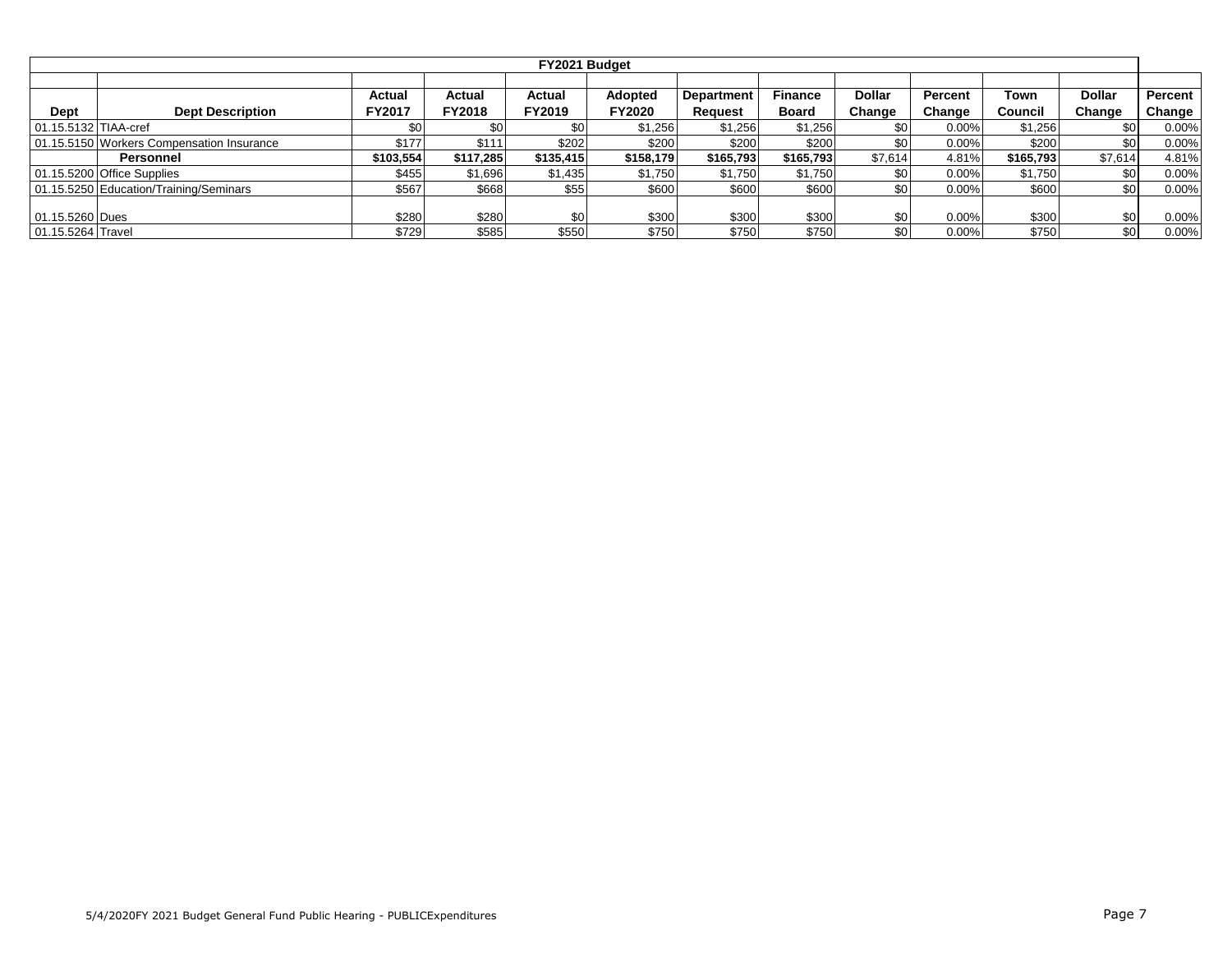|                      |                                                               |                   |                   | FY2021 Budget              |                    |                    |                    |                         |                   |                    |                  |                   |
|----------------------|---------------------------------------------------------------|-------------------|-------------------|----------------------------|--------------------|--------------------|--------------------|-------------------------|-------------------|--------------------|------------------|-------------------|
|                      |                                                               |                   |                   |                            |                    |                    |                    |                         |                   |                    |                  |                   |
|                      |                                                               | Actual            | Actual            | Actual                     | <b>Adopted</b>     | <b>Department</b>  | <b>Finance</b>     | <b>Dollar</b>           | Percent           | Town               | <b>Dollar</b>    | Percent           |
| Dept                 | <b>Dept Description</b>                                       | FY2017            | FY2018            | FY2019                     | FY2020             | <b>Request</b>     | <b>Board</b>       | Change                  | Change            | Council            | Change           | Change            |
|                      | 01.15.5390 Data Processing - Payroll                          | \$14,240          | \$13,184          | \$13,513                   | \$15,000           | \$15,000           | \$15,000           | \$0                     | 0.00%             | \$15,000           | \$0              | 0.00%             |
|                      | <b>Operations</b>                                             | \$16,271          | \$16,413          | \$15,553                   | \$18,400           | \$18,400           | \$18,400           | \$0                     | 0.00%             | \$18,400           | \$0              | 0.00%             |
|                      | <b>Total Finance Office</b>                                   | \$119,825         | \$133,698         | \$150,968                  | \$176,579          | \$184,193          | \$184,193          | \$7,614                 | 4.31%             | \$184,193          | \$7,614          | 4.31%             |
|                      |                                                               |                   |                   |                            |                    |                    |                    |                         |                   |                    |                  |                   |
| Dept 16              | <b>Tax Assessor's Office</b>                                  |                   |                   |                            |                    |                    |                    |                         |                   |                    |                  |                   |
|                      | 01.16.5000 Regular Wages (2)                                  | \$63,888          | \$72,392          | \$75,172                   | \$77,527           | \$79,078           | \$79,078           | \$1,551                 | 2.00%             | \$79,078           | \$1,551          | 2.00%             |
| 01.16.5100 FICA      |                                                               | \$4,897           | \$5,420           | \$5,523                    | \$5,931            | \$6,049            | \$6,049            | \$118                   | 1.99%             | \$6,049            | \$118            | 1.99%             |
|                      | 01.16.5102 Health Insurance                                   | \$15,801          | \$18,701          | \$22,208                   | \$21,507           | \$18,554           | \$18,554           | $-$2,953$               | $-13.73%$         | \$18,188           | $- $3,319$       | $-15.43%$         |
|                      | 01.16.5103 Dental Insurance                                   | \$0               | \$864             | \$839                      | \$796              | \$562              | \$562              | $-$234$                 | $-29.40%$         | \$562              | $-$234$          | $-29.40%$         |
|                      | 01.16.5130 Municipal Retirement                               | \$6,053           | \$6,079           | \$6,152                    | \$7,644            | \$7,797            | \$7,797            | \$153                   | 2.00%             | \$7,797            | \$153            | 2.00%             |
| 01.16.5132 TIAA-cref |                                                               | \$0               | \$0               | \$0                        | \$775              | \$791              | \$791              | \$16                    | 2.06%             | \$791              | \$16             | 2.06%             |
|                      | 01.16.5150 Workers Compensation Insurance<br><b>Personnel</b> | \$138<br>\$90,777 | \$87<br>\$103,543 | \$139<br>$\sqrt{$110,033}$ | \$170<br>\$114,350 | \$170<br>\$113,001 | \$170<br>\$113,001 | $\sqrt{6}$<br>$-$1,349$ | 0.00%<br>$-1.18%$ | \$170<br>\$112,635 | \$0<br>$-$1,715$ | 0.00%<br>$-1.50%$ |
|                      |                                                               |                   |                   |                            |                    |                    |                    |                         |                   |                    |                  |                   |
|                      | 01.16.5200 Office Supplies                                    | \$0               | \$0               | \$0                        | \$500              | \$500              | \$500              | \$0                     | 0.00%             | \$500              | \$0              | 0.00%             |
|                      |                                                               |                   |                   |                            |                    |                    |                    |                         |                   |                    |                  |                   |
| 01.16.5202 Postage   |                                                               | \$4,187           | \$4,272           | \$4,357                    | \$4,680            | \$4,680            | \$4,680            | \$0                     | 0.00%             | \$4,680            | \$0              | 0.00%             |
|                      | 01.16.5250 Educational Training                               | \$0               | \$0               | \$0                        | \$100              | \$100              | \$100              | \$0                     | 0.00%             | \$100              | $\sqrt{6}$       | 0.00%             |
|                      | 01.16.5256 Books/Manuals/Subscriptions                        | \$0               | \$275             | \$280                      | \$280              | \$280              | \$280              | \$0                     | 0.00%             | \$280              | \$0              | 0.00%             |
| 01.16.5260 Dues      |                                                               | \$200             | \$215             | \$190                      | \$215              | \$215              | \$215              | \$0                     | 0.00%             | \$215              | \$0              | 0.00%             |
| 01.16.5264 Travel    |                                                               | \$81              | \$141             | \$181                      | \$600              | \$600              | \$600              | \$0                     | 0.00%             | \$600              | \$0              | 0.00%             |
|                      | 01.16.5321 RI Vehicle Value Commission                        | \$107             | \$107             | \$0                        | \$110              | \$110              | \$110              | \$0                     | 0.00%             | \$110              | \$0              | 0.00%             |
|                      | 01.16.5369 Equipment Replacement                              |                   |                   |                            |                    | \$2,000            | \$2,000            |                         |                   | \$2,000            |                  |                   |
|                      |                                                               |                   |                   |                            |                    |                    |                    |                         |                   |                    |                  |                   |
|                      |                                                               |                   |                   |                            |                    |                    |                    |                         |                   |                    |                  |                   |
|                      |                                                               |                   |                   |                            |                    |                    |                    |                         |                   |                    |                  |                   |
|                      | 01.16.5328 Tax Bills/Tax Rolls                                | \$6,910           | \$6,891           | \$7,748                    | \$7,960            | \$8,000            | \$8,000            | \$40                    | 0.50%             | \$8,000            | \$40             | 0.50%             |
|                      | <b>Operations</b>                                             | \$11,485          | \$11,901          | \$12,756                   | \$14,445           | \$16,485           | \$16,485           | \$2,040                 | 14.12%            | \$16,485           | \$2,040          | 14.12%            |
|                      | <b>Total Tax Assessor's Office</b>                            | \$102,262         | \$115,444         | \$122,789                  | \$128,795          | \$129,486          | \$129,486          | \$691                   | 0.54%             | \$129,120          | \$325            | 0.25%             |
|                      |                                                               |                   |                   |                            |                    |                    |                    |                         |                   |                    |                  |                   |
| Dept 17              | <b>Tax Collector's Office</b>                                 |                   |                   |                            |                    |                    |                    |                         |                   |                    |                  |                   |
|                      | 01.17.5000 Regular Wages (1)                                  | \$31,176          | \$31,938          | \$36,436                   | \$37,230           | \$38,383           | \$38,383           | \$1,153                 | 3.10%             | \$38,383           | \$1,153          | 3.10%             |
|                      | 01.17.5001 Part Time Wages (1)                                | \$11,785          | \$12,383          | \$15,333                   | \$15,814           | \$16,334           | \$16,334           | \$520                   | 3.29%             | \$16,334           | \$520            | 3.29%             |
| 01.17.5100 FICA      |                                                               | \$3,507           | \$3,628           | \$4,201                    | \$4,058            | \$4,186            | \$4,186            | \$128                   | 3.15%             | \$4,186            | \$128            | 3.15%             |
|                      | 01.17.5102 Health Insurance                                   | \$2,880           | \$3,101           | \$3,148                    | \$3,054            | \$3,262            | \$3,262            | \$208                   | 6.81%             | \$3,178            | \$124            | 4.06%             |
|                      | 01.17.5103 Dental Insurance                                   | \$0               | \$0               | \$0                        | \$0                | \$0                | \$0                | \$0                     | 0.00%             | \$0                | \$0              | 0.00%             |
|                      | 01.17.5130 Municipal Retirement -ER 1452                      | \$3,126           | \$2,989           | \$3,213                    | \$3,671            | \$3,692            | \$3,692            | \$21                    | 0.57%             | \$3,692            | \$21             | 0.57%             |
| 01.17.5132 TIAA-cref |                                                               | \$0               | \$0               | \$0                        | \$372              | \$374              | \$374              | \$2                     | 0.54%             | \$374              | \$2              | 0.54%             |
|                      | 01.17.5150 Workers Compensation Insurance                     | \$85              | \$63              | \$107                      | \$100              | \$115              | \$115              | \$15                    | 15.00%            | \$115              | \$15             | 15.00%            |
|                      | <b>Personnel</b>                                              | \$52,559          | \$54,102          | \$62,438                   | \$64,299           | \$66,346           | \$66,346           | \$2,047                 | 3.18%             | \$66,262           | \$1,963          | 3.05%             |
|                      |                                                               |                   |                   |                            |                    |                    |                    |                         |                   |                    |                  |                   |
|                      | 01.17.5200 Office Supplies                                    | \$413             | \$394             | \$97                       | \$750              | \$750              | \$750              | \$0                     | 0.00%             | \$750              | \$0              | 0.00%             |
|                      |                                                               |                   |                   |                            |                    |                    |                    |                         |                   |                    |                  |                   |
|                      | 01.17.5229 Professional Services                              | \$7,314           | \$4,771           | \$2,952                    | \$6,500            | \$6,500            | \$6,500            | \$0                     | 0.00%             | \$6,500            | \$0              | 0.00%             |
|                      | 01.17.5250 Education/Training/Seminars                        | \$44              | \$56              | \$140                      | \$400              | \$400              | \$400              | \$0                     | 0.00%             | \$400              | \$0              | 0.00%             |
| 01.17.5260 Dues      |                                                               | \$135             | \$168             | \$60                       | \$60               | \$60               | \$60               | \$0                     | 0.00%             | \$60               | \$0              | 0.00%             |
|                      |                                                               |                   |                   |                            |                    |                    |                    |                         |                   |                    |                  |                   |
| 01.17.5264 Travel    |                                                               | \$0               | \$71              | \$57                       | \$160              | \$160              | \$160              | \$0                     | 0.00%             | \$160              | \$0              | 0.00%             |
|                      | 01.17.5369 Equipment Replacement                              |                   |                   |                            | \$0                | \$300              | \$300              | \$300                   | 100.00%           | \$300              | \$300            | 100.00%           |
|                      | <b>Operations</b>                                             | \$7,906           | \$5,460           | \$3,306                    | \$7,870            | \$8,170            | \$8,170            | \$300                   | 3.81%             | \$8,170            | \$300            | 3.81%             |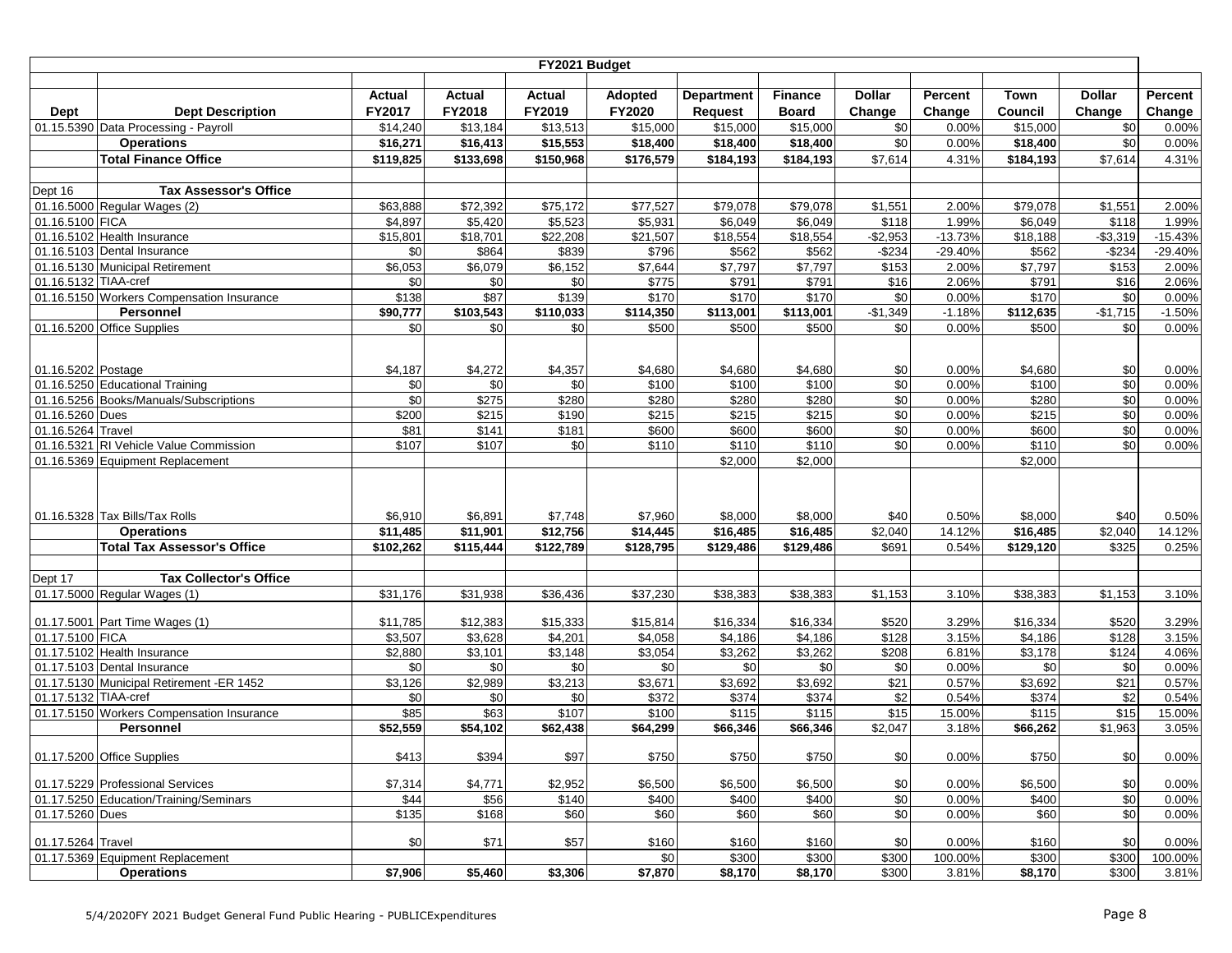|                      |                                     |                  |                         | FY2021 Budget           |                                 |                              |                                |                  |                   |                 |                         |                     |
|----------------------|-------------------------------------|------------------|-------------------------|-------------------------|---------------------------------|------------------------------|--------------------------------|------------------|-------------------|-----------------|-------------------------|---------------------|
| Dept                 | <b>Dept Description</b>             | Actual<br>FY2017 | Actual<br><b>FY2018</b> | <b>Actual</b><br>FY2019 | <b>Adopted</b><br><b>FY2020</b> | <b>Department</b><br>Request | <b>Finance</b><br><b>Board</b> | Dollar<br>Change | Percent<br>Change | Town<br>Council | <b>Dollar</b><br>Change | Percent  <br>Change |
|                      | <b>Total Tax Collector's Office</b> | \$60,465         | \$59,562                | \$65,744                | \$72,169                        | \$74,516                     | \$74,516                       | \$2,347          | 3.25%             | \$74,432        | \$2,263                 | 3.14%               |
|                      |                                     |                  |                         |                         |                                 |                              |                                |                  |                   |                 |                         |                     |
| Dept 18              | <b>Town Hall/General Government</b> |                  |                         |                         |                                 |                              |                                |                  |                   |                 |                         |                     |
|                      | 01.18.5200 Office Supplies          | \$3,459          | \$3,704                 | \$3,086                 | \$3,500                         | \$3,500                      | \$3,500                        | \$0              | $0.00\%$          | \$3,500         | \$0                     | 0.00%               |
| 01.18.5202 Postage   |                                     | \$5,335          | \$6,665                 | \$8,603                 | \$11,000                        | \$11,000                     | \$11,000                       | \$0              | 0.00%             | \$11,000        | \$0                     | 0.00%               |
| 01.18.5215 Telephone |                                     | \$11,611         | \$11.692                | \$10,881                | \$13,500                        | \$13,500                     | \$13,500                       | \$0              | $0.00\%$          | \$13,500        | \$0 <sub>1</sub>        | 0.00%               |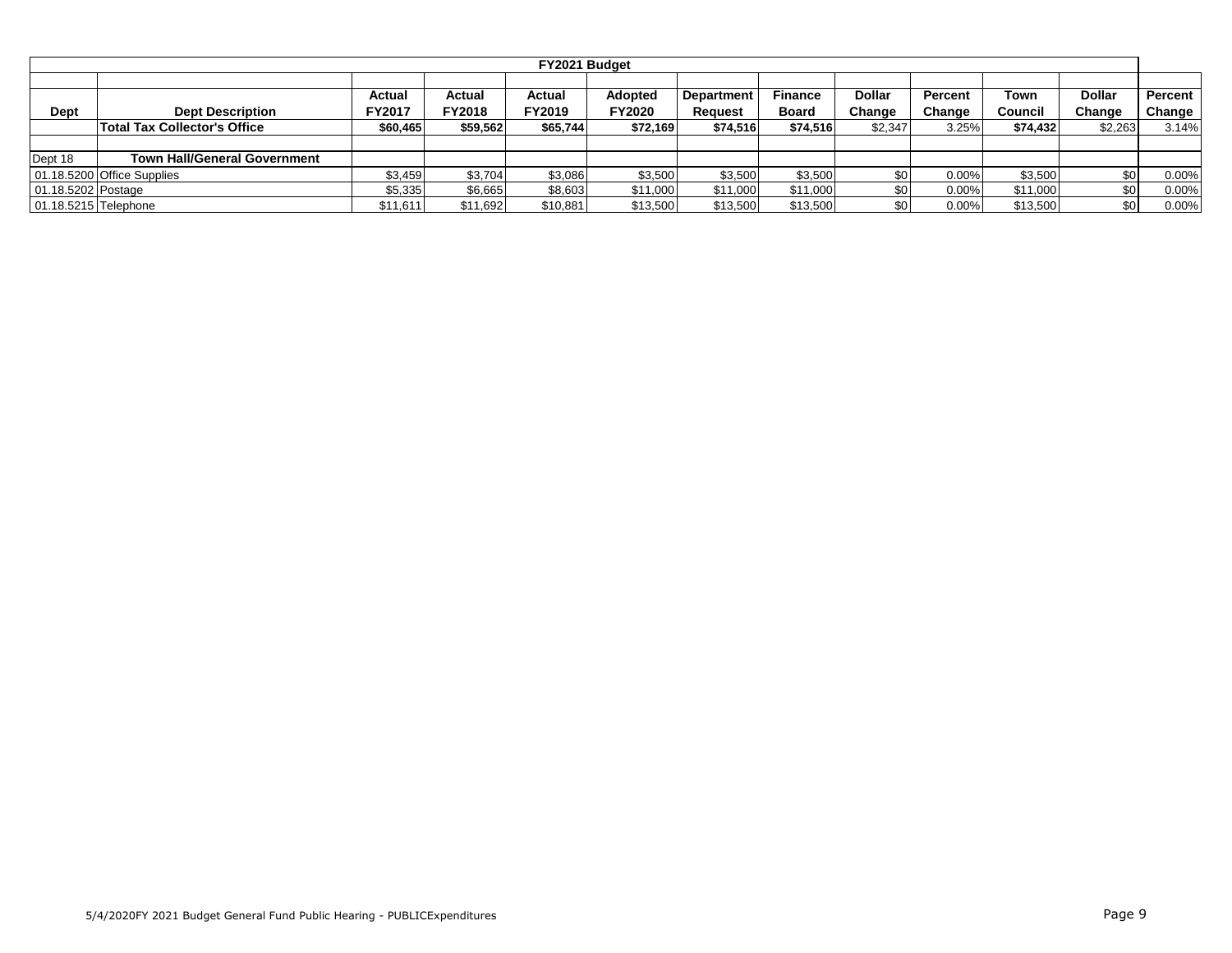|                        |                                                              |                      |                 | FY2021 Budget   |                      |                      |                      |                |          |                      |               |                 |
|------------------------|--------------------------------------------------------------|----------------------|-----------------|-----------------|----------------------|----------------------|----------------------|----------------|----------|----------------------|---------------|-----------------|
|                        |                                                              |                      |                 |                 |                      |                      |                      |                |          |                      |               |                 |
|                        |                                                              | <b>Actual</b>        | Actual          | <b>Actual</b>   | Adopted              | <b>Department</b>    | <b>Finance</b>       | <b>Dollar</b>  | Percent  | Town                 | <b>Dollar</b> | Percent         |
| Dept                   | <b>Dept Description</b>                                      | FY2017               | FY2018          | FY2019          | FY2020               | Request              | <b>Board</b>         | Change         | Change   | Council              | Change        | Change          |
| 01.18.5217 Electricity |                                                              | \$9,496              | \$10,585        | \$12,046        | \$14,500             | \$14,500             | \$14,500             | \$0            | $0.00\%$ | \$14,500             | \$0           | 0.00%           |
| 01.18.5226 Advertising |                                                              | \$5,479              | \$3,912         | \$2.251         | \$5,000              | \$5.000              | \$5.000              | \$0            | 0.00%    | \$5.000              | \$0           | 0.00%           |
|                        | 01.18.5229 Professional Services                             | \$2,400              | \$5,105         | \$3,300         | \$3,850              | \$3,850              | \$3,850              | \$0            | 0.00%    | \$3,850              | \$0           | 0.00%           |
|                        | 01.18.5231 Office Equipment Repair                           | \$0                  | \$0             | \$0             | \$150                | \$150                | \$150                | $\sqrt{6}$     | 0.00%    | \$150                | \$0           | 0.00%           |
|                        | 01.18.5260 RI League of Cities & Towns                       | \$2,875              | \$2,875         | \$3,222         | \$3,383              | \$3,383              | \$3,552              | \$169          | 5.00%    | \$3,552              | \$169         | 5.00%           |
|                        | 01.18.5371 Fee for Shredding                                 | \$2,992              | \$826           | \$689           | \$750                | \$750                | \$750                | $\sqrt{6}$     | 0.00%    | \$750                | \$0           | 0.00%           |
|                        | 01.18.5399 Miscellaneous Expenses                            | \$4,044              | \$3,594         | \$1,677         | \$2,500              | \$2,500              | \$2,500              | $\sqrt{6}$     | 0.00%    | \$2,500              | \$0           | 0.00%           |
|                        | <b>Operations</b>                                            | \$47,691             | \$48,958        | \$45,755        | \$58,133             | \$58,133             | \$58,302             | \$169          | 0.29%    | \$58,302             | \$169         | 0.29%           |
|                        | <b>Total Town Hall/General Government</b>                    | \$47,691             | \$48,958        | \$45,755        | \$58,133             | \$58,133             | \$58,302             | \$169          | 0.29%    | \$58,302             | \$169         | 0.29%           |
| Dept 19                | <b>Public Works Department</b>                               |                      |                 |                 |                      |                      |                      |                |          |                      |               |                 |
|                        | 01.19.5000 Regular Wages (8)                                 | \$347,980            | \$357,122       | \$430,235       | \$434,393            | \$487,113            | \$487,113            | \$52,720       | 12.14%   | \$487,113            | \$52,720      | 12.14%          |
|                        | 01.19.5010 Part Time Wages                                   | \$3,518              | \$4,219         | \$836           | \$3,500              | \$3,500              | \$3,500              | \$0            | 0.00%    | \$3,500              | \$0           | 0.00%           |
| 01.19.5060 Overtime    |                                                              | $\overline{$}36,429$ | \$53,398        | \$51,905        | \$43,000             | \$45,000             | \$45,000             | \$2.000        | 4.65%    | \$45,000             | \$2.000       | 4.65%           |
|                        | 01.19.5065 Emergency Overtime                                | \$0                  | \$30,335        | \$0             | \$0                  | \$0                  | \$0                  | \$0            | 0.00%    | \$0                  | \$0           | 0.00%           |
| 01.19.5100 FICA        |                                                              | \$28,882             | \$33,200        | \$36,050        | \$36,521             | \$40,630             | \$40,630             | \$4,109        | 11.25%   | \$40,630             | \$4,109       | 11.25%          |
|                        | 01.19.5102 Health Insurance                                  | $\overline{$69,674}$ | \$76,977        | \$74,033        | \$73,631             | \$85,637             | \$85,637             | \$12,006       | 16.31%   | \$83,862             | \$10,231      | 13.89%          |
|                        | 01.19.5103 Dental Insurance                                  | $\sqrt{6}$           | \$3,521         | \$2,810         | \$2,140              | \$2,320              | $\overline{$2,320}$  | \$180          | 8.41%    | \$2,511              | \$371         | 17.34%          |
|                        | 01.19.5130 Municipal Retirement -ER 1452                     | \$33,720             | \$33,584        | \$36,122        | \$42,831             | \$48,029             | \$48,029             | \$5,198        | 12.14%   | \$48,029             | \$5,198       | 12.14%          |
| 01.19.5132 TIAA-cref   |                                                              | $\sqrt{6}$           | $\sqrt{6}$      | $\sqrt{6}$      | \$4,344              | \$4,871              | \$4,871              | \$527          | 12.13%   | \$4,871              | \$527         | 12.13%          |
|                        | 01.19.5150 Workers Compensation Insurance                    | \$37,175             | \$23,721        | \$46,239        | \$41,750             | \$47,000             | \$47,000             | \$5,250        | 12.57%   | \$47,000             | \$5,250       | 12.57%          |
|                        | <b>Personnel</b>                                             | \$557,378            | \$616,077       | \$678,230       | \$682,110            | \$764,100            | \$764,100            | \$81,990       | 12.02%   | \$762,516            | \$80,406      | 11.79%          |
|                        | 01.19.5200 Office Supplies                                   | \$413                | \$392           | \$490           | \$0                  | $\sqrt{6}$           | \$0                  | \$0            | 0.00%    | \$0                  | \$0           | 0.00%           |
| 01.19.5215 Telephone   |                                                              | \$6,477              | \$6,809         | \$6,375         | \$7,800              | \$7,800              | \$7,800              | $\sqrt{6}$     | 0.00%    | \$7,800              | $\sqrt{6}$    | 0.00%           |
| 01.19.5260 Dues        |                                                              | $\overline{$25}$     | $\sqrt{$25}$    | \$25            | \$25                 | $\sqrt{$25}$         | \$25                 | \$0            | 0.00%    | \$25                 | $\sqrt{6}$    | 0.00%           |
|                        | 01.19.5285 Building Maintenance                              | \$4,692              | \$3,685         | $\sqrt{$2,128}$ | \$2,000              | \$2,000              | $\frac{1}{2,000}$    | \$0            | 0.00%    | \$2,000              | \$0           | 0.00%           |
|                        | 01.19.5300 Fuel / State Fleet Ops                            | \$4,737              | \$6,095         | \$6,835         | \$7,260              | \$7,260              | \$7,260              | \$0            | 0.00%    | \$7,260              | \$0           | 0.00%           |
|                        | 01.19.5310 Emergency Purchases                               | \$0                  | \$498           | \$0             | \$0                  | \$0                  | \$0                  | \$0            | 0.00%    | \$0                  | \$0           | 0.00%           |
|                        |                                                              | \$9,476              |                 | \$12,270        |                      |                      |                      |                | 16.07%   |                      | \$1,800       |                 |
|                        | 01.19.5325 Clothing Allowance<br>01.19.5359 Tree Maintenance | \$0                  | \$13,163<br>\$0 | \$82,180        | \$11,200<br>\$35,000 | \$13,000<br>\$35,000 | \$13,000<br>\$35,000 | \$1,800<br>\$0 | 0.00%    | \$13,000<br>\$35,000 | \$0           | 16.07%<br>0.00% |
|                        | 01.19.5360 Snow Removal                                      | \$99,007             | \$90,829        | \$56,888        | \$100,000            | \$100,000            | \$100,000            | \$0            | 0.00%    | \$100,000            | \$0           | 0.00%           |
| 01.19.5361             | Street Maintenance - Gravel                                  | \$9,344              | \$6,816         | \$10,180        | \$7,000              | \$7,000              | \$7,000              | $\sqrt{6}$     | 0.00%    | \$7,000              | \$0           | 0.00%           |
| 01.19.5362             | Street Maintenance - Drainage                                | \$13,335             | \$10,352        | \$10,440        | \$10,000             | \$10,000             | \$10,000             | \$0            | 0.00%    | \$10,000             | \$0           | 0.00%           |
| 01.19.5363             | Street Maintenance - Asphalt/Patch                           | \$11,312             | \$15,966        | \$11,242        | \$18,000             | \$18,000             | \$18,000             | \$0            | 0.00%    | \$18,000             | \$0           | 0.00%           |
|                        | 01.19.5364 Street Maintenance - Signs & Post                 | \$6,059              | \$4,679         | \$4,805         | \$3,000              | \$5,000              | \$5,000              | \$2,000        | 66.67%   | \$5,000              | \$2,000       | 66.67%          |
|                        |                                                              |                      |                 |                 |                      |                      |                      |                |          |                      |               |                 |
|                        | 01.19.5367 Equipment Rental/Contracted Services              | \$7,920              | \$10,055        | \$6,080         | \$12,000             | \$12,000             | \$12,000             | \$0            | 0.00%    | \$12,000             | \$0           | 0.00%           |
|                        | 01.19.5368 Engineering                                       | \$0                  | \$3,281         | \$1,008         | \$2,500              | \$2,500              | \$2,500              | \$0            | 0.00%    | \$2,500              | \$0           | 0.00%           |
|                        | 01.19.5370 Operating Supplies                                | \$3,333              | \$828           | \$4,245         | \$5,000              | \$5,000              | \$5,000              | $\sqrt{6}$     | 0.00%    | \$5.000              | $\sqrt{6}$    | 0.00%           |
|                        | 01.19.5372 Fuel Oil & Lubricants                             | \$23,932             | \$42,844        | \$28,452        | \$30,000             | \$30,000             | \$30,000             | \$0            | 0.00%    | \$30,000             | \$0           | 0.00%           |
|                        | 01.19.5378 Equipment Maintenance & Parts                     | \$113,492            | \$99,173        | \$138,768       | \$120,000            | \$120,000            | \$120,000            | \$0            | 0.00%    | \$120,000            | \$0           | 0.00%           |
|                        | 01.19.5399 Licenses, registrations, etc                      | \$849                | \$1,074         | $\sqrt{$2,425}$ | \$1,000              | \$1,000              | \$1,000              | $\sqrt{6}$     | 0.00%    | \$1,000              | \$0           | 0.00%           |
|                        | <b>Operations</b>                                            | \$314,403            | \$316,564       | \$384,836       | \$371,785            | \$375,585            | \$375,585            | \$3,800        | 1.02%    | \$375,585            | \$3,800       | 1.02%           |
|                        | <b>Total Public Works Department</b>                         | \$871,781            | \$932,641       | \$1,063,066     | \$1,053,895          | \$1,139,685          | \$1,139,685          | \$85,790       | 8.14%    | \$1,138,101          | \$84,206      | 7.99%           |
|                        | <b>Public Safety Department</b>                              |                      |                 |                 |                      |                      |                      |                |          |                      |               |                 |
|                        |                                                              |                      |                 |                 |                      |                      |                      |                |          |                      |               |                 |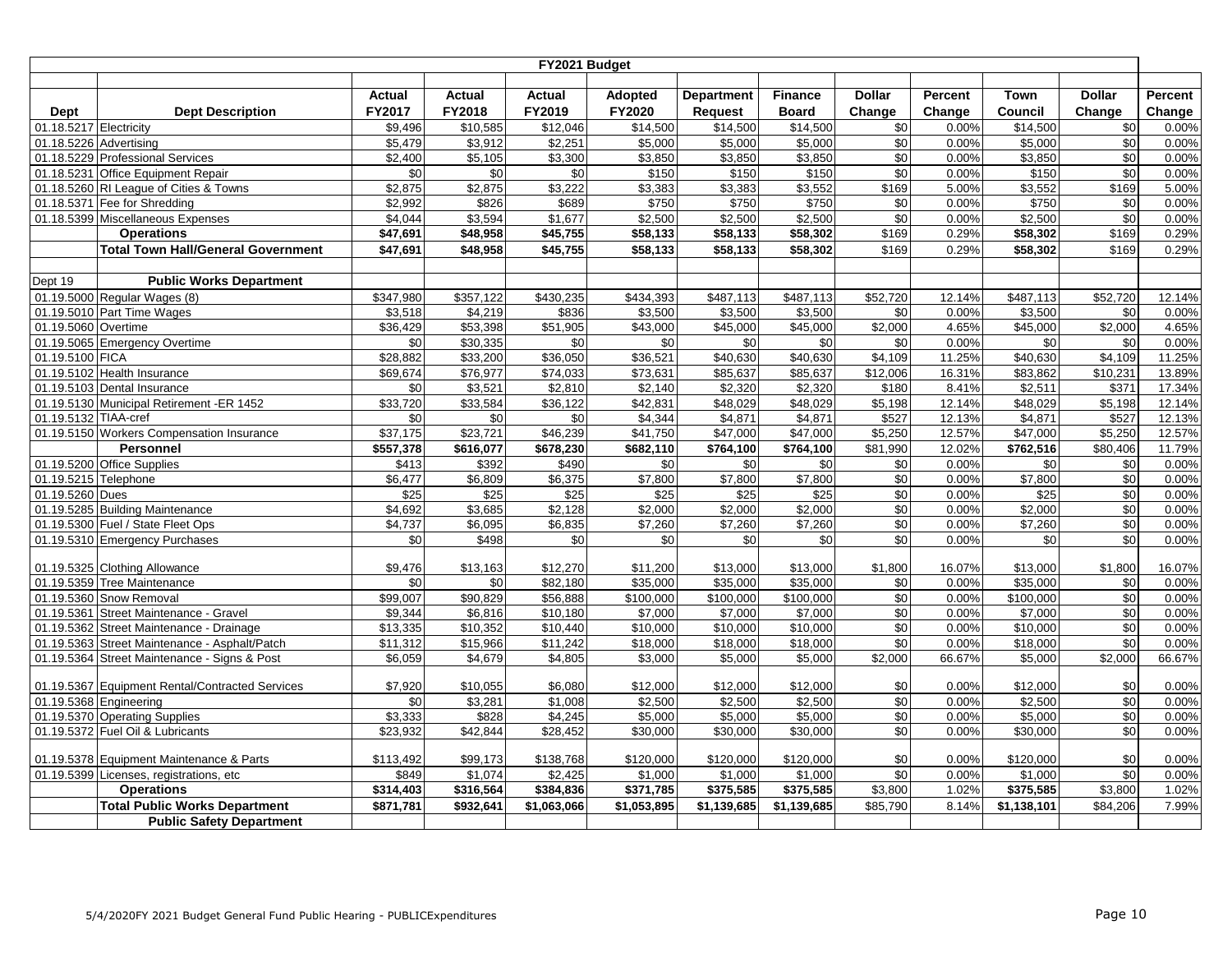|                                                |                                                         |                        |                        | FY2021 Budget          |                          |                                     |                         |                    |                   |                      |                    |                  |
|------------------------------------------------|---------------------------------------------------------|------------------------|------------------------|------------------------|--------------------------|-------------------------------------|-------------------------|--------------------|-------------------|----------------------|--------------------|------------------|
|                                                |                                                         | <b>Actual</b>          | <b>Actual</b>          | <b>Actual</b>          |                          |                                     |                         | <b>Dollar</b>      |                   | Town                 | <b>Dollar</b>      | Percent          |
|                                                | <b>Dept Description</b>                                 | FY2017                 | FY2018                 | FY2019                 | <b>Adopted</b><br>FY2020 | <b>Department</b><br><b>Request</b> | <b>Finance</b><br>Board | Change             | Percent<br>Change | Council              | Change             | Change           |
| <b>Dept</b><br>Dept 20X                        | <b>Public Safety Administration</b>                     |                        |                        |                        |                          |                                     |                         |                    |                   |                      |                    |                  |
|                                                | 01.200.5000 Regular Wages - Admin (1)                   |                        |                        |                        |                          |                                     | $\overline{$43,854}$    | $-$220,019$        |                   | \$43,854             | $-$220,019$        |                  |
|                                                |                                                         | \$113,513              | \$214,273<br>\$261,997 | \$263,983              | \$263,873                | \$43,854                            | $\overline{\$3,100}$    |                    | $-83.38%$         |                      |                    | $-83.38%$        |
| 01.200.5060 Overtime<br>01.200.5080 Detail Pay |                                                         | \$236,750<br>\$101,126 | \$151,921              | \$274,708<br>\$148,151 | \$230,000<br>\$0         | \$3,100<br>\$0                      | \$0                     | $-$226,900$<br>\$0 | -98.65%<br>0.00%  | \$3,100<br>\$0       | $-$226,900$<br>\$0 | -98.65%<br>0.00% |
| 01.200.5100 FICA                               |                                                         | \$98,767               | \$104,323              | \$111,650              | \$104,960                | \$7,425                             | \$7,425                 | $-$97,535$         | $-92.93%$         | \$7,425              | $-$97,535$         | -92.93%          |
|                                                | 01.200.5102 Health Insurance                            | \$235,272              | \$226,778              | \$237,375              | \$225,340                | \$14,357                            | \$14,357                | $-$210,983$        | -93.63%           | \$14,176             | $-$211,164$        | $-93.71%$        |
|                                                | 01.200.5103 Dental Insurance                            | \$0                    | \$12,428               | \$10,780               | \$8,651                  | \$530                               | \$530                   | $-$8,121$          | $-93.87%$         | \$499                | $-$ \$8,152        | $-94.23%$        |
|                                                | 01.200.5130 Municipal Retirement -ER1452                | $\overline{$}19,847$   | \$19,594               | $\overline{$}22,476$   | \$27,671                 | \$4,324                             | \$4,324                 | $-$23,347$         | $-84.37%$         | \$4,324              | $-$23,347$         | $-84.37%$        |
| 01.200.5132 TIAA-cref                          |                                                         | \$0                    | \$0                    | \$0                    | \$1,716                  | \$440                               | \$440                   | $-$1,276$          | $-74.36%$         | \$440                | $-$1,276$          | $-74.36%$        |
|                                                | 01.200.5150 Workers Compensation Insurance              | \$7,613                | \$1,633                | \$2,671                | \$9,000                  | \$200                               | \$200                   | $-$8,800$          | $-97.78%$         | \$200                | $-$8,800$          | $-97.78%$        |
|                                                | <b>Total Police Administration Personnel</b>            | \$812,888              | \$992,947              | \$1,071,794            | \$871,211                | \$74,230                            | \$74,230                | $-$796.981$        | $-91.48%$         | \$74,018             | $-$797,193$        | $- $7$           |
|                                                | 01.200.5200 Office Supplies                             | \$5,665                | \$6,035                | \$5,400                | \$6,500                  | \$6,500                             | \$6,500                 | \$0                | 0.00%             | \$6,500              | \$0                | 0.00%            |
| 01.200.5202 Postage                            |                                                         | \$384                  | \$288                  | \$453                  | \$450                    | \$450                               | \$450                   | \$0                | 0.00%             | \$450                | \$0                | 0.00%            |
| 01.200.5215 Telephone                          | 01.200.5400 Legal - Labor Lawyer                        | \$10,879<br>\$11,468   | \$13,662<br>\$8,862    | \$13,487<br>\$4,000    | 14500<br>\$4,000         | 14500<br>\$4,000                    | 14500<br>\$4,000        | \$0<br>\$0         | 0.00%<br>0.00%    | 14500<br>\$4,000     | \$0<br>\$0         | 0.00%<br>0.00%   |
|                                                | 01.200.5730 Unemployment                                | \$0                    | \$469                  | \$0                    | \$0                      | \$0                                 | \$0                     | \$0                | 0.00%             | \$0                  | \$0                | 0.00%            |
|                                                | <b>Total Police Admin Operating</b>                     | \$28,396               | \$29,316               | \$23,340               | \$25,450                 | \$25,450                            | \$25,450                | \$0                | 0.00%             | \$25,450             | \$0                | 0.00%            |
|                                                | <b>Total Police Administration</b>                      | \$841,284              | \$1,022,263            | \$1,095,134            | \$896,661                | \$99,680                            | \$99,680                | $-$796,981$        | $-88.88%$         | \$99,468             | $-$797,193$        | $-88.91%$        |
|                                                |                                                         |                        |                        |                        |                          |                                     |                         |                    |                   |                      |                    |                  |
|                                                | <b>Public Safety Officers</b>                           |                        |                        |                        |                          |                                     |                         |                    |                   |                      |                    |                  |
|                                                | 01.210.5001 Regular Wages - Sworn Officers (13) & Chief | \$870,982              | \$753,519              | \$803,720              | \$839,066                | \$997,639                           | \$997,639               | \$158,573          | 18.90%            | \$997,639            | \$158,573          | 18.90%           |
|                                                | 01.210.5010 Part Time Wages temp seasonal               |                        |                        |                        | \$0                      | \$0                                 | \$0                     | \$0                | 0.00%             | \$0                  | \$0                | 0.00%            |
| 01.210.5060 overtime                           |                                                         |                        |                        |                        | \$0                      | \$230,000                           | \$205,000               | \$205,000          | 100.00%           | \$205,000            | \$205,000          | 100.00%          |
| 01.210.5080 Detail Pay                         |                                                         |                        |                        |                        | \$0                      | \$0                                 | \$0                     | \$0                | 0.00%             | \$0                  | \$0                | 0.00%            |
| 01.210.5100 FICA                               |                                                         |                        |                        |                        | \$0                      | \$109,050                           | \$109,050               | \$109,050          | 100.00%           | \$109,050            | \$109,050          | 100.00%          |
|                                                | 01.210.5102 Health Insurance                            |                        |                        |                        | \$0                      | \$175,825                           | \$175,825               | \$175,825          | 100.00%           | \$177,705            | \$177,705          | 100.00%          |
|                                                | 01.210.5103 Dental Insurance                            |                        |                        |                        | $\mathbf 0$              | 7217                                | 7217                    | \$7,217            | 100.00%           | 7217                 | \$7,217            | 100.00%          |
|                                                | 01.210.5130 Municipal Retirement -ER1454                |                        |                        |                        | \$0                      | \$8,233                             | \$8,233                 | \$8,233            | 100.00%           | \$8,233              | \$8,233            | 100.00%          |
|                                                | 01.210.5131 Police Retirement - ER1454                  | \$85,488               | \$72,219               | \$75,178               | \$97,752                 | \$105,450                           | \$105,450               | \$7,698            | 7.88%             | \$105,450            | \$7,698            | 7.88%            |
| 01.210.5132 TIAA-cref                          |                                                         |                        |                        |                        |                          | \$835                               | \$835                   | \$835              | 100.00%           | \$835                | \$835              | 100.00%          |
|                                                | 01.210.51xx Deferred Comp Plans                         |                        |                        |                        |                          | \$14,500                            | \$18,500                | \$18,500           | 100.00%           | \$18,500             | \$18,500           | 100.00%          |
|                                                | <b>Total Personnel Officers</b>                         | \$956,470              | \$825,738              | \$878,898              | \$936,818                | \$1,648,749                         | \$1,627,749             | \$690,931          | 73.75%            | \$1,629,629          | \$692,811          | 73.95%           |
|                                                |                                                         |                        |                        |                        |                          |                                     |                         |                    |                   |                      |                    |                  |
|                                                | 01.210.5250 Education/Training/Seminars                 | \$13,574               | \$18,449               | \$28,330               | \$25,000                 | \$25,000                            | \$25,000                | \$0                | 0.00%             | \$25,000             | \$0                | 0.00%            |
| 01.210.5260 Dues                               |                                                         | \$275                  | \$610                  | \$515                  | \$600                    | \$600                               | \$600                   | \$0                | 0.00%             | \$600                | \$0                | 0.00%            |
| 01.210.5264 Travel                             |                                                         | \$418                  | \$783                  | \$669                  | \$700                    | \$700                               | \$700                   | \$0                | 0.00%             | \$700                | \$0                | 0.00%            |
|                                                | 01.210.5300 Fuel / State Fleet Ops                      | \$39,873               | \$45,226               | \$51,528               | \$52,250                 | \$52,250                            | \$52,250                | \$0                | 0.00%             | $\overline{$}52,250$ | \$0                | 0.00%            |
|                                                | 01.210.5323 Vehicle Repairs / Maintenance               | \$30,081               | \$43,036               | \$29,081               | \$30,000                 | \$30,000                            | \$30,000                | \$0                | 0.00%             | \$30,000             | \$0                | 0.00%            |
| 01.210.5324 Uniforms                           |                                                         | \$8,881                | \$18,793               | \$12,187               | \$12,000                 | \$12,000                            | \$12,000                | \$0                | 0.00%             | \$12,000             | \$0                | 0.00%            |
| 01.210.5353 Body Armor                         |                                                         | \$947                  | \$2,415                | \$0                    | \$1,500                  | \$1,500                             | \$1,500                 | \$0                | 0.00%             | \$1,500              | \$0                | 0.00%            |
|                                                | 01.210.5355 Fingerprinting                              | \$2,640                | \$3,190                | \$2,940                | \$3,500                  | \$3,500                             | \$3,500                 | \$0                | 0.00%             | \$3,500              | \$0                | 0.00%            |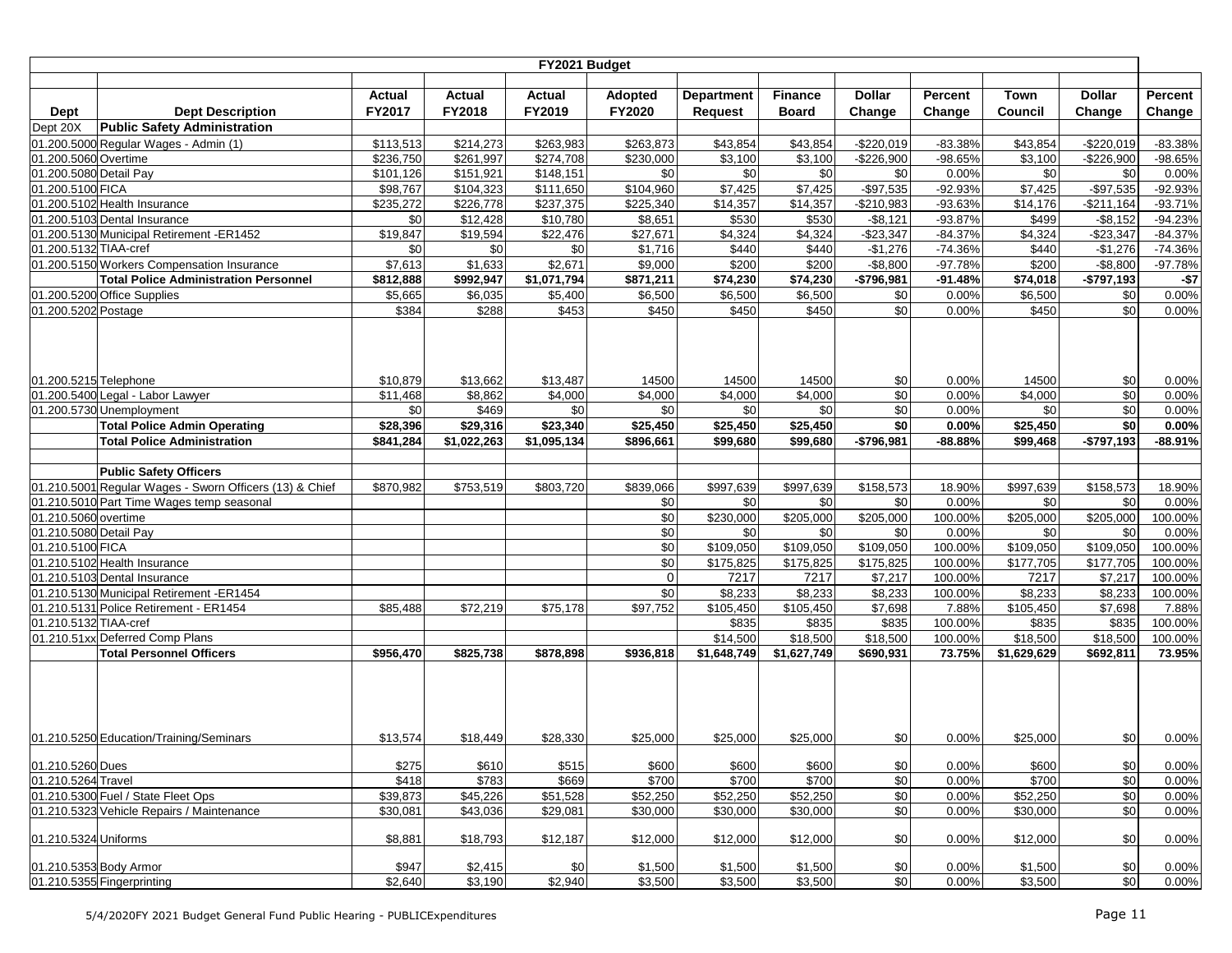|                      | FY2021 Budget                                          |                      |               |               |                |                   |                       |               |          |             |               |           |  |  |
|----------------------|--------------------------------------------------------|----------------------|---------------|---------------|----------------|-------------------|-----------------------|---------------|----------|-------------|---------------|-----------|--|--|
|                      |                                                        |                      |               |               |                |                   |                       |               |          |             |               |           |  |  |
|                      |                                                        | <b>Actual</b>        | <b>Actual</b> | <b>Actual</b> | <b>Adopted</b> | <b>Department</b> | <b>Finance</b>        | <b>Dollar</b> | Percent  | Town        | <b>Dollar</b> | Percent   |  |  |
| Dept                 | <b>Dept Description</b>                                | FY2017               | FY2018        | FY2019        | <b>FY2020</b>  | <b>Request</b>    | <b>Board</b>          | Change        | Change   | Council     | Change        | Change    |  |  |
|                      | 01.210.5369 Small Equipment Purchases                  | \$12,063             | \$5,437       | \$7,145       | \$7,500        | \$7,500           | \$7,500               | \$0           | 0.00%    | \$7,500     | \$0           | 0.00%     |  |  |
|                      | 01.210.5378 Equip Repairs / Maint & Parts              | \$2,050              | \$1,414       | \$2,280       | \$2,000        | \$2,000           | \$2,000               | \$0           | 0.00%    | \$2.000     | \$0           | 0.00%     |  |  |
|                      |                                                        |                      |               |               |                |                   |                       |               |          |             |               |           |  |  |
|                      | 01.210.5379 Emergency Repairs                          | \$1,735              | \$1,700       | \$1,636       | \$2,500        | \$2,500           | \$2,500               | \$0           | 0.00%    | \$2,500     | \$0           | 0.00%     |  |  |
| 01.210.5399 Misc.    |                                                        | \$684                | \$618         | \$748         | \$1,000        | \$1,000           | \$1,000               | \$0           | 0.00%    | \$1,000     | \$0           | 0.00%     |  |  |
|                      | <b>Operating Expense</b>                               | \$113,221            | \$141,671     | \$137,059     | \$138,550      | \$138,550         | $\overline{$}138,550$ | \$0           | 0.00%    | \$138,550   | sol           | \$0       |  |  |
|                      | <b>Total Police Patrol</b>                             | \$1,069,691          | \$967,409     | \$1,015,957   | \$1,075,368    | \$1,787,299       | \$1,766,299           | \$690,931     | 64.25%   | \$1,768,179 | \$692.811     | \$1       |  |  |
|                      |                                                        |                      |               |               |                |                   |                       |               |          |             |               |           |  |  |
|                      | 01.220.5000 Regular wages                              | \$15,230             | \$14,965      | \$15,390      | \$19,968       | \$132,871         | \$132,871             | \$112,903     | 565.42%  | \$132,871   | \$112,903     | 565.42%   |  |  |
|                      | 01.220.5001 Part-time wages                            |                      |               |               |                | \$19,968          | \$19,968              | \$19,968      | 100.00%  | \$19,968    | \$19,968      | 100.00%   |  |  |
| 01.220.5060 Overtime |                                                        |                      |               |               |                | \$39,000          | \$39,000              | \$39,000      | 100.00%  | \$39,000    | \$39,000      | 100.00%   |  |  |
| 01.220.5100 FICA     |                                                        |                      |               |               |                | \$14,675          | \$14,675              | \$14,675      | 100.00%  | \$14,675    | \$14,675      | 100.00%   |  |  |
|                      | 01.220.5102 Health Insurance                           |                      |               |               |                | \$34,212          | \$34,212              | \$34,212      | 100.00%  | \$33,363    | \$33,363      | 100.00%   |  |  |
|                      | 01.220.5103 Dental Insurance                           |                      |               |               |                | 890               | 890                   | \$890         | 100.00%  | 837         | \$837         | 100.00%   |  |  |
|                      | 01.220.5130 Municipal Retirement -ER1453               |                      |               |               |                | \$13,101          | \$13,101              | \$13,101      | 100.00%  | \$13,101    | \$13,101      | 100.00%   |  |  |
|                      | 01.220.5150 Workers Compensation Insurance             |                      |               |               |                | \$1,328           | \$1,328               | \$1,328       | 100.00%  | \$1,328     | \$1,328       | 100.00%   |  |  |
|                      | Personnel                                              | \$15,230             | \$14,965      | \$15,390      | \$19,968       | \$256,045         | \$256,045             | \$236,077     | \$6      | \$255,143   | \$235,175     | \$6       |  |  |
| 01.220.5324 Uniforms |                                                        |                      |               |               |                |                   |                       |               |          |             |               |           |  |  |
|                      | <b>Operating Expense</b>                               | \$0                  | \$0           | \$0           | \$0            | \$0               | \$0                   | \$0           | \$0      | \$0         | \$0           | \$0       |  |  |
|                      | <b>Total Dispatch</b>                                  | $\sqrt{$15,230}$     | \$14,965      | \$15,390      | \$19,968       | \$256,045         | \$256,045             | \$236,077     | \$6      | \$255,143   | \$235,175     | \$6       |  |  |
|                      | <b>Total Public safety Department</b>                  | \$1,926,205          | \$2,004,637   | \$2,126,481   | \$1,991,997    | \$2,143,024       | \$2,122,024           | \$130,027     | \$5      | \$2,122,790 | \$130,793     | \$6       |  |  |
|                      |                                                        |                      |               |               |                |                   |                       |               |          |             |               |           |  |  |
| Dept 21              | <b>Animal Control</b>                                  |                      |               |               |                |                   |                       |               |          |             |               |           |  |  |
|                      | 01.21.5000 Regular Wages (1)                           | \$40,721             | \$35,139      | \$37,356      | \$45,022       | \$45,922          | \$45,922              | \$900         | 2.00%    | \$47,725    | \$2,703       | 6.00%     |  |  |
|                      |                                                        |                      |               |               |                |                   |                       |               |          |             |               |           |  |  |
|                      |                                                        |                      |               |               |                |                   |                       |               |          |             |               |           |  |  |
|                      | 01.21.5001 Part Time Wages (1) 10 hrs/weekends/hol13*8 | \$9,369              | \$4,910       | \$8,107       | \$10,000       | \$9,400           | \$9,400               | $-$600$       | $-6.00%$ | \$9,400     | $-$600$       | $-6.00\%$ |  |  |
|                      | 01.21.5010 Temporary part-time                         |                      |               |               |                | \$3,500           | \$3,500               |               |          | \$3,500     |               |           |  |  |
| 01.21.5060 Overtime  |                                                        | \$2,269              | \$3,837       | \$2,796       | \$2,000        | \$2,500           | \$2,500               | \$500         | 25.00%   | \$2,500     | \$500         | 25.00%    |  |  |
| 01.21.5100 FICA      |                                                        | \$3,885              | \$3,246       | \$3,579       | \$4,362        | \$4,500           | \$4,500               | \$138         | 3.16%    | \$4,830     | \$468         | 10.73%    |  |  |
|                      | 01.21.5102 Health Insurance                            | $\overline{$}14,096$ | \$14,738      | \$14,522      | \$14,385       | \$15,292          | \$15,292              | \$907         | 6.31%    | \$15,010    | \$625         | 4.34%     |  |  |
|                      | 01.21.5103 Dental Insurance                            | \$0                  | \$731         | \$609         | \$562          | \$562             | \$562                 | \$0           | 0.00%    | \$499       | $-$ \$63      | $-11.21%$ |  |  |
|                      | 01.21.5130 Municipal Retirement -ER 1452               | \$4,262              | \$3,465       | \$3,481       | \$4,439        | \$4,528           | \$4,528               | \$89          | 2.00%    | \$4,700     | \$261         | 5.88%     |  |  |
| 01.21.5132 TIAA-cref |                                                        | \$0                  | \$0           | \$0           | \$450          | \$459             | \$459                 | \$9           | 2.00%    | \$475       | \$25          | 5.56%     |  |  |
|                      | 01.21.5150 Workers Compensation Insurance              | \$846                | \$384         | \$1,100       | \$820          | \$1,100           | \$1,100               | \$280         | 34.15%   | \$1,100     | \$280         | 34.15%    |  |  |
|                      | <b>Personnel</b>                                       | \$75,448             | \$66,450      | \$71,550      | \$82,040       | \$87,763          | \$87,763              | \$5,723       | 6.98%    | \$89,739    | \$7,699       | 9.38%     |  |  |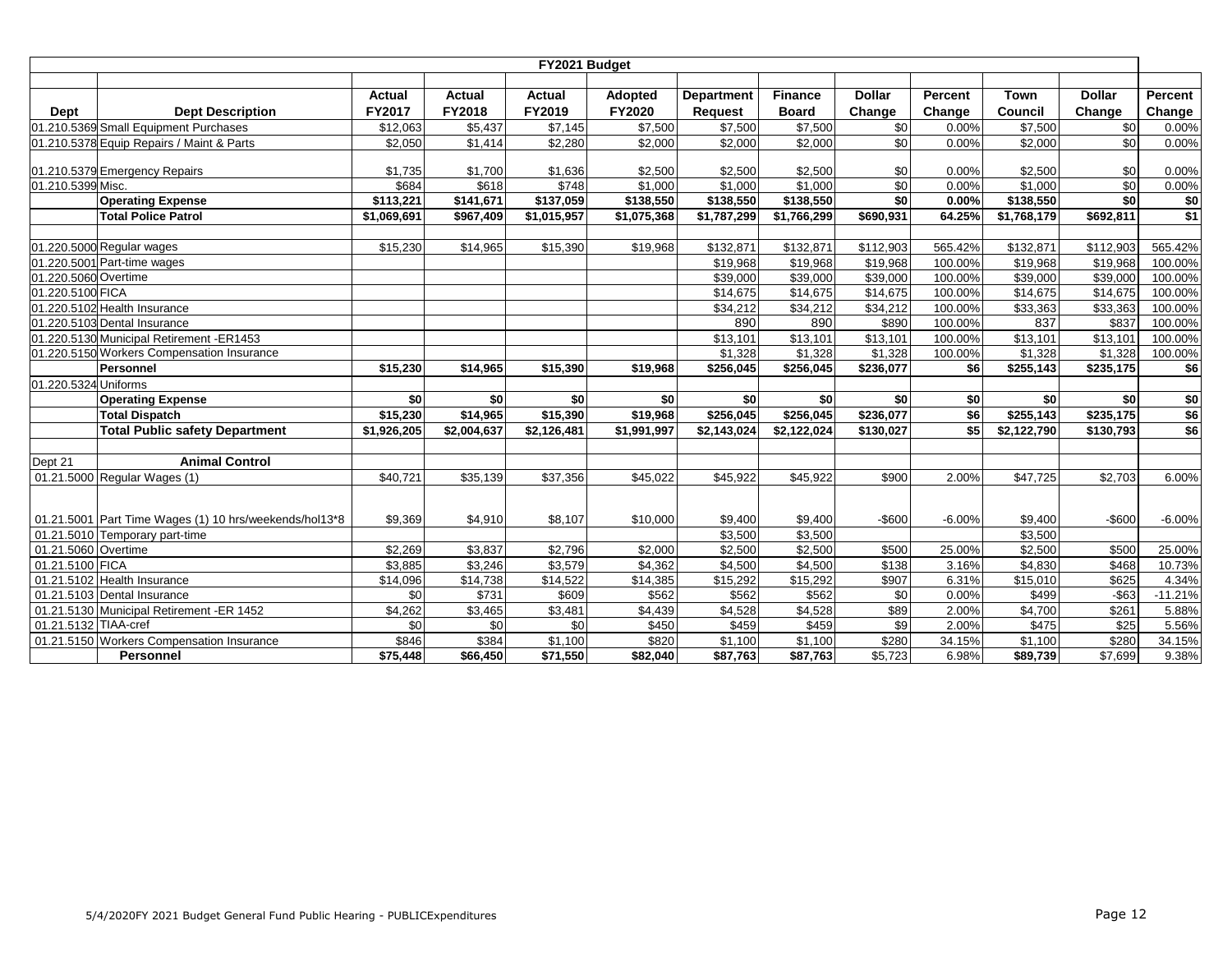|                        |                                                                        |                      |                  | FY2021 Budget        |                  |                   |                      |                   |                |                  |                      |                |
|------------------------|------------------------------------------------------------------------|----------------------|------------------|----------------------|------------------|-------------------|----------------------|-------------------|----------------|------------------|----------------------|----------------|
|                        |                                                                        |                      |                  |                      |                  |                   |                      |                   |                |                  |                      |                |
|                        |                                                                        | <b>Actual</b>        | <b>Actual</b>    | <b>Actual</b>        | Adopted          | <b>Department</b> | <b>Finance</b>       | <b>Dollar</b>     | Percent        | <b>Town</b>      | <b>Dollar</b>        | Percent        |
| Dept                   | <b>Dept Description</b>                                                | FY2017               | FY2018           | FY2019               | FY2020           | <b>Request</b>    | <b>Board</b>         | Change            | Change         | Council          | Change               | Change         |
|                        | 01.21.5203 Misc Supplies, Animal Control                               | \$5,388              | \$5,972          | \$2,329              | \$2,500          | \$2,500           | \$2,500              | \$0               | 0.00%          | \$2,500          | \$0                  | 0.00%          |
| 01.21.5215 Telephone   |                                                                        | \$432                | \$435            | \$401                | \$550            | \$550             | \$550                | \$0               | 0.00%          | \$550            | \$0                  | 0.00%          |
|                        | 01.21.5250 Education/Training/Seminars                                 | \$1,070              | \$575            | \$130                | \$2,000          | \$2,000           | \$2,000              | \$0               | 0.00%          | \$2,000          | \$0                  | 0.00%          |
| 01.21.5260 Dues        |                                                                        | \$60                 | \$100            | \$75                 | \$100            | \$100             | \$100                | \$0               | 0.00%          | \$100            | \$0                  | 0.00%          |
| 01.21.5264 Travel      |                                                                        | \$41                 | \$542            | \$209                | \$200            | \$200             | \$200                | \$0               | 0.00%          | \$200            | \$0                  | 0.00%          |
|                        |                                                                        |                      |                  |                      |                  |                   |                      |                   |                |                  |                      |                |
|                        | 01.21.5300 Fuel / State Fleet Ops                                      | \$1,694              | \$1,250          | \$1,352              | \$2,000          | \$2,000           | \$2,000              | \$0               | 0.00%          | \$2,000          | \$0                  | 0.00%          |
|                        | 01.21.5323 Vehicle Repairs / Maint & Parts                             | \$31                 | \$426            | \$613                | \$1,000          | \$1,000           | \$1,000              | \$0               | 0.00%          | \$1,000          | \$0                  | 0.00%          |
|                        | 01.21.5325 Clothing Allowance                                          | $\overline{\$1,241}$ | \$784            | \$312                | \$1,200          | \$1,200           | \$1,200              | \$0               | 0.00%          | \$1,200          | \$0                  | 0.00%          |
|                        |                                                                        |                      |                  |                      |                  |                   |                      |                   |                |                  |                      |                |
|                        | 01.21.5340 Veterinarian                                                | \$2,839<br>\$279     | \$3,455          | \$1,650              | \$3,200          | \$3,200           | \$3,200              | \$0               | 0.00%          | \$3,200          | \$0                  | 0.00%          |
|                        | 01.21.5341 Dog Tags & Licenses<br>01.21.5342 Impoundment/Turnover Fees | \$1,011              | \$306<br>\$2,447 | \$280                | \$400<br>\$2,500 | \$400<br>\$2,500  | \$400<br>\$2,500     | $\sqrt{6}$<br>\$0 | 0.00%<br>0.00% | \$400<br>\$2,500 | \$0<br>$\frac{6}{3}$ | 0.00%<br>0.00% |
|                        | <b>Operations</b>                                                      | $\frac{1}{14,086}$   | \$16,292         | \$1,313<br>\$8,664   | \$15,650         | \$15,650          | $\overline{$}15,650$ | \$0               | 0.00%          | \$15,650         | \$0                  | 0.00%          |
|                        | <b>Total Animal Control</b>                                            | \$89,534             | \$82,742         | \$80,214             | \$97,690         | \$103,413         | \$103,413            | \$5,723           | 5.86%          | \$105,389        | \$7,699              | 7.88%          |
|                        |                                                                        |                      |                  |                      |                  |                   |                      |                   |                |                  |                      |                |
| Dept 22                | <b>Recreation</b>                                                      |                      |                  |                      |                  |                   |                      |                   |                |                  |                      |                |
|                        |                                                                        |                      |                  |                      |                  |                   |                      |                   |                |                  |                      |                |
|                        | 01.22.5000 Part Time Recreation Director (1)                           | \$8,084              | \$10,131         | \$12,820             | \$12,240         | \$12,485          | \$12,485             | \$245             | 2.00%          | \$12,485         | \$245                | 2.00%          |
|                        | 01.22.5010 Part Time Recreation Program                                | \$8,955              | \$7,783          | \$8,126              | \$12,000         | \$19,175          | \$19,175             | \$7,175           | 59.79%         | \$19.175         | \$7,175              | 59.79%         |
| 01.22.5100 FICA        |                                                                        | \$1,303              | \$1,370          | \$1,602              | \$1,854          | \$2,425           | \$2,425              | \$571             | 30.80%         | \$2,425          | \$571                | 30.80%         |
|                        | 01.22.5150 Workers Compensation Insurance                              | \$498                | \$303            | \$906                | \$800            | \$1,000           | \$1,000              | \$200             | 25.00%         | \$1,000          | \$200                | 25.00%         |
|                        | Personnel                                                              | \$18,840             | \$19,587         | \$23,454             | \$26,894         | \$35,085          | \$35,085             | \$8,191           | 30.46%         | \$35,085         | \$8,191              | 30.46%         |
|                        | 01.22.5204 Recreation Supplies                                         | \$0                  | $\frac{6}{3}$    | $\sqrt{6}$           | \$500            | \$500             | \$500                | \$0               | 0.00%          | \$500            | $\sqrt{6}$           | 0.00%          |
| 01.22.5260 Dues        |                                                                        | \$0                  | \$20             | \$0                  | \$50             | \$50              | \$50                 | \$0               | 0.00%          | \$0              | $-$50$               | $-100.00%$     |
|                        | 01.22.5280 Grounds Maintenance                                         | \$1,423              | \$0              | \$723                | \$0              | \$0               | \$0                  | \$0               | 0.00%          | \$0              | \$0                  | 0.00%          |
|                        | 01.22.5391 Rec Program Expenses                                        | \$3,954              | \$3,830          | \$1,690              | \$3,000          | \$4,000           | \$4,000              | \$1,000           | 33.33%         | \$4,000          | \$1,000              | 33.33%         |
|                        | 01.22.5394 Rec Events - Other                                          | \$146                | \$172            | \$805                | \$1,500          | \$1,500           | \$1,500              | \$0               | 0.00%          | \$1,500          | \$0                  | 0.00%          |
|                        | 01.22.5395 Port-A-Jons                                                 | \$234                | \$299            | \$784                | \$675            | \$675             | \$675                | \$0               | 0.00%          | \$675            | \$0                  | 0.00%          |
|                        | <b>Operations</b>                                                      | \$5,757              | \$4,321          | \$4,002              | \$5,725          | \$6,725           | \$6,725              | \$1,000           | 17.47%         | \$6,675          | \$950                | 16.59%         |
|                        | <b>Total Recreation</b>                                                | \$24,597             | \$23,908         | \$27,456             | \$32,619         | \$41,810          | \$41,810             | \$9,191           | 28.18%         | \$41,760         | \$9,141              | 28.02%         |
| Dept 23                | <b>Public Works / Transfer Station Utilities</b>                       |                      |                  |                      |                  |                   |                      |                   |                |                  |                      |                |
| 01.23.5217 Electricity |                                                                        | \$16,902             | \$16,580         | $\overline{$}17,014$ | \$18,000         | \$18,000          | \$18,000             | \$0               | 0.00%          | \$18,000         | \$0                  | 0.00%          |
|                        | 01.23.5275 Propane Gas                                                 | $\overline{35,}422$  | \$986            | \$5,701              | \$6,500          | \$6,500           | \$6,500              | \$0               | 0.00%          | \$6,500          | \$0                  | 0.00%          |
|                        | 01.23.5289 Security System Maintenance (Fire)                          | \$1,109              | \$1,149          | \$1,109              | \$1,200          | \$1,200           | \$1,200              | \$0               | 0.00%          | \$1,200          | \$0                  | 0.00%          |
|                        | 01.23.5335 Bottled Water                                               | \$125                | \$185            | \$354                | \$350            | \$350             | \$350                | \$0               | 0.00%          | \$350            | \$0                  | 0.00%          |
|                        | <b>Operations</b>                                                      | $\overline{$}23,558$ | \$18,900         | \$24,178             | \$26,050         | \$26,050          | \$26,050             | \$0               | 0.00%          | \$26,050         | \$0                  | 0.00%          |
|                        | <b>Total Public Works / Transfer Station Utilitie</b>                  | \$23,558             | \$18,900         | \$24,178             | \$26,050         | \$26,050          | \$26,050             | \$0               | 0.00%          | \$26,050         | \$0                  | 0.00%          |
|                        |                                                                        |                      |                  |                      |                  |                   |                      |                   |                |                  |                      |                |
| Dept 24                | <b>Building Maintenance</b>                                            |                      |                  |                      |                  |                   |                      |                   |                |                  |                      |                |
|                        | 01.24.5000 Regular Wages (1)                                           | \$32,850             | \$33,887         | \$35,323             | \$36,207         | \$37,028          | \$37,028             | \$821             | 2.27%          | \$37,028         | \$821                | 2.27%          |
| 01.24.5100 FICA        |                                                                        | \$2,299              | \$2,399          | \$2,505              | \$2,770          | \$2,833           | \$2,833              | \$63              | 2.27%          | \$2,833          | \$63                 | 2.27%          |
|                        | 01.24.5102 Health Insurance                                            | \$16,087             | \$13,716         | \$13,826             | \$13,585         | \$14,357          | \$14,357             | \$772             | 5.68%          | \$14,176         | \$591                | 4.35%          |
|                        | 01.24.5103 Dental Insurance                                            | \$0                  | \$731            | \$627                | \$530            | \$530             | \$530                | \$0               | 0.00%          | \$499            | $-$ \$31             | $-5.85%$       |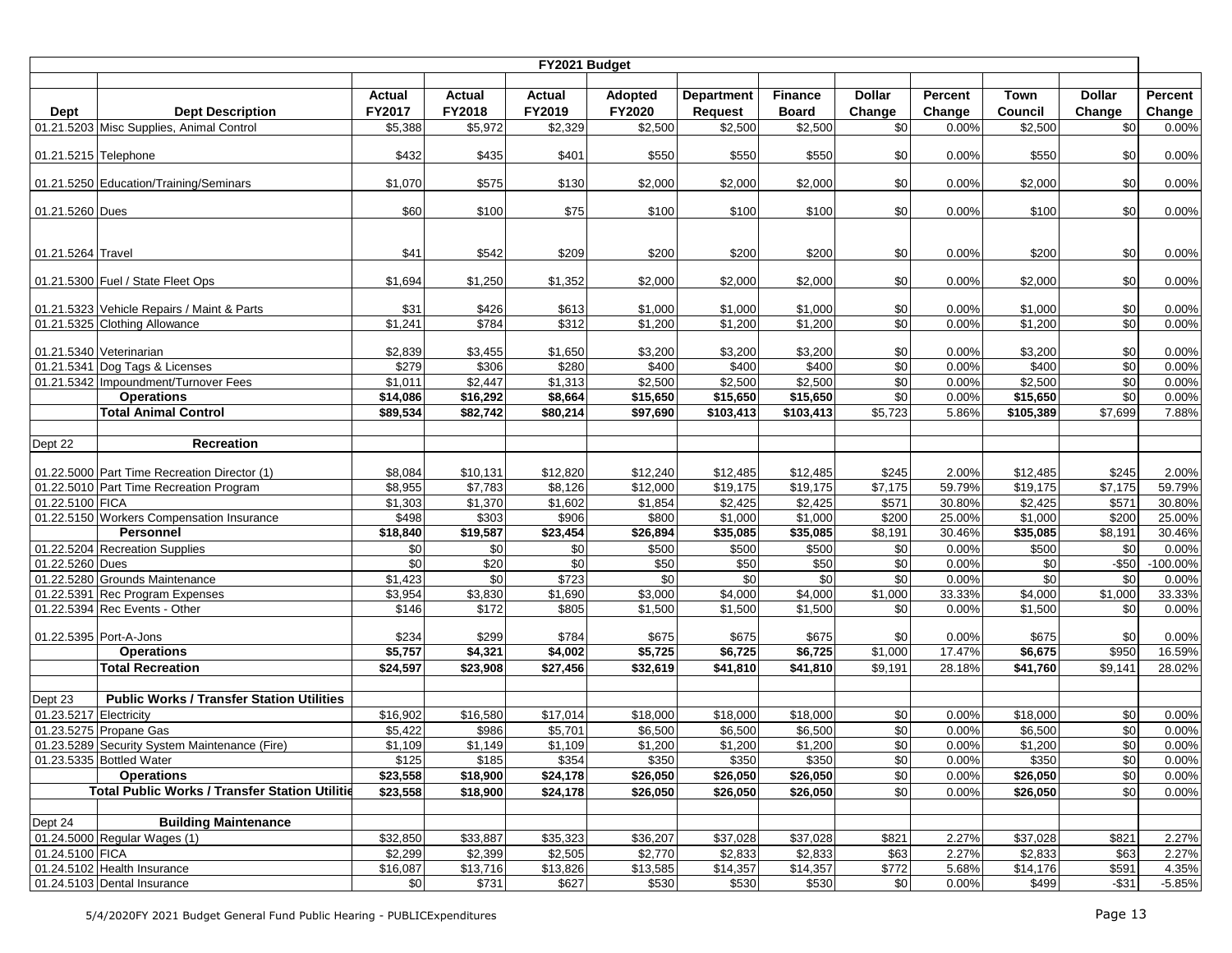|      |                                                                                                                               |         |         | FY2021 Budget |               |         |         |                     |        |         |        |        |  |  |
|------|-------------------------------------------------------------------------------------------------------------------------------|---------|---------|---------------|---------------|---------|---------|---------------------|--------|---------|--------|--------|--|--|
|      |                                                                                                                               |         |         |               |               |         |         |                     |        |         |        |        |  |  |
|      | <b>Dollar</b><br><b>Dollar</b><br>Actual<br>Adopted<br>Finance<br>Actual<br>Actual<br>Percen<br>Town<br>Percent<br>Department |         |         |               |               |         |         |                     |        |         |        |        |  |  |
| Dept | <b>Dept Description</b>                                                                                                       | FY2017  | FY2018  | FY2019        | <b>FY2020</b> | Reauest | Board   | Change              | Change | Council | Change | Change |  |  |
|      | 01.24.5130 Municipal Retirement -ER 1452                                                                                      | \$3,294 | \$3,153 | \$3,116       | \$3,570       | \$3.591 | \$3,591 | <b>¢21</b><br>ا ے س | 0.59%  | \$3,591 | \$21   | 0.59%  |  |  |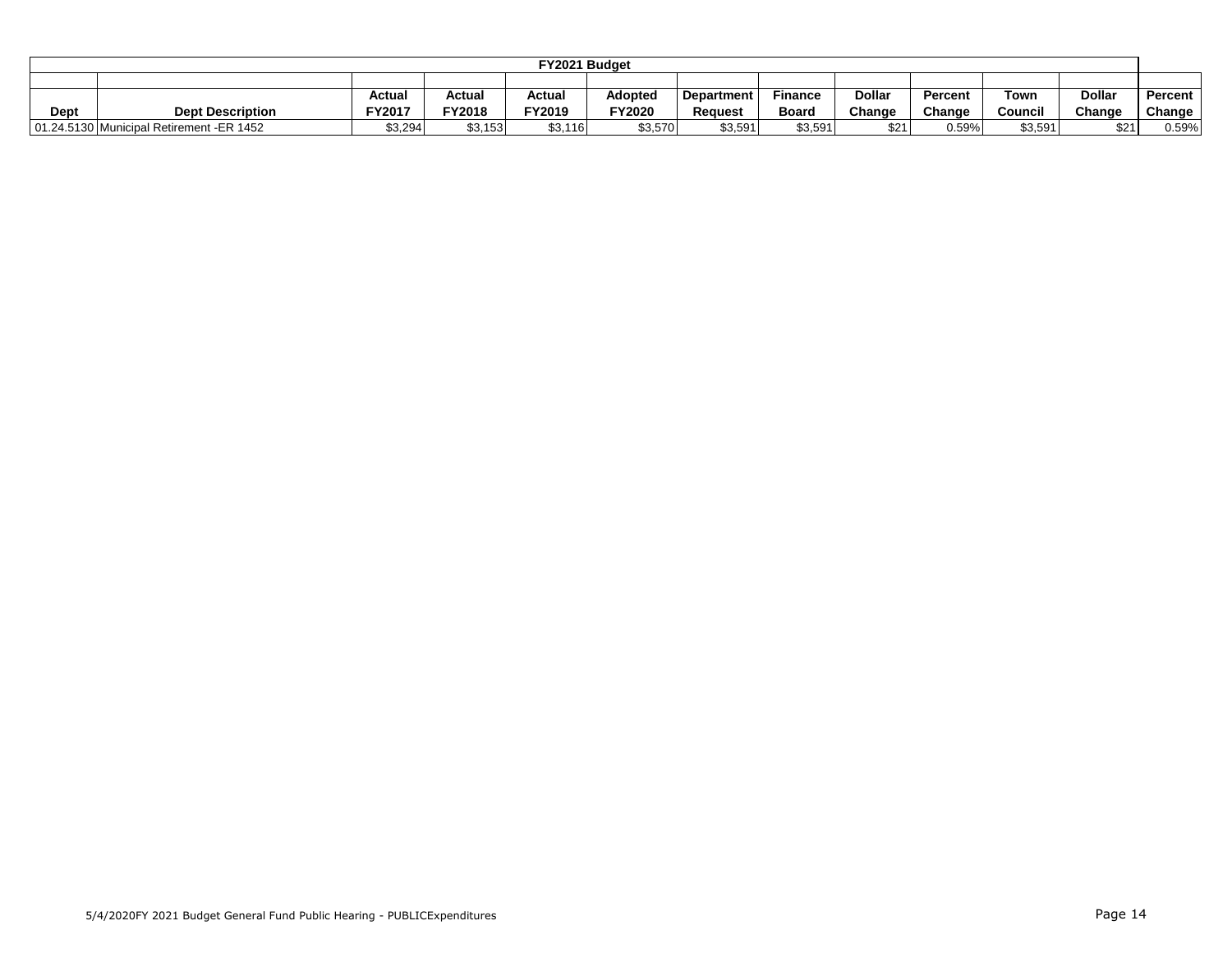|                 |                                                                   |                     |                     | FY2021 Budget             |                       |                     |                     |               |                 |                    |                          |                 |
|-----------------|-------------------------------------------------------------------|---------------------|---------------------|---------------------------|-----------------------|---------------------|---------------------|---------------|-----------------|--------------------|--------------------------|-----------------|
|                 |                                                                   | <b>Actual</b>       | Actual              | Actual                    | <b>Adopted</b>        | <b>Department</b>   | <b>Finance</b>      | <b>Dollar</b> | Percent         | Town               | <b>Dollar</b>            | Percent         |
| Dept            | <b>Dept Description</b>                                           | FY2017              | FY2018              | FY2019                    | FY2020                | <b>Request</b>      | <b>Board</b>        | Change        | Change          | Council            | Change                   | Change          |
|                 | 01.24.5132 TIAA-CREF                                              | \$0                 | \$0                 | $\sqrt{6}$                | \$362                 | \$364               | \$364               | \$2           | 0.55%           | \$364              | $\sqrt{$2$}$             | 0.55%           |
|                 | 01.24.5150 Workers Compensation Insurance                         | \$1,598             | \$972               | \$1,747                   | \$1,700               | \$1,750             | \$1,750             | \$50          | 2.94%           | \$1,750            | \$50                     | 2.94%           |
|                 | Personnel                                                         | \$56,128            | \$54,858            | \$57,144                  | \$58,724              | \$60,453            | \$60,453            | \$1,729       | 2.94%           | \$60,241           | \$1,517                  | 2.58%           |
| 01.24.5201      | <b>Custodial Supplies</b>                                         | \$2,006             | \$2,036             | $\overline{$1,704}$       | $\frac{1}{1}$ \$3,000 | \$3,000             | \$3,000             | \$0           | 0.00%           | \$3,000            | \$0                      | 0.00%           |
| 01.24.5264      | Travel                                                            | \$513               | \$222               | \$0                       | \$0                   | \$0                 | \$0                 | \$0           | 0.00%           | \$0                | \$0                      | 0.00%           |
|                 | 01.24.5280 Grounds Maintenance                                    | \$2,651             | \$2,563             | \$2,900                   | \$3,500               | \$3,500             | \$3,500             | \$0           | 0.00%           | \$3,500            | \$0                      | 0.00%           |
|                 | 01.24.5282 Pest Control                                           | \$140               | \$911               | \$660                     | \$600                 | \$600               | \$600               | \$0           | 0.00%           | \$600              | \$0                      | 0.00%           |
|                 | 01.24.5285 Building Maintenance                                   | \$19,021            | \$10,810            | \$6,977                   | \$15,000              | \$15,000            | \$15,000            | \$0           | 0.00%           | \$15,000           | \$0                      | 0.00%           |
|                 | 01.24.5286 Heating/Fuel Oil                                       | \$4,488             | \$5,975             | \$6,212                   | \$8,000               | \$8,000             | \$8,000             | $\sqrt{6}$    | 0.00%           | \$8,000            | $\sqrt{6}$               | 0.00%           |
|                 | 01.24.5289 Security System Maintenance                            | \$2,814             | \$970               | \$895                     | \$3,500<br>\$2,800    | \$3,500             | \$3,500             | \$0           | 0.00%           | \$3,500<br>\$2.800 | $\sqrt{6}$<br>$\sqrt{6}$ | 0.00%           |
|                 | 01.24.5290 Elevator Inspection & Maintenance<br><b>Operations</b> | \$4,095<br>\$35,728 | \$4,800<br>\$28,287 | \$700<br>$\sqrt{$20,048}$ | \$36,400              | \$2,800<br>\$36,400 | \$2.800<br>\$36,400 | \$0<br>\$0    | 0.00%<br>0.00%  | $\sqrt{$36,400}$   | $\sqrt{6}$               | 0.00%<br>0.00%  |
|                 | <b>Total Building Maintenance</b>                                 | \$91.856            | \$83,145            | \$77,192                  | \$95,124              | \$96,853            | \$96.853            | \$1,729       | 1.82%           | \$96,641           | \$1,517                  | 1.59%           |
|                 |                                                                   |                     |                     |                           |                       |                     |                     |               |                 |                    |                          |                 |
| Dept 25         | <b>Community Services</b>                                         |                     |                     |                           |                       |                     |                     |               |                 |                    |                          |                 |
|                 | 01.25.5500 Hope Valley Ambulance                                  | \$50,000            | \$50,000            | \$50,000                  | \$52,000              | \$52,000            | \$52,000            | \$0           | 0.00%           | \$52,000           | \$0                      | 0.00%           |
| 01.25.5501      | <b>Clark Memorial Library</b>                                     | \$97,000            | \$97,000            | \$98,000                  | \$100,000             | \$100,000           | \$100,000           | \$0           | 0.00%           | \$100,000          | \$0                      | 0.00%           |
|                 | 01.25.5506 Domestic Violence Resource Ctr of South Coun           | \$750               | \$750               | \$750                     | \$1,000               | \$1,000             | \$1,000             | \$0           | 0.00%           | \$1,000            | \$0                      | 0.00%           |
|                 | 01.25.5509 Memorial Day Parade - American Legion                  | \$500               | \$500               | \$500                     | \$0                   | \$0                 | \$0                 | \$0           | 0.00%           | \$0                | \$0                      | 0.00%           |
|                 | 01.25.5510 Richmond Historical Society                            | \$400               | \$400               | \$400                     | \$500                 | \$500               | \$500               | \$0           | 0.00%           | \$500              | $\sqrt{6}$               | 0.00%           |
| 01.25.5511      | Chariho Youth Soccer                                              | \$400               | $\sqrt{6}$          | \$0                       | $\sqrt{6}$            | \$0                 | \$0                 | \$0           | 0.00%           | \$0                | $\sqrt{6}$               | 0.00%           |
|                 | 01.25.5513 Chariho Cowboys                                        | \$400               | $\sqrt{6}$          | $\sqrt{6}$                | \$0                   | \$0                 | $\frac{6}{5}$       | \$0           | 0.00%           | \$0                | $\sqrt{6}$               | 0.00%           |
|                 | 01.25.5515 Southern RI Volunteers / Changing Lives                | \$750               | \$750               | \$750                     | \$750                 | \$750               | \$750               | \$0           | 0.00%           | \$750              | \$0                      | 0.00%           |
|                 | 01.25.5516 WARM Center                                            | \$500               | \$0                 | \$500                     | \$500                 | \$500               | \$500               | \$0           | 0.00%           | \$500              | \$0                      | 0.00%           |
| 01.25.5521      | Wood River Health Services                                        | \$1,500             | \$1,500             | \$1,500                   | \$1,500               | \$1,500             | \$1,500             | \$0           | 0.00%           | \$1,500            | \$0                      | 0.00%           |
|                 | 01.25.5522 Education Exchange                                     | \$300               | \$0                 | \$0                       | \$0                   | \$0                 | \$0                 | \$0           | 0.00%           | \$0                | \$0                      | 0.00%           |
|                 | 01.25.5523 Rhode Island Center Assisting Those in Need            | \$1,000             | \$1,000             | \$1,000                   | \$2,500               | \$2,500             | \$2,500             | \$0           | 0.00%           | \$2,500            | \$0                      | 0.00%           |
|                 | 01.25.5529 South Kingstown Adult Day Services                     | \$500               | \$0                 | \$500                     | \$500                 | \$500               | \$500               | \$0           | 0.00%           | \$500              | \$0                      | 0.00%           |
|                 | 01.25.5530 Richmond Historical Society-Bell School House          | \$600               | \$0                 | \$0                       | \$0                   | \$0                 | \$0                 | \$0           | 0.00%           | \$0                | $\sqrt{6}$               | 0.00%           |
|                 | 01.25.5532 Neighbors Helping Neighbors                            | \$500               | \$500               | \$500                     | \$500                 | \$500               | \$500               | \$0           | 0.00%           | \$500              | \$0                      | 0.00%           |
|                 | 01.25.5533 Community 2000 Education Foundation                    | \$500               | \$0                 | \$0                       | \$0                   | \$0                 | \$0                 | \$0           | 0.00%           | \$0                | \$0                      | 0.00%           |
|                 | <b>Operations</b>                                                 | \$155,600           | \$152,400           | $\sqrt{$154,400}$         | \$159,750             | \$159,750           | \$159,750           | \$0           | 0.00%           | \$159,750          | \$0                      | 0.00%           |
|                 | <b>Total Community Services</b>                                   | \$155,600           | \$152,400           | \$154,400                 | \$159,750             | \$159,750           | \$159,750           | \$0           | 0.00%           | \$159,750          | \$0                      | 0.00%           |
|                 |                                                                   |                     |                     |                           |                       |                     |                     |               |                 |                    |                          |                 |
| Dept 26         | <b>Senior Activities</b>                                          |                     |                     |                           |                       |                     |                     |               |                 |                    |                          |                 |
|                 | 01.26.5000 Senior Center Director Stipend (1)                     | \$0                 | \$83                | \$5,014                   | \$5,100               | \$5,202             | \$5,202             | \$102         | 2.00%           | \$5,202            | \$102                    | 2.00%           |
| 01.26.5100 FICA |                                                                   | $\sqrt{6}$          | $\sqrt{6}$          | \$384                     | \$390                 | \$398               | \$398               | \$8           | 2.05%           | \$398              | \$8                      | 2.05%           |
|                 | 01.26.5150 Workers Compensation Insurance<br>Personnel            | \$0<br>$\sqrt{6}$   | \$0<br>\$89         | \$265                     | \$250<br>\$5,740      | \$275<br>\$5,875    | \$275<br>\$5,875    | \$25<br>\$135 | 10.00%<br>2.35% | \$275<br>\$5,875   | \$25<br>\$135            | 10.00%<br>2.35% |
|                 | 01.26.5200 Office Supplies                                        | \$142               | \$490               | \$5,663<br>\$623          | \$200                 | \$200               | \$200               | \$0           | 0.00%           | \$200              | \$0                      | 0.00%           |
|                 | 01.26.5205 Misc Supplies                                          | \$387               | \$229               | \$0                       | \$500                 | \$500               | \$500               | \$0           | 0.00%           | \$500              | \$0                      | 0.00%           |
|                 |                                                                   |                     |                     |                           |                       |                     |                     |               |                 |                    |                          |                 |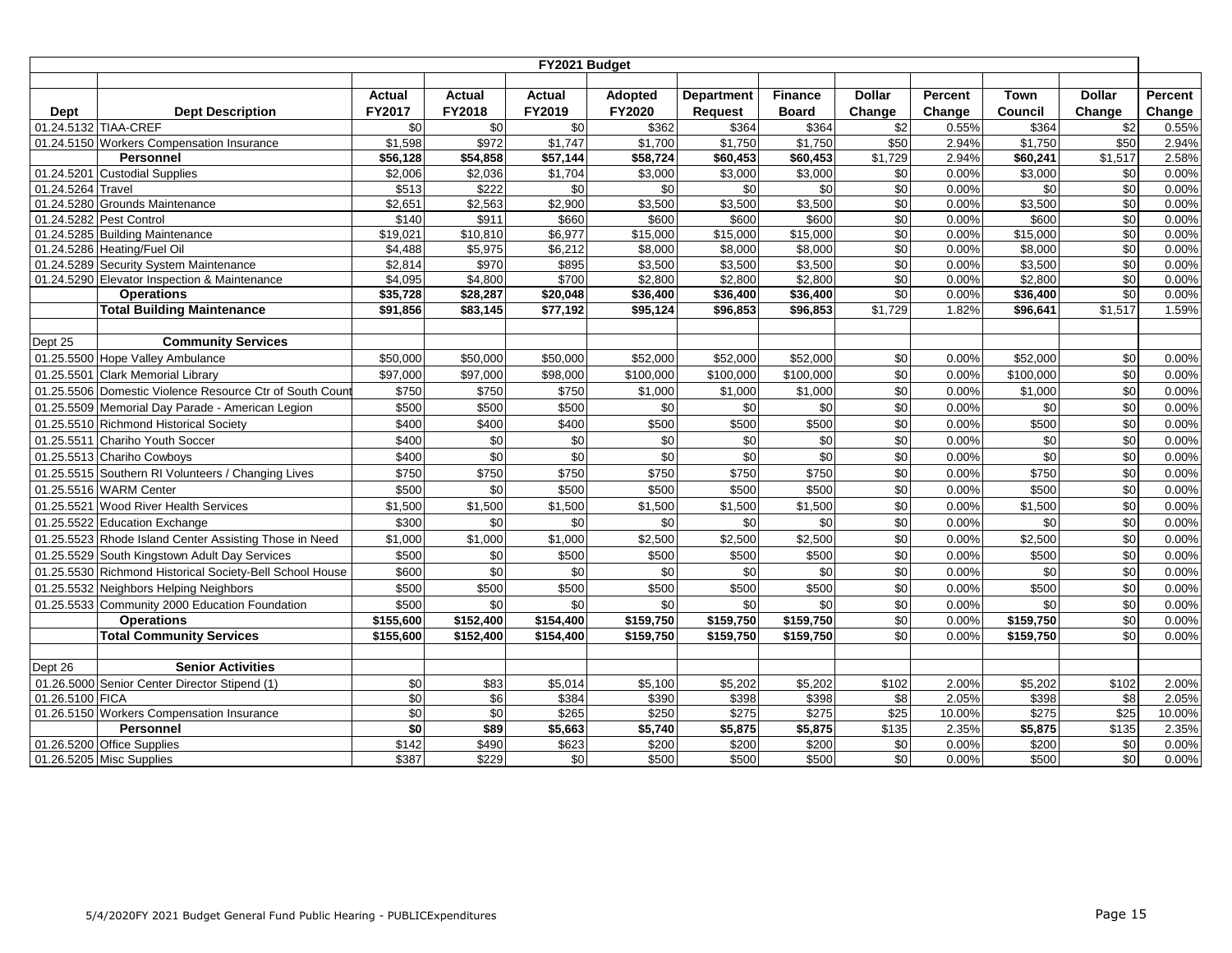|                        |                                                |                     |                   | FY2021 Budget       |                     |                     |                   |                |                |                     |                 |                |
|------------------------|------------------------------------------------|---------------------|-------------------|---------------------|---------------------|---------------------|-------------------|----------------|----------------|---------------------|-----------------|----------------|
|                        |                                                |                     |                   |                     |                     |                     |                   |                |                |                     |                 |                |
|                        |                                                | <b>Actual</b>       | <b>Actual</b>     | <b>Actual</b>       | Adopted             | <b>Department</b>   | <b>Finance</b>    | <b>Dollar</b>  | Percent        | Town                | <b>Dollar</b>   | Percent        |
| Dept                   | <b>Dept Description</b>                        | FY2017              | FY2018            | FY2019              | FY2020              | <b>Request</b>      | <b>Board</b>      | Change         | Change         | Council             | Change          | Change         |
|                        | 01.26.5215 Cable TV and internet               | \$1,817             | \$1,936           | $\overline{$}1,844$ | \$2,200             | \$1,320             | \$1,320           | -\$880         | $-40.00%$      | \$1,320             | -\$880          | -40.00%        |
|                        | 01.26.5391 Program Expenses                    | \$9,545             | \$5,871           | $-$477$             | \$9,400             | \$9,400             | \$9,400           | \$0            | 0.00%          | \$9,400             | \$0             | 0.00%          |
|                        | <b>Operations</b>                              | \$11,891            | \$8,526           | \$1,990             | \$12,300            | \$11,420            | \$11,420          | $-$ \$880      | $-7.15%$       | \$11,420            | $-$ \$880       | $-7.15%$       |
|                        | <b>Total Senior Activities</b>                 | \$11,891            | \$8,615           | \$7,653             | \$18,040            | \$17,295            | \$17,295          | $-$745$        | $-4.13%$       | \$17,295            | $-$745$         | $-4.13%$       |
|                        |                                                |                     |                   |                     |                     |                     |                   |                |                |                     |                 |                |
| Dept 28                | <b>Economic Development</b>                    |                     |                   |                     |                     |                     |                   |                |                |                     |                 |                |
|                        | 01.28.5229 Professional Services               | \$625               | \$0               | \$0                 | \$0                 | \$0                 | \$0               | \$0            | 0.00%          | \$0                 | \$0             | 0.00%          |
| 01.28.5260 Dues        |                                                | \$0                 | \$600             | \$600               | \$600               | \$600               | \$600             | \$0            | 0.00%          | \$600               | \$0             | 0.00%          |
|                        |                                                |                     |                   |                     |                     |                     |                   |                |                |                     |                 |                |
| 01.28.5351 Printing    |                                                | \$0                 | \$0               | \$0                 | \$1,000             | \$1,000             | \$1,000           | \$0            | 0.00%          | \$1,000             | \$0             | 0.00%          |
|                        | <b>Operations</b>                              | \$625               | \$600             | \$600               | \$1,600             | \$1,600             | \$1,600           | \$0            | 0.00%          | \$1,600             | $\sqrt{6}$      | 0.00%          |
|                        | <b>Total Economic Development</b>              | \$625               | \$600             | \$600               | \$1,600             | \$1,600             | \$1,600           | $\sqrt{6}$     | 0.00%          | \$1,600             | $\sqrt{6}$      | 0.00%          |
|                        |                                                |                     |                   |                     |                     |                     |                   |                |                |                     |                 |                |
| Dept 29                | <b>Elder Affairs Commission</b>                |                     |                   |                     |                     |                     |                   |                |                |                     |                 |                |
| 01.29.5351 Printing    |                                                | \$243               | \$151             | $\sqrt{6}$          | $\frac{6}{3}$       | \$0                 | \$0               | \$0            | 0.00%          | \$0                 | \$0             | 0.00%          |
|                        | 01.29.5370 Operating Supplies                  | \$52                | $\sqrt{$27}$      | \$0                 | $\frac{6}{3}$       | $\sqrt{6}$          | $\frac{6}{3}$     | \$0            | 0.00%          | $\sqrt{6}$          | \$0             | 0.00%          |
|                        | 01.29.5520 Meal on Wheels Program              | \$186               | \$0               | $\sqrt{6}$          | \$350               | \$350               | \$350             | \$0            | 0.00%          | \$350               | \$0             | 0.00%          |
|                        | <b>Operations</b>                              | \$481               | \$178             | $\sqrt{6}$          | \$350               | \$350               | \$350             | \$0            | 0.00%          | \$350               | \$0             | 0.00%          |
|                        | <b>Total Elder Affairs Commission</b>          | \$481               | \$178             | $\overline{50}$     | \$350               | \$350               | \$350             | \$0            | 0.00%          | \$350               | $\overline{50}$ | 0.00%          |
|                        |                                                |                     |                   |                     |                     |                     |                   |                |                |                     |                 |                |
| Dept 30                | <b>Police Station/Community Center Bldg</b>    |                     |                   |                     |                     |                     |                   |                |                |                     |                 |                |
|                        |                                                |                     |                   |                     |                     |                     |                   |                |                |                     |                 |                |
| 01.30.5217 Electricity |                                                | \$15,618            | \$17,480          | \$15,606            | \$20,000            | \$20,000            | \$20,000          | \$0            | 0.00%          | \$20,000            | \$0             | 0.00%          |
| 01.30.5275 Propane     |                                                | \$1,974             | \$2,391           | \$2,627             | \$3,800             | \$3,800             | \$3,800           | \$0            | 0.00%          | \$3,800             | $\sqrt{6}$      | 0.00%          |
|                        | 01.30.5282 Pest Control                        | \$450               | \$500             | \$1,350             | \$675               | \$675               | \$675             | \$0            | 0.00%          | \$675               | \$0             | 0.00%          |
|                        | 01.30.5285 Building Maintenance/Police Station | \$4,916             | \$5,429           | \$10,349            | \$12,000            | \$12,000            | \$12,000          | \$0            | $0.00\%$       | \$12,000            | \$0             | 0.00%          |
|                        | 01.30.5289 Security System Maintenance (Fire)  | \$400               | \$1,800           | \$400               | \$500               | \$500               | \$500             | \$0            | 0.00%          | \$500               | \$0             | 0.00%          |
|                        | 01.30.5290 Elevator Maintenance/Inspection     | \$3,820             | \$1,050           | \$880               | \$2,500             | \$2,500             | \$2,500           | $\sqrt{6}$     | 0.00%          | \$2,500             | \$0             | 0.00%          |
|                        | 01.30.5330 Radon Testing                       | \$0                 | \$165             | \$0                 | \$155               | \$0                 | \$0               | $-$155$        | -100.00%       | \$0                 | $-$155$         | $-100.00%$     |
|                        | <b>Operations</b>                              | \$27,178            | \$28,815          | $\sqrt{$31,212}$    | \$39,630            | \$39,475            | \$39,475          | $-$ \$155      | $-0.39%$       | \$39,475            | $-$155$         | $-0.39%$       |
|                        | <b>Total Police Station/Community Center</b>   | $\frac{1}{27,178}$  | \$28,815          | \$31,212            | \$39,630            | \$39,475            | \$39,475          | $-$155$        | $-0.39%$       | \$39,475            | $-$155$         | $-0.39%$       |
|                        |                                                |                     |                   |                     |                     |                     |                   |                |                |                     |                 |                |
| Dept 31                | <b>Town Sergeant</b>                           |                     |                   |                     |                     |                     |                   |                |                |                     |                 |                |
|                        | 01.31.5001 Town Sergeant                       | \$500               | \$500             | \$500               | \$500               | \$500               | \$500             | \$0            | 0.00%          | \$500               | \$0             | 0.00%          |
| 01.31.5100 FICA        |                                                | \$38                | \$38              | \$38                | \$38                | \$38                | \$38              | \$0            | 0.00%          | \$38                | \$0             | 0.00%          |
|                        | <b>Personnel</b>                               | \$538               | \$538             | \$538               | \$538               | \$538               | \$538             | \$0            | 0.00%          | \$538               | $\sqrt{6}$      | 0.00%          |
|                        | <b>Total Town Sergeant</b>                     | \$538               | \$538             | \$538               | \$538               | \$538               | \$538             | \$0            | 0.00%          | \$538               | \$0             | 0.00%          |
|                        |                                                |                     |                   |                     |                     |                     |                   |                |                |                     |                 |                |
| Dept 32                | <b>Transfer/Recycling/Landfill</b>             |                     |                   |                     |                     |                     |                   |                |                |                     |                 |                |
|                        |                                                |                     |                   |                     |                     |                     |                   |                |                |                     |                 |                |
|                        | 01.32.5000 Regular Wages (1)                   | \$35,021            | \$34,790          | \$48,545            | \$40,395            | \$41,203            | \$41,203          | \$808          | 2.00%          | \$41,203            | \$808           | 2.00%          |
| 01.32.5060 Overtime    |                                                | \$167               | \$394             | \$1,209             | \$500               | \$500               | \$500             | \$0            | 0.00%          | \$500               | \$0             | 0.00%          |
| 01.32.5100 FICA        | 01.32.5102 Health Insurance                    | \$2,511<br>\$13,309 | \$2,498           | \$3,609             | \$3,090<br>\$13,585 | \$3,190<br>\$14,357 | \$3,190           | \$100<br>\$772 | 3.24%<br>5.68% | \$3,190<br>\$14,176 | \$100<br>\$591  | 3.24%<br>4.35% |
|                        | 01.32.5103 Dental Insurance                    | \$0                 | \$13,716<br>\$731 | \$13,826<br>\$627   | \$530               | \$530               | \$14,357<br>\$530 | \$0            | 0.00%          | \$499               | $-$ \$31        | $-5.85%$       |
|                        |                                                |                     |                   |                     |                     |                     |                   |                |                |                     |                 |                |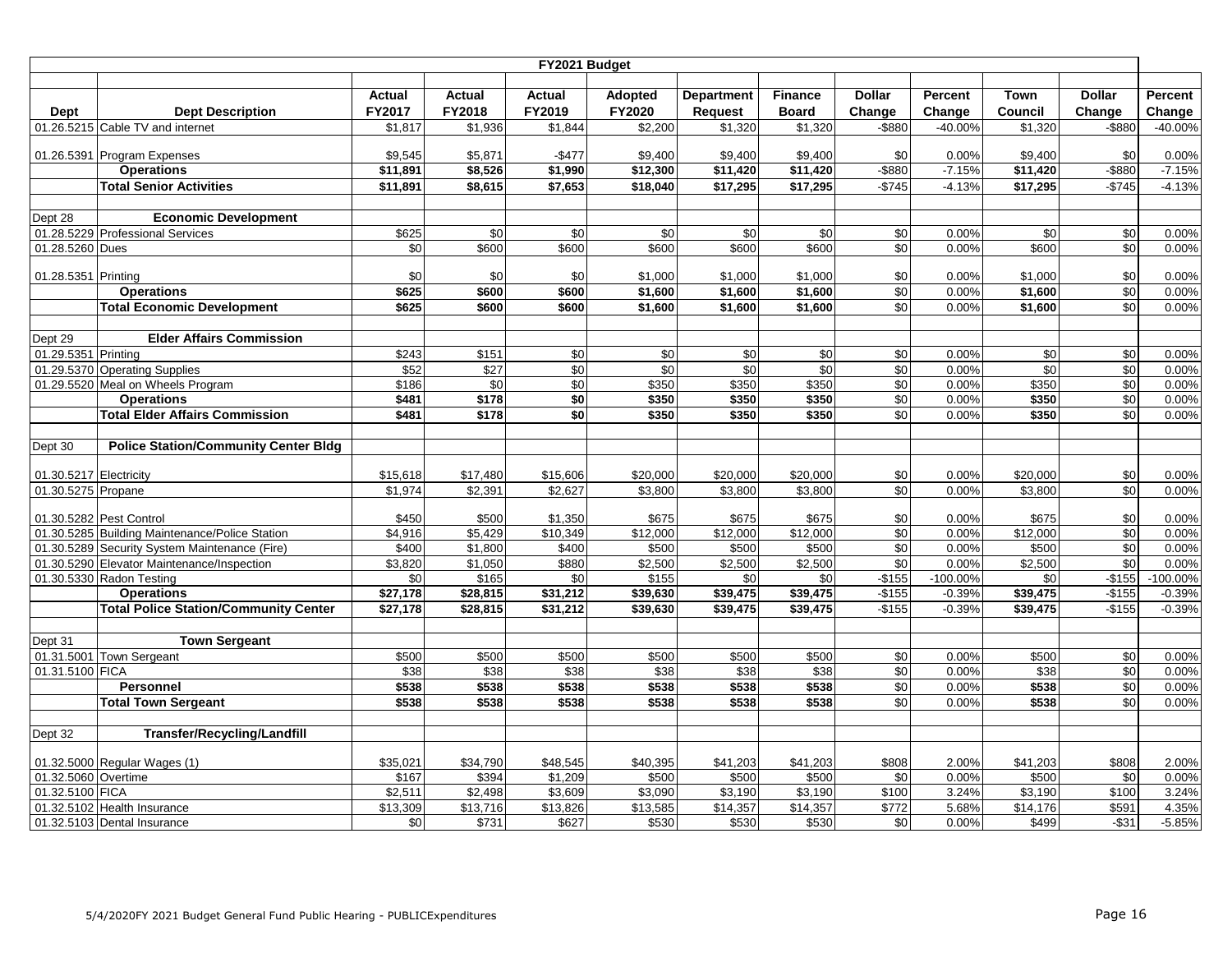|                      |                                                                     |                     |                | FY2021 Budget           |                |                     |                    |                |                  |                    |                |                  |
|----------------------|---------------------------------------------------------------------|---------------------|----------------|-------------------------|----------------|---------------------|--------------------|----------------|------------------|--------------------|----------------|------------------|
|                      |                                                                     |                     |                |                         |                |                     |                    |                |                  |                    |                |                  |
|                      |                                                                     | <b>Actual</b>       | <b>Actual</b>  | <b>Actual</b><br>FY2019 | <b>Adopted</b> | <b>Department</b>   | <b>Finance</b>     | <b>Dollar</b>  | Percent          | Town               | <b>Dollar</b>  | Percent          |
| Dept                 | <b>Dept Description</b>                                             | FY2017              | FY2018         |                         | FY2020         | <b>Request</b>      | <b>Board</b>       | Change         | Change           | Council            | Change         | Change           |
|                      | 01.32.5130 Municipal Retirement -ER 1452                            | \$3,358             | \$3,191        | \$3,416                 | \$3,983        | \$3,700             | \$3,700            | $-$ \$283      | $-7.11%$         | \$3,700            | $-$283$        | $-7.11%$         |
| 01.32.5132 TIAA-cref |                                                                     | \$0                 | \$0            | \$0                     | \$404          | \$375               | \$375              | $-$29$         | $-7.18%$         | \$375              | $-$29$         | $-7.18%$         |
|                      | 01.32.5150 Workers Compensation Insurance                           | \$1,286             | \$787          | \$2,013                 | \$1,280        | \$2,000             | \$2,000            | \$720          | 56.25%           | \$2,000            | \$720          | 56.25%           |
|                      | Personnel                                                           | \$55,652            | \$56,107       | \$73,245                | \$63,767       | \$65,855            | \$65,855           | \$2,088        | 3.27%            | \$65,643           | \$1,876        | 2.94%            |
| 01.32.5215 Telephone |                                                                     | \$374               | \$375          | \$365                   | \$460          | \$460               | \$460              | \$0            | 0.00%            | \$460              | \$0            | 0.00%            |
|                      | 01.32.5319 Central Landfill Tipping Fees                            | \$41,509            | \$48,456       | \$56,689                | \$54,000       | \$55,000            | \$55,000           | \$1,000        | 1.85%            | \$55,000           | \$1,000        | 1.85%            |
|                      | 01.32.5331 Well Water Testing                                       | \$14,075            | \$15,225       | \$5,150                 | \$15,000       | \$15,000            | \$15,000           | \$0            | 0.00%            | \$15,000           | \$0            | 0.00%            |
|                      | 01.32.5371 Fee for Hauling Refuse                                   | \$52,381            | \$55,773       | \$58,203                | \$60,000       | \$60,000            | \$60,000           | \$0            | 0.00%            | \$60,000           | \$0            | 0.00%            |
|                      | 01.32.5376 License Fee to RI<br>01.32.5378 Equipment Maintenance    | \$0<br>\$837        | \$0<br>\$2,521 | \$3,000<br>\$895        | \$0<br>\$2,000 | \$3,000<br>\$2,000  | \$3,000<br>\$2,000 | \$3,000        | 100.00%<br>0.00% | \$3,000<br>\$2,000 | \$3,000<br>\$0 | 100.00%<br>0.00% |
|                      | <b>Operations</b>                                                   | \$109,176           |                | $\sqrt{$124,302}$       |                |                     | \$135,460          | \$0<br>\$4,000 | 3.04%            | \$135,460          | \$4,000        | 3.04%            |
|                      |                                                                     |                     | \$122,350      |                         | \$131,460      | \$135,460           |                    |                | 3.12%            |                    |                |                  |
|                      | <b>Total Transfer/Recycling/Landfill</b>                            | \$164,828           | \$178,457      | \$197,547               | \$195,227      | \$201,315           | \$201,315          | \$6,088        |                  | \$201,103          | \$5,876        | 3.01%            |
|                      |                                                                     |                     |                |                         |                |                     |                    |                |                  |                    |                |                  |
| Dept 33              | <b>Canvassing Authority</b><br>01.33.5001 Board Members/Commission/ |                     |                |                         |                |                     |                    |                |                  |                    |                |                  |
|                      |                                                                     | \$2,000             | \$1,574        | \$500                   | \$2,000        | \$2,000             | \$2,000            | \$0            | 0.00%            | \$2,000            | \$0            | 0.00%            |
|                      |                                                                     |                     |                |                         |                |                     |                    |                |                  |                    |                |                  |
|                      | 01.33.5003 Election Officials                                       | \$5,150             | \$800          | \$6,000                 | \$2,200        | \$6,600             | \$6,600            | \$4,400        | 200.00%          | \$6,600            | \$4,400        | 200.00%          |
|                      |                                                                     |                     |                |                         |                |                     |                    |                |                  |                    |                |                  |
|                      | 01.33.5060 DPW personnel OT                                         | \$0                 | \$0            | \$0                     | \$300          | \$300               | \$300              | \$0            | 0.00%            | \$300              | \$0            | 0.00%            |
| 01.33.5100 FICA      |                                                                     | \$38                | \$38           | \$0                     | \$0            | \$0                 | \$0                | \$0            | 0.00%            | \$0                | \$0            | 0.00%            |
|                      | Personnel                                                           | $\frac{1}{157,188}$ | \$2,412        | \$6,500                 | \$4,500        | \$8,900             | \$8,900            | \$4,400        | 97.78%           | \$8,900            | \$4,400        | 97.78%           |
|                      |                                                                     |                     |                |                         |                |                     |                    |                |                  |                    |                |                  |
|                      | 01.33.5200 Office Supplies                                          | \$1,460             | \$340          | \$580                   | \$800          | \$800               | \$800              | \$0            | 0.00%            | \$800              | \$0            | 0.00%            |
|                      |                                                                     |                     |                |                         |                |                     |                    |                |                  |                    |                |                  |
| 01.33.5264 Travel    |                                                                     | \$0                 | \$97           | \$0                     | \$250          | \$300               | \$300              | \$50           | 20.00%           | \$300              | \$50           | 20.00%           |
|                      | 01.33.5399 Miscellaneous                                            | \$660               | \$167          | \$686                   | \$250          | \$700               | \$700              | \$450          | 180.00%          | \$700              | \$450          | 180.00%          |
|                      | <b>Operations</b>                                                   | \$2,120<br>\$9,308  | \$604          | \$1,266                 | \$1,300        | \$1,800<br>\$10,700 | \$1,800            | \$500          | 38.46%<br>84.48% | \$1,800            | \$500          | 38.46%<br>84.48% |
|                      | <b>Total Canvassing Authority</b>                                   |                     | \$3,016        | \$7,766                 | \$5,800        |                     | \$10,700           | \$4,900        |                  | \$10,700           | \$4,900        |                  |
|                      | <b>Emergency Management</b>                                         |                     |                |                         |                |                     |                    |                |                  |                    |                |                  |
| Dept 35              |                                                                     |                     |                |                         |                |                     |                    |                |                  |                    |                |                  |
|                      | 01.35.5001 Director Stipend (1)                                     | \$9,019             | \$7,998        | \$8,021                 | \$8,160        | \$8,160             | \$8,160            | \$0            | 0.00%            | \$8,160            | \$0            | 0.00%            |
|                      | 01.35.5002 Deputy Stipends (2)                                      | \$0                 | \$2,000        | \$2,000                 | \$2,000        | \$2,000             | \$2,000            | \$0            | 0.00%            | \$2,000            | $\sqrt{6}$     | 0.00%            |
| 01.35.5100 FICA      |                                                                     | \$767               | \$765          | \$767                   | \$777          | \$777               | \$777              | \$0            | 0.00%            | \$777              | \$0            | 0.00%            |
|                      | 01.35.5150 Workers Compensation Insurance                           | \$301               | \$299          | \$322                   | \$340          | \$340               | \$340              | \$0            | 0.00%            | \$340              | $\sqrt{6}$     | 0.00%            |
|                      | <b>Personnel</b>                                                    | \$10,087            | \$11,062       | \$11,110                | \$11,277       | \$11,277            | \$11,277           | \$0            | 0.00%            | \$11,277           | \$0            | 0.00%            |
|                      | 01.35.5200 Office Supplies                                          | \$158               | \$0            | \$0                     | \$0            | \$0                 | \$0                | \$0            | 0.00%            | \$0                | \$0            | 0.00%            |
|                      | 01.35.5202 Misc Supplies                                            | \$575               | \$30           | \$0                     | \$300          | \$300               | \$300              | \$0            | 0.00%            | \$300              | \$0            | 0.00%            |
|                      |                                                                     |                     |                |                         |                |                     |                    |                |                  |                    |                |                  |
|                      |                                                                     |                     |                |                         |                |                     |                    |                |                  |                    |                |                  |
|                      |                                                                     |                     |                |                         |                |                     |                    |                |                  |                    |                |                  |
|                      | 01.35.5215 Phone/Internet EOC                                       | \$3,176             | \$3,168        | \$3,061                 | \$3,800        | \$3,800             | \$3,800            | \$0            | 0.00%            | \$3,800            | \$0            | 0.00%            |
|                      | 01.35.5250 Education / Traing / Seminars                            | \$37                | \$30           | \$0                     | \$400          | \$400               | \$400              | \$0            | 0.00%            | \$400              | \$0            | 0.00%            |
|                      |                                                                     |                     |                |                         |                |                     |                    |                |                  |                    |                |                  |
|                      |                                                                     |                     |                |                         |                |                     |                    |                |                  |                    |                |                  |
|                      | 01.35.5369 Communication Equipment                                  | \$0                 | \$0            | \$3,625                 | \$2,000        | \$2,000             | \$2,000            | \$0            | 0.00%            | \$2,000            | \$0            | 0.00%            |
|                      |                                                                     |                     |                |                         |                |                     |                    |                |                  |                    |                |                  |
|                      | 01.35.5378 Equip Repairs / Maint & Parts                            | \$27                | \$0            | \$5,707                 | \$0            | \$0                 | \$0                | \$0            | 0.00%            | \$0                | \$0            | 0.00%            |
|                      | <b>Operations</b>                                                   | \$3,973             | \$3,228        | \$12,393                | \$6,500        | \$6,500             | \$6,500            | \$0            | 0.00%            | \$6,500            | \$0            | 0.00%            |
|                      | <b>Total Emergency Management</b>                                   | \$14,060            | \$14,290       | \$23,503                | \$17,777       | \$17,777            | \$17,777           | \$0            | 0.00%            | \$17,777           | \$0            | 0.00%            |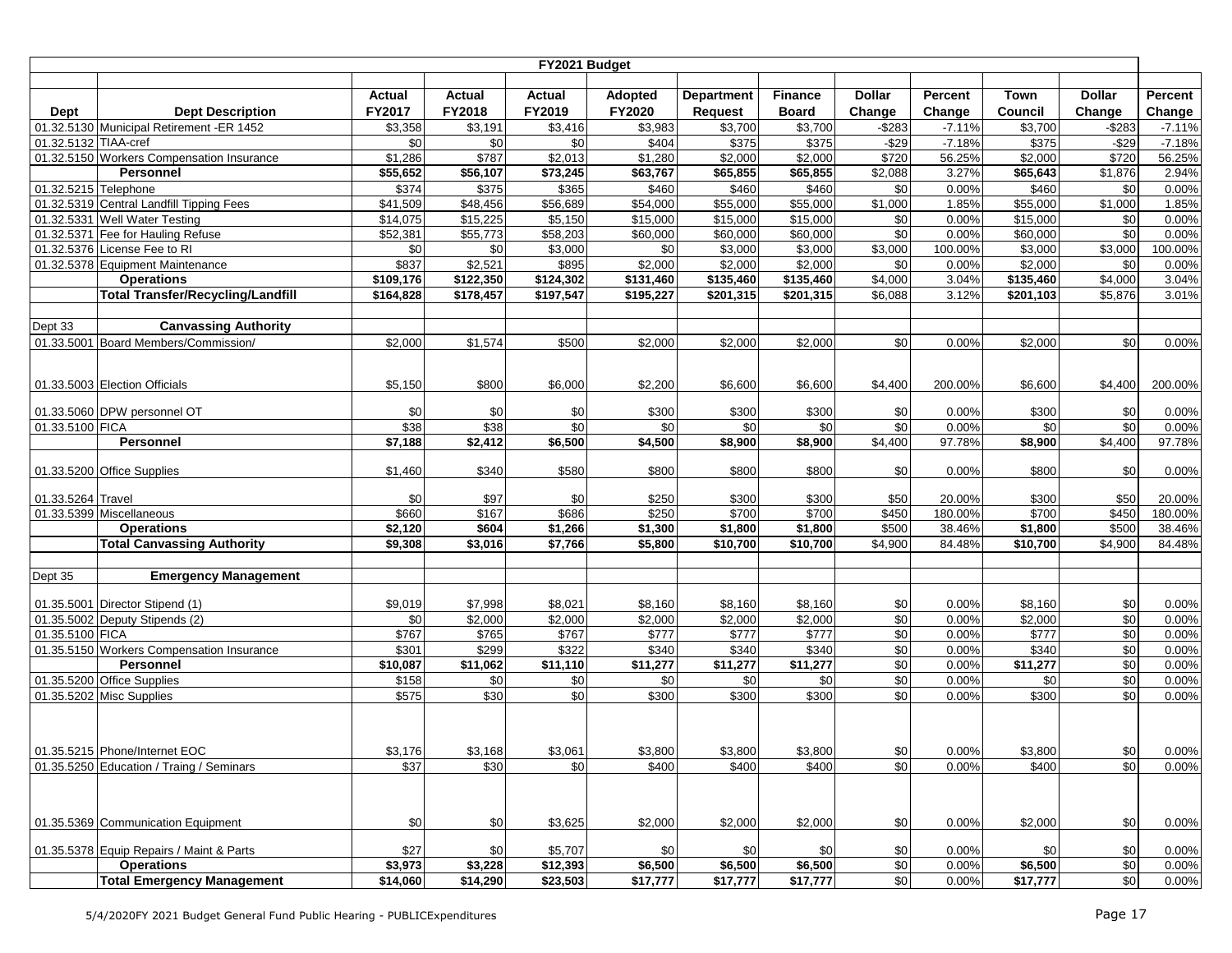|                 |                                                             |               |               | FY2021 Budget |            |                   |                      |               |           |             |               |           |
|-----------------|-------------------------------------------------------------|---------------|---------------|---------------|------------|-------------------|----------------------|---------------|-----------|-------------|---------------|-----------|
|                 |                                                             |               |               |               |            |                   |                      |               |           |             |               |           |
|                 |                                                             | <b>Actual</b> | <b>Actual</b> | Actual        | Adopted    | <b>Department</b> | <b>Finance</b>       | <b>Dollar</b> | Percent   | <b>Town</b> | <b>Dollar</b> | Percent   |
| Dept            | <b>Dept Description</b>                                     | FY2017        | <b>FY2018</b> | FY2019        | FY2020     | <b>Request</b>    | <b>Board</b>         | Change        | Change    | Council     | Change        | Change    |
|                 |                                                             |               |               |               |            |                   |                      |               |           |             |               |           |
| Dept 36         | Contingency                                                 |               |               |               |            |                   |                      |               |           |             |               |           |
|                 | 01.36.5750 Contingency                                      | \$0           | \$9,610       | \$0           | \$20,000   | \$20,000          | \$25,000             | \$5,000       | 25.00%    | \$25,000    | \$5,000       | 25.00%    |
|                 |                                                             |               |               |               |            |                   |                      |               |           |             |               |           |
|                 | 01.36.5752 Contingency Wages                                | \$0           | \$0           | \$0           | \$35,000   | \$10,000          | \$10,000             | $-$25,000$    | $-71.43%$ | \$10,000    | $-$ \$25,000  | $-71.43%$ |
|                 | 01.36.5755 Healthcare Contingency                           | \$0           | \$0           | \$0           | \$18,000   | \$18,000          | \$18,000             | \$0           | 0.00%     | \$18,000    | \$0           | 0.00%     |
|                 | <b>Operations</b>                                           | \$0           | \$9,610       | \$0           | \$73,000   | \$48,000          | \$53,000             | $-$20,000$    | $-27.40%$ | \$53,000    | $-$20,000$    | $-27.40%$ |
|                 | <b>Total Contingency</b>                                    | $\sqrt{50}$   | \$9,610       | \$0           | \$73,000   | \$48,000          | \$53,000             | $-$20,000$    | $-27.40%$ | \$53,000    | $-$20,000$    | $-27.40%$ |
|                 |                                                             |               |               |               |            |                   |                      |               |           |             |               |           |
| Dept 38         | <b>Probate Court</b>                                        |               |               |               |            |                   |                      |               |           |             |               |           |
|                 | 01.38.5001 Probate Clerk                                    | \$1,600       | \$3,600       | $\sqrt{6}$    | $\sqrt{6}$ | \$0               | $\frac{6}{3}$        | \$0           | 0.00%     | \$0         | \$0           | 0.00%     |
| 01.38.5100 FICA |                                                             | \$0           | $$0$          | \$0           | \$0        | \$0               | \$0                  | \$0           | 0.00%     | \$0         | \$0           | 0.00%     |
|                 | 01.38.5229 Probate Judge                                    | \$3,900       | \$0           | \$3,600       | \$3,600    | \$3,600           | \$3,600              | \$0           | 0.00%     | \$3,600     | \$0           | 0.00%     |
|                 | Personnel                                                   | \$5,500       | \$3,600       | \$3,600       | \$3,600    | \$3,600           | \$3,600              | \$0           | 0.00%     | \$3,600     | \$0           | 0.00%     |
|                 | <b>Total Probate Court</b>                                  | \$5,500       | \$3,600       | \$3,600       | \$3,600    | \$3,600           | \$3,600              | \$0           | 0.00%     | \$3,600     | \$0           | 0.00%     |
|                 |                                                             |               |               |               |            |                   |                      |               |           |             | \$0           |           |
| Dept 39         | <b>Debt Service</b>                                         |               |               |               |            |                   |                      |               |           |             |               |           |
|                 | 01.39.5771 Pelican Lease Principal Matures 2016             | \$35,270      | \$0           | $\sqrt{6}$    | $\sqrt{6}$ | \$0               | \$0                  | \$0           | 0.00%     | \$0         | \$0           | 0.00%     |
|                 | 01.39.5772 Pelican Lease Interest Matures 2017              | \$1,372       | \$0           | \$0           | \$0        | \$0               | \$0                  | \$0           | 0.00%     | \$0         | \$0           | 0.00%     |
|                 | 01.39.5773 Principal Pmt matures - 2052 (USDA Water Mai     | \$11,276      | \$11,276      | \$13,072      | \$13,465   | \$13,869          | \$13,869             | \$404         | 3.00%     | \$13,869    | \$404         | 3.00%     |
|                 | 01.39.5774 Interest Pmt matures - 2052 (USDA Water Main     | \$24.422      | \$24.422      | \$22.626      | \$22.233   | \$21,830          | \$21.830             | $-$403$       | $-1.81%$  | \$21.830    | $-$403$       | $-1.81%$  |
|                 | 01.39.5775 Principal Pmt matures - 2055 (USDA Water Tan     | \$17,451      | \$17,451      | \$19,038      | \$19,599   | \$20,176          | \$20,176             | \$577         | 2.94%     | \$20,176    | \$577         | 2.94%     |
|                 | 01.39.5776 Interest Pmt matures - 2055 (USDA Water Tank     | \$38,283      | \$38,283      | \$36,695      | \$36,134   | \$35,557          | \$35,557             | $-$ \$577     | $-1.60%$  | \$35,557    | $-$ \$577     | $-1.60%$  |
|                 | 01.39.5782 Paying Agent Fee                                 | \$2,500       | \$1,750       | \$750         | \$0        | \$750             | \$750                | \$750         | 100.00%   | \$750       | \$750         | 100.00%   |
|                 | 01.39.5783 Principal Pmt Matures 2028 (Capital \$2,501,000  | \$0           | \$0           | \$251,000     | \$250,000  | \$250,000         | \$250,000            | \$0           | 0.00%     | \$250,000   | \$0           | 0.00%     |
|                 | 01.39.5784 Interest Pmt Matures 2028 (Capital \$2,501,000   | \$0           | \$26,043      | \$50,028      | \$44,753   | \$39,488          | \$39,488             | $-$5,265$     | $-11.76%$ | \$39,488    | $-$5,265$     | $-11.76%$ |
|                 | 01.39.5785 Principal Pmt matures - 2018 (Capital \$1,400,00 | \$145,000     | \$145,000     | $\sqrt{6}$    | \$0        | \$0               | \$0                  | \$0           | 0.00%     | \$0         | \$0           | 0.00%     |
|                 | 01.39.5786 Interest Pmt matures - 2018 (Capital \$1,400,000 | \$8,972       | \$2,991       | \$0           | \$0        | \$0               | \$0                  | \$0           | 0.00%     | \$0         | \$0           | 0.00%     |
|                 | 01.39.5787 Principal Pmt matures - 2021 (Capital \$1,150,00 | \$90,000      | \$100,000     | \$250,000     | \$260,000  | \$265,000         | \$265,000            | \$5,000       | 1.92%     | \$265,000   | \$5,000       | 1.92%     |
|                 | 01.39.5788 Interest Pmt matures - 2021 (Capital \$1,150,000 | \$24.625      | \$22,538      | \$18,225      | \$14.525   | \$3.975           | \$3.975              | $-$10,550$    | $-72.63%$ | \$3.975     | $-$10,550$    | $-72.63%$ |
|                 | 01.39.5789 Principal Pmt matures - 2025 (Capital \$2,410,00 | \$225,000     | \$230,000     | \$235,000     | \$235,000  | \$240,000         | \$240,000            | \$5,000       | 2.13%     | \$240,000   | \$5,000       | 2.13%     |
|                 | 01.39.5790 Interest Pmt matures - 2025 (Capital \$2,410,000 | \$51,650      | \$47,100      | \$42,450      | \$37,750   | \$33,000          | $\overline{$}33,000$ | $-$4,750$     | $-12.58%$ | \$33,000    | $-$4,750$     | $-12.58%$ |
|                 | <b>Operations</b>                                           | \$675,821     | \$666,854     | \$938,884     | \$933,459  | \$923,645         | \$923,645            | $-$9,814$     | $-1.05%$  | \$923,645   | $-$9,814$     | $-1.05%$  |
|                 | <b>Total Debt Service</b>                                   | \$675,821     | \$666,854     | \$938,884     | \$933,459  | \$923,645         | \$923,645            | $-$9,814$     | $-1.05%$  | \$923,645   | $-$9,814$     | $-1.05%$  |
|                 |                                                             |               |               |               |            |                   |                      |               |           |             |               |           |
| Dept 41         | <b>Restricted Account</b>                                   |               |               |               |            |                   |                      |               |           |             |               |           |
|                 |                                                             |               |               |               |            |                   |                      |               |           |             |               |           |
|                 |                                                             |               |               |               |            |                   |                      |               |           |             |               |           |
|                 | 01.41.5775 Restricted Revaluation A/C                       | \$29,000      | \$29,000      | \$29,000      | \$29,000   | \$20,000          | \$20,000             | $-$9,000$     | $-31.03%$ | \$20,000    | $-$9,000$     | $-31.03%$ |
|                 | <b>Operations</b>                                           | \$29,000      | \$29,000      | \$29,000      | \$29,000   | \$20,000          | \$20,000             | $-$9,000$     | $-31.03%$ | \$20,000    | $-$9,000$     | $-31.03%$ |
|                 | <b>Total Restricted Account</b>                             | \$29,000      | \$29,000      | \$29,000      | \$29.000   | \$20,000          | \$20,000             | $-$9,000$     | $-31.03%$ | \$20,000    | $-$9,000$     | $-31.03%$ |
|                 |                                                             |               |               |               |            |                   |                      |               |           |             |               |           |
| Dept 44         | <b>Town Administrator</b>                                   |               |               |               |            |                   |                      |               |           |             |               |           |
|                 | 01.44.5000 Regular Wages (1)                                | \$74,974      | \$77,992      | \$81,211      | \$83,500   | \$85,170          | \$85,170             | \$1,670       | 2.00%     | \$86,000    | \$2,500       | 2.99%     |
| 01.44.5100 FICA |                                                             | \$5,954       | \$6,420       | \$6,692       | \$6,388    | \$6,515           | \$6,515              | \$127         | 1.99%     | \$7,197     | \$809         | 12.66%    |
|                 | 01.44.5102 Health Insurance                                 | \$2,880       | \$3,101       | \$3,148       | \$3,054    | \$3,262           | \$3,262              | \$208         | 6.81%     | \$3,178     | \$124         | 4.06%     |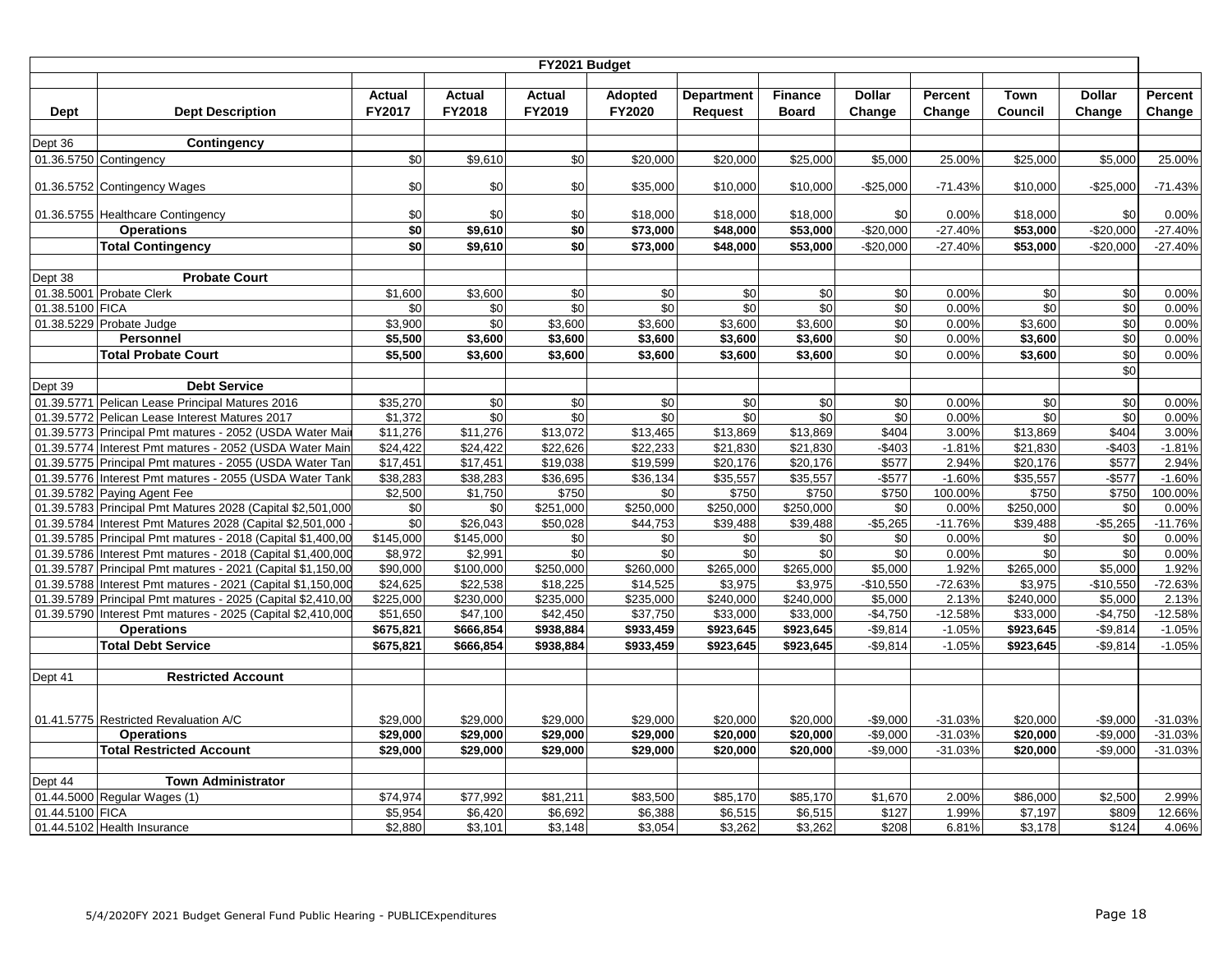|                      |                                                  |                |                            | FY2021 Budget              |                  |                   |                   |               |                |                  |               |                         |
|----------------------|--------------------------------------------------|----------------|----------------------------|----------------------------|------------------|-------------------|-------------------|---------------|----------------|------------------|---------------|-------------------------|
|                      |                                                  |                |                            |                            |                  |                   |                   |               |                |                  |               |                         |
|                      |                                                  | <b>Actual</b>  | Actual                     | <b>Actual</b>              | <b>Adopted</b>   | <b>Department</b> | <b>Finance</b>    | <b>Dollar</b> | Percent        | <b>Town</b>      | <b>Dollar</b> | Percent                 |
| Dept                 | <b>Dept Description</b>                          | FY2017         | FY2018                     | FY2019                     | FY2020           | <b>Request</b>    | <b>Board</b>      | Change        | Change         | Council          | Change        | Change                  |
| 01.44.5132 TIAA-cref | 01.44.5130 Municipal Retirement                  | \$7,515<br>\$0 | $\overline{$7,300}$<br>\$0 | $\overline{$}7,163$<br>\$0 | \$8,233<br>\$835 | \$8,400<br>\$852  | \$8,400<br>\$852  | \$167<br>\$17 | 2.03%<br>2.04% | \$8,480<br>\$860 | \$247<br>\$25 | 3.00%<br>2.99%          |
|                      | 01.44.5140 Vehicle and Phone Allowance           | \$0            | \$3,314                    | \$3,115                    | \$3,500          | \$3,500           | \$3,500           | $\sqrt{6}$    | 0.00%          | \$4,900          | \$1,400       | 40.00%                  |
|                      | 01.44.5150 Workers Compensation Insurance        | \$166          | \$105                      | \$165                      | \$200            | \$200             | \$200             | $\sqrt{6}$    | 0.00%          | \$200            | \$0           | 0.00%                   |
|                      | Personnel                                        | \$91,489       | \$98,232                   | \$101,494                  | \$105,710        | \$107,899         | \$107,899         | \$2,189       | 2.07%          | \$110,815        | \$5,105       | 4.83%                   |
|                      | 01.44.5200 Office Supplies                       | \$0            | \$0                        | \$0                        | \$0              | \$0               | \$0               | \$0           | 0.00%          | \$0              | \$0           | 0.00%                   |
|                      | 01.44.5250 Educational Training / Certifications | \$28           | \$15                       | \$264                      | \$400            | \$400             | \$400             | \$0           | 0.00%          | \$400            | \$0           | 0.00%                   |
| 01.44.5260 Dues      |                                                  | \$100          | \$100                      | \$100                      | \$145            | \$145             | \$145             | \$0           | 0.00%          | \$145            | \$0           | 0.00%                   |
|                      | <b>Operations</b>                                | \$128          | \$115                      | \$364                      | \$545            | \$545             | \$545             | \$0           | 0.00%          | \$545            | \$0           | 0.00%                   |
|                      | <b>Total Town Administrator</b>                  | \$91,617       | \$98,347                   | $\overline{$101,858}$      | \$106,255        | \$108,444         | $\sqrt{$108,444}$ | \$2,189       | 2.06%          | \$111,360        | \$5,105       | 4.80%                   |
|                      |                                                  |                |                            |                            |                  |                   |                   |               |                |                  |               |                         |
| Dept 46              | <b>Land Trust</b>                                |                |                            |                            |                  |                   |                   |               |                |                  |               |                         |
|                      | 01.46.5250 Education/Training/Seminars           | \$0            | \$0                        | \$0                        | \$0              | \$0               | \$0               | \$0           | 0.00%          | \$0              | \$0           | 0.00%                   |
| 01.46.5264 Travel    |                                                  | \$150          | \$0                        | \$220                      | \$250            | \$250             | \$250             | \$0           | 0.00%          | \$250            | \$0           | 0.00%                   |
|                      | 01.46.5336 Contract Services                     | \$0            | \$1,337                    | \$4,317                    | \$6,000          | \$0               | \$0               | $-$6,000$     | $-100.00%$     | \$0              |               | $-$ \$6,000 $-100.00\%$ |
|                      | 01.46.5337 Stewardship                           | \$125          | \$1,150                    | \$1,000                    | \$5,000          | \$2,500           | \$2,500           | $-$2,500$     | $-50.00%$      | \$2,500          | $-$2,500$     | $-50.00\%$              |
|                      | 01.46.5370 Operating Supplies                    | \$4,004        | \$476                      | \$600                      | \$1,000          | \$1,000           | \$1,000           | \$0           | 0.00%          | \$1,000          | \$0           | 0.00%                   |
|                      | <b>Operations</b>                                | \$4,279        | \$2,963                    | \$6,137                    | \$12,250         | \$3,750           | \$3,750           | $-$ \$8,500   | -69.39%        | \$3,750          | $-$8,500$     | $-69.39%$               |
|                      | <b>Total Land Trust</b>                          | \$4,279        | \$2,963                    | \$6,137                    | \$12,250         | \$3,750           | \$3,750           | $-$8,500$     | $-69.39%$      | \$3,750          | $-$8,500$     | $-69.39%$               |
| Dept 47              | <b>Conservation Commission</b>                   |                |                            |                            |                  |                   |                   |               |                |                  |               |                         |
|                      |                                                  |                |                            |                            |                  |                   |                   |               |                |                  |               |                         |
|                      | 01.47.5205 Misc Supplies                         | \$174          | \$149                      | \$115                      | \$250            | \$250             | \$250             | \$0           | 0.00%          | \$250            | \$0           | 0.00%                   |
|                      | 01.47.5250 Training Workshops                    | \$100          | \$215                      | \$165                      | \$220            | \$220             | \$220             | \$0           | 0.00%          | \$220            | \$0           | 0.00%                   |
| 01.47.5260 Dues      |                                                  | \$100          | \$200                      | \$100                      | \$180            | \$180             | \$180             | \$0           | 0.00%          | \$180            | \$0           | 0.00%                   |
| 01.47.5267 Travel    |                                                  | \$39           | \$0                        | \$0                        | \$40             | \$40              | \$40              | \$0           | 0.00%          | \$40             | \$0           | 0.00%                   |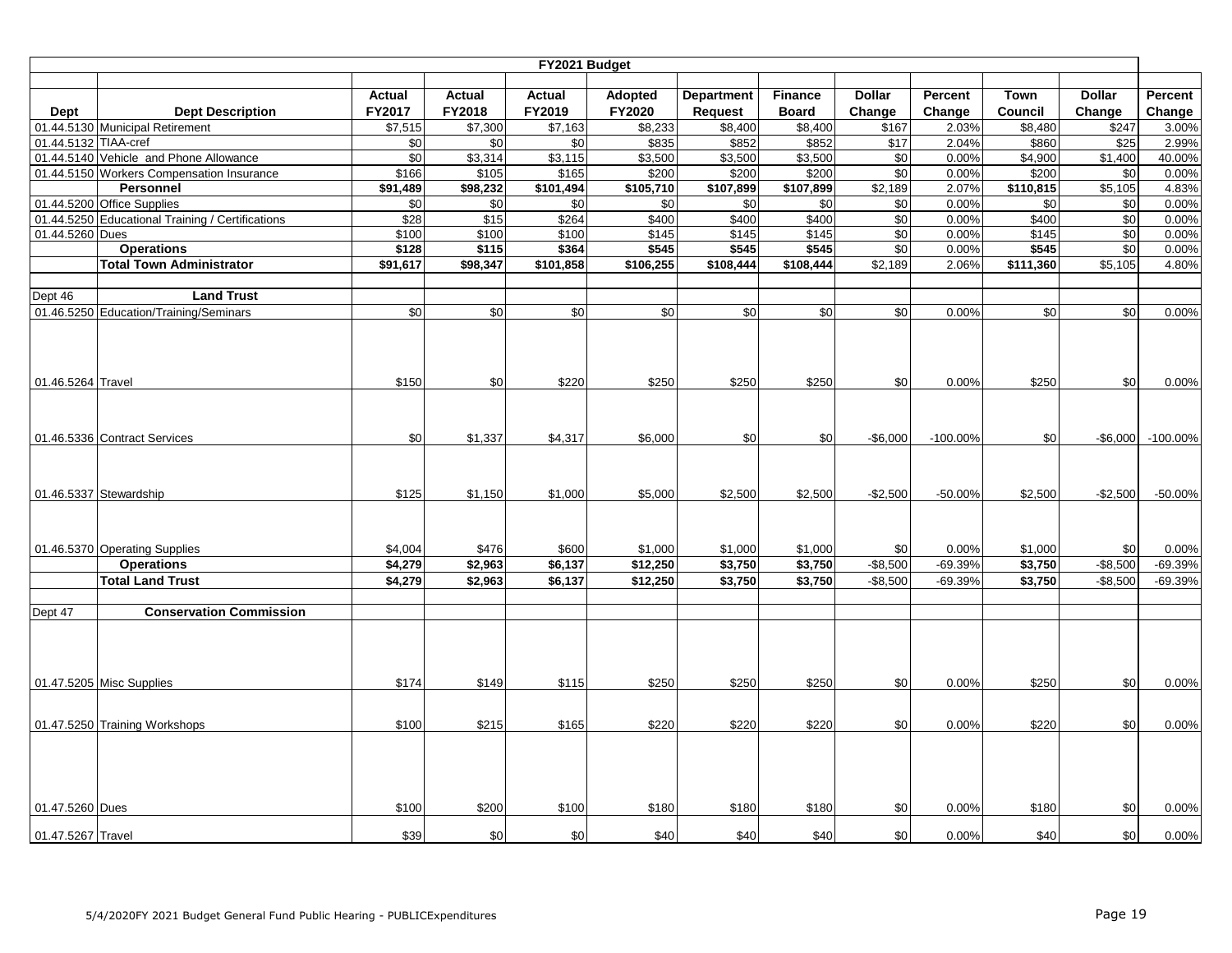|         |                                      |               |             | FY2021 Budget |               |                   |                |               |                |             |               |         |
|---------|--------------------------------------|---------------|-------------|---------------|---------------|-------------------|----------------|---------------|----------------|-------------|---------------|---------|
|         |                                      |               |             |               |               |                   |                |               |                |             |               |         |
|         |                                      | Actual        | Actual      | Actual        | Adopted       | <b>Department</b> | <b>Finance</b> | <b>Dollar</b> | <b>Percent</b> | Town        | <b>Dollar</b> | Percent |
| Dept    | <b>Dept Description</b>              | <b>FY2017</b> | FY2018      | FY2019        | <b>FY2020</b> | <b>Request</b>    | <b>Board</b>   | Change        | Change         | Council     | Change        | Change  |
|         |                                      |               |             |               |               |                   |                |               |                |             |               |         |
|         |                                      |               |             |               |               |                   |                |               |                |             |               |         |
|         |                                      |               |             |               |               |                   |                |               |                |             |               |         |
|         |                                      |               |             |               |               |                   |                |               |                |             |               |         |
|         | 01.47.5370 Operating Expenses        | \$4,250       | \$993       | \$3,126       | \$1,200       | \$1,200           | \$1,200        | \$0           | $0.00\%$       | \$1,200     | \$0           | 0.00%   |
|         | <b>Operations</b>                    | \$4,663       | \$1,557     | \$3,506       | \$1,890       | \$1,890           | \$1,890        | \$0           | 0.00%          | \$1,890     | \$0           | 0.00%   |
|         | <b>Total Conservation Commission</b> | \$4,663       | \$1,557     | \$3,506       | \$1.890       | \$1,890           | \$1,890        | \$0           | $0.00\%$       | \$1,890     | \$0           | 0.00%   |
|         |                                      |               |             |               |               |                   |                |               |                |             |               |         |
| Dept 49 | Other                                |               |             |               |               |                   |                |               |                |             |               |         |
|         | 01.49.5150 Workers Compensation      | \$0           | \$22,254    | $-$2,640$     | \$0           | \$0               | \$0            | \$0           | 0.00%          | \$0         | \$0           | 0.00%   |
|         | Personnel                            | \$0           | \$22,254    | $-$2,640$     | \$0           | \$0               | \$0            | \$0           | $0.00\%$       | \$0         | \$0           | 0.00%   |
|         | 01.49.5219 Utilities Street Lighting | \$21.022      | \$22,385    | $-$2,493$     | \$8,000       | \$8,000           | \$8,000        | \$0           | 0.00%          | \$8,000     | \$0           | 0.00%   |
|         | 01.49.5354 Insurance Coverage        | \$113,209     | \$118,714   | \$117,909     | \$123,000     | \$123,000         | \$123,000      | \$0           | 0.00%          | \$123,000   | \$0           | 0.00%   |
|         | 01.49.5356 Annual Audit Fee          | \$24,300      | \$24,254    | \$34,657      | \$31,000      | \$40,000          | \$40,000       | \$9,000       | 29.03%         | \$40,000    | \$9,000       | 29.03%  |
|         | 01.49.5358 Transfer to Capital       | \$443.700     | \$108,917   | \$0           | \$298,416     | \$669,000         | \$341,750      | \$43,334      | 14.52%         | \$341,750   | \$43,334      | 14.52%  |
|         | 01.49.5399 Misc Transfer             | \$0           | \$0         | \$7,628       | \$0           | \$0               |                | \$0           | $0.00\%$       |             | \$0           | 0.00%   |
|         | <b>Operations</b>                    | \$602.231     | \$274,270   | \$157,701     | \$460,416     | \$840,000         | \$512,750      | \$52,334      | 11.37%         | \$512,750   | \$52,334      | 11.37%  |
|         | <b>Total Other</b>                   | \$602,231     | \$296,524   | \$155,061     | \$460,416     | \$840,000         | \$512,750      | \$52,334      | 11.37%         | \$512,750   | \$52,334      | 11.37%  |
|         |                                      |               |             |               |               |                   |                |               |                |             |               |         |
|         | <b>Total Personnel</b>               | \$3,336,417   | \$3,461,365 | \$3,712,089   | \$3,709,550   | \$3,899,217       | \$3,878,217    | \$168,667     | 4.55%          | \$3,879,945 | \$170,395     | 4.59%   |
|         | <b>TotalOperations</b>               | \$2,544,042   | \$2,209,814 | \$2,426,023   | \$2,864,933   | \$3,300,858       | \$2,984,677    | \$119,744     | 4.18%          | \$2,982,477 | \$117,544     | 4.10%   |
|         | <b>Total Municipal Expenditures</b>  | \$5,880,459   | \$5,671,179 | \$6,138,112   | \$6,574,483   | \$7,200,075       | \$6,862,894    | \$288,411     | 4.39%          | \$6,862,422 | \$287,939     | 4.38%   |
|         |                                      |               |             |               |               |                   |                |               |                |             |               |         |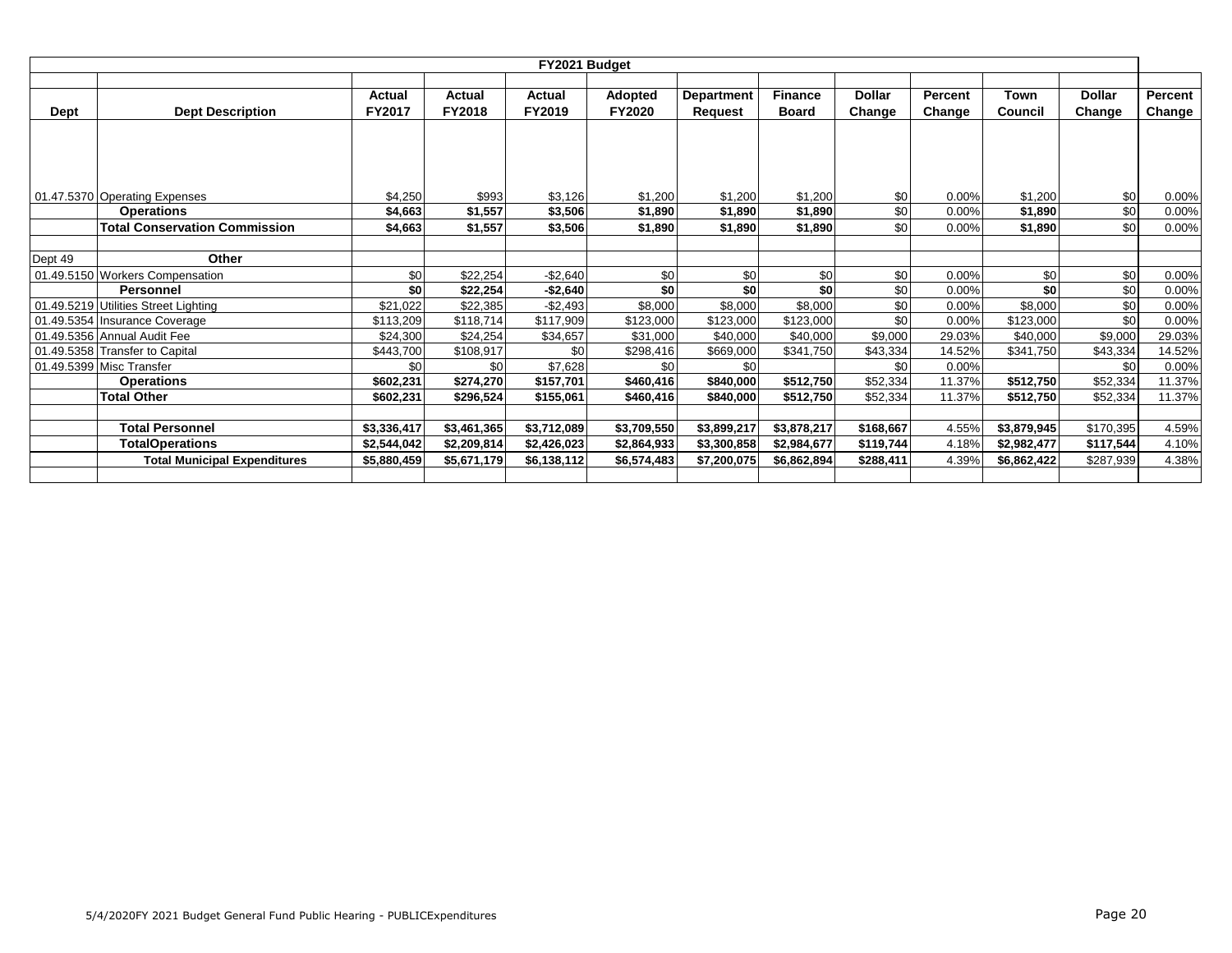|         |                                                 |                         |                         | FY2021 Budget    |                          |                                     |                                |                         |                   |                 |                         |                     |
|---------|-------------------------------------------------|-------------------------|-------------------------|------------------|--------------------------|-------------------------------------|--------------------------------|-------------------------|-------------------|-----------------|-------------------------|---------------------|
| Dept    | <b>Dept Description</b>                         | Actual<br><b>FY2017</b> | Actual<br><b>FY2018</b> | Actual<br>FY2019 | Adopted<br><b>FY2020</b> | <b>Department</b><br><b>Request</b> | <b>Finance</b><br><b>Board</b> | <b>Dollar</b><br>Change | Percent<br>Change | Town<br>Council | <b>Dollar</b><br>Change | Percent  <br>Change |
| Dept 40 | <b>Education Expense</b>                        |                         |                         |                  |                          |                                     |                                |                         |                   |                 |                         |                     |
|         | 01.40.5800 Chariho Regional School Budget       | \$18,360,381            | \$19,154,991            | \$19,193,499     | \$19,539,330             | \$20,005,301                        | \$19.812.834                   | \$273,504               | 1.40%             | \$19,812,834    | \$273,504               | .40%                |
|         | 01.40.5801 Chariho Regional School Debt Service | \$190,705               | \$197,880               | \$304,067        | \$274,139                | \$285,467                           | \$285,467                      | \$11,328                | 4.13%             | \$285,467       | \$11,328                | 4.13%               |
|         | 01.40.5802 Restricted for School Budget         | \$0                     |                         | \$0              | \$0                      |                                     |                                | \$0                     | $0.00\%$          | \$0             | \$0                     | $0.00\%$            |
|         |                                                 |                         |                         |                  |                          |                                     |                                |                         |                   |                 |                         |                     |
|         | <b>Total Education Expense</b>                  | \$18,551,086            | \$19,352,871            | \$19,497,566     | \$19,813,469             | \$20,290,768                        | \$20,098,301                   | \$284,832               | .44%              | \$20,098,301    | \$284,832               | 1.44%               |
|         |                                                 |                         |                         |                  |                          |                                     |                                |                         |                   |                 |                         |                     |
|         | <b>Total Expenditures</b>                       | \$24,431,545            | \$25,024,050            | \$25,635,678     | \$26,387,952             | \$27,490,843                        | \$26,961,195                   | \$573,243               | 2.17%             | \$26,960,723    | \$572,771               | 2.17%               |
|         |                                                 |                         |                         |                  |                          |                                     |                                |                         |                   |                 |                         |                     |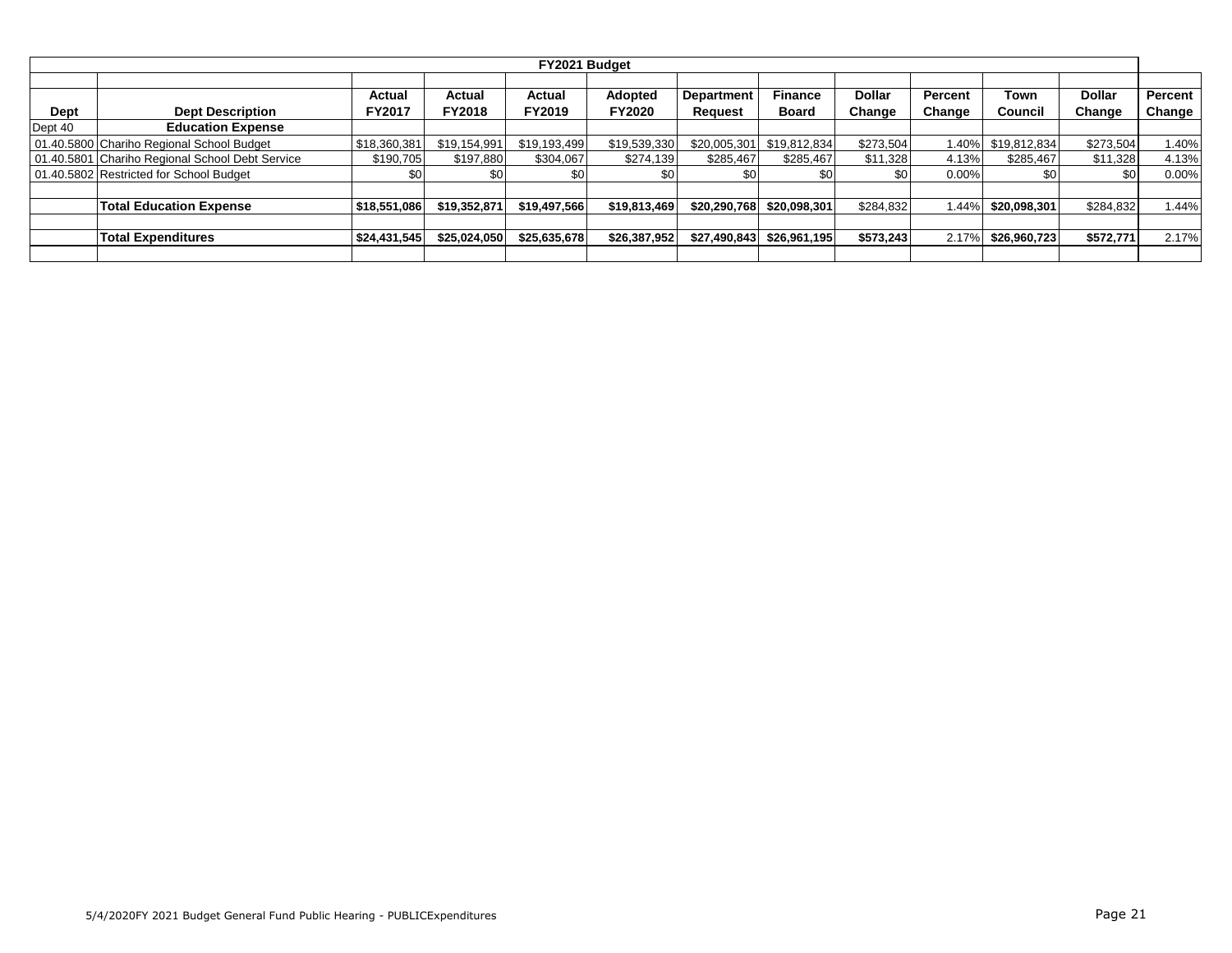|            |                           |                         |                  |                  |                          | <b>Requested</b>             |                                | Proposed             |                   |                 |                      |                   |
|------------|---------------------------|-------------------------|------------------|------------------|--------------------------|------------------------------|--------------------------------|----------------------|-------------------|-----------------|----------------------|-------------------|
| Dept       | <b>Dept Description</b>   | Actual<br><b>FY2017</b> | Actual<br>FY2018 | Actual<br>FY2019 | Adopted<br><b>FY2020</b> | <b>Department</b><br>Request | <b>Finance</b><br><b>Board</b> | <b>Dollar Change</b> | Percent<br>Change | Town<br>Council | <b>Dollar Change</b> | Percent<br>Change |
|            | <b>Taxes</b>              |                         |                  |                  |                          |                              |                                |                      |                   |                 |                      |                   |
| 01.00.4000 | <b>Taxes</b>              | \$17,546,610            | \$18,168,749     | \$18,791,340     | \$19,185,962             | \$19,852,482                 | \$19,769,434                   | \$583,472            | 3.04%             | \$19,768,841    | \$582,879            | 3.04%             |
| 01.00.4001 | Interest & Penalty        | \$100,377               | \$85,998         | \$88,015         | \$90,000                 | \$90,000                     | \$90,000                       | \$0                  | 0.00%             | \$90,000        | \$0                  | 0.00%             |
| 01.00.4002 | Miscellaneous             | \$8,510                 | \$18,743         | \$13,072         | \$8,000                  | \$12,000                     | \$12,000                       | \$4,000              | 50.00%            | \$12,000        | \$4,000              | 50.00%            |
| 01.00.4071 | Last Year Tax             | \$360,465               | \$385,851        | \$348,196        | \$500,000                | \$350,000                    | \$350,000                      | $-$150,000$          | $-30.00%$         | \$350,000       | $-$150,000$          | $-30.00\%$        |
| 01.00.4072 | Prior Years Tax           |                         |                  | \$43,945         |                          | \$40,000                     | \$40,000                       | \$40,000             | 100.00%           | \$40,000        | \$40,000             | 100.00%           |
|            | <b>Total</b>              | \$18,015,962            | \$18,659,341     | \$19,284,568     | \$19,783,962             | \$20,344,482                 | \$20,261,434                   | \$477,472            | 2.41%             | \$20,260,841    | \$476,879            | 2.41%             |
|            |                           |                         |                  |                  |                          |                              |                                |                      |                   |                 |                      |                   |
|            | <b>State Aid</b>          |                         |                  |                  |                          |                              |                                |                      |                   |                 |                      |                   |
| 01.00.4006 | Aid to Education          | \$4,974,327             | \$4,676,150      | \$4,596,330      | \$4,640,585              | \$4,717,971                  | \$4,717,971                    | \$77,386             | 1.67%             | \$4,693,796     | \$53,211             | 1.15%             |
| 01.00.4008 | <b>Corporation Tax</b>    | \$95,248                | \$96,149         | \$95,892         | \$96,149                 | \$95,892                     | \$95,892                       | $-$257$              | $-0.27%$          | \$95,892        | $-$257$              | $-0.27%$          |
| 01.00.4009 | <b>Hotel Tax</b>          | \$4,088                 | \$4,989          | \$8,538          | \$6,848                  | \$12,224                     | \$12,224                       | \$5,376              | 78.50%            | \$12,224        | \$5,376              | 78.50%            |
| 01.00.4010 | Meal & Beverage Tax       | \$143,755               | \$143,647        | \$139,226        | \$150,304                | \$159,119                    | \$159,119                      | \$8,815              | 5.86%             | \$159,119       | \$8,815              | 5.86%             |
| 01.00.4063 | Motor Vehicle Phase-out   | \$66,710                | \$248,574        | \$366,909        | \$471,000                | \$532,466                    | \$532,466                      | \$61,466             | 13.05%            | \$532,466       | \$61,466             | 13.05%            |
|            | <b>Total</b>              | \$5,284,128             | \$5,169,509      | \$5,206,895      | \$5,364,886              | \$5,517,672                  | \$5,517,672                    | \$152,786            | 2.85%             | \$5,493,497     | \$128,611            | 2.40%             |
|            |                           |                         |                  |                  |                          |                              |                                |                      |                   |                 |                      |                   |
|            | <b>Federal Aid</b>        |                         |                  |                  |                          |                              |                                |                      |                   |                 |                      |                   |
| 01.00.4035 | <b>COPS Grant</b>         | \$44,250                | \$0              | \$0              | \$0                      | \$0                          | \$0                            | \$0                  | 0.00%             | \$0             | \$0                  | 0.00%             |
| 01.00.4052 | <b>Emergency Claims</b>   | \$18,746                | \$0              | \$0              | \$0                      | \$0                          | \$0                            | \$0                  | 0.00%             | \$0             | \$0                  | 0.00%             |
|            | <b>Total</b>              | \$62,996                | \$0              | \$0              | \$0                      | \$0                          | \$0                            | \$0                  | 0.00%             | \$0             | \$0                  | 0.00%             |
|            |                           |                         |                  |                  |                          |                              |                                |                      |                   |                 |                      |                   |
|            | <b>Permits &amp; Fees</b> |                         |                  |                  |                          |                              |                                |                      |                   |                 |                      |                   |
| 01.00.4012 | <b>Building Permits</b>   | \$115,436               | \$231,608        | \$238,777        | \$190,000                | \$220,000                    | \$220,000                      | \$30,000             | 15.79%            | \$220,000       | \$30,000             | 15.79%            |
| 01.00.4013 | <b>Zoning Fees</b>        | \$1,276                 | \$3,909          | \$2,358          | \$2,500                  | \$2,500                      | \$2,500                        | \$0                  | 0.00%             | \$2,500         | \$0                  | 0.00%             |
| 01.00.4067 | <b>Incentive Aid</b>      | \$1,028                 | \$0              | \$0              | \$0                      | \$0                          | \$0                            | \$0                  | 0.00%             | \$0             | \$0                  | 0.00%             |
| 01.00.4014 | <b>Planning Fees</b>      | \$33,545                | \$18,246         | \$16,932         | \$20,000                 | \$17,000                     | \$17,000                       | $-$3,000$            | $-15.00%$         | \$17,000        | $-$3,000$            | $-15.00%$         |
|            | <b>Total</b>              | \$151,285               | \$253,763        | \$258,067        | \$212,500                | \$239,500                    | \$239,500                      | \$27,000             | 12.71%            | \$239,500       | \$27,000             | 12.71%            |
|            |                           |                         |                  |                  |                          |                              |                                |                      |                   |                 |                      |                   |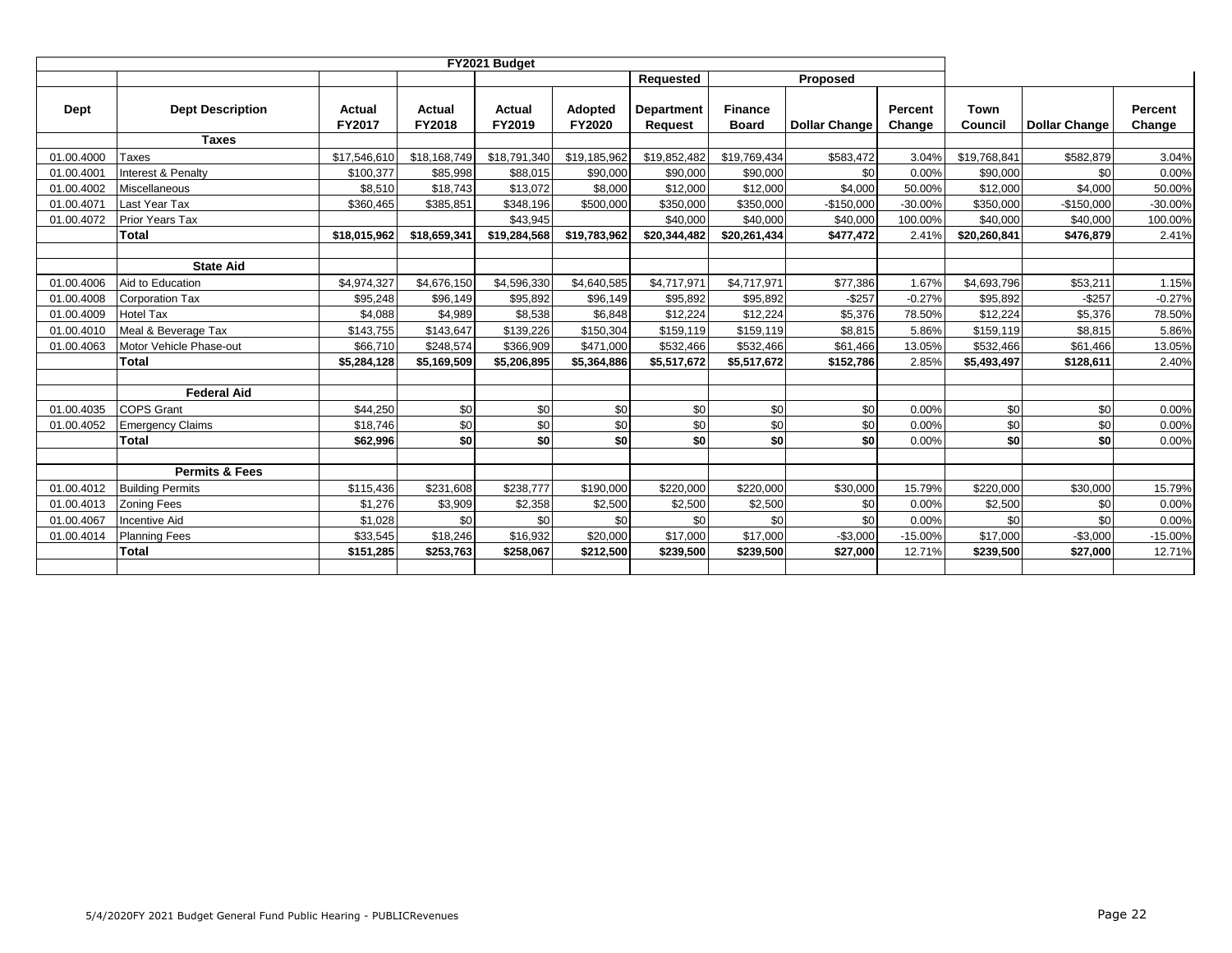|                          |                                    |                    |                    | FY2021 Budget      |                    |                    |                    |                      |                |                     |                      |                |
|--------------------------|------------------------------------|--------------------|--------------------|--------------------|--------------------|--------------------|--------------------|----------------------|----------------|---------------------|----------------------|----------------|
|                          |                                    |                    |                    |                    |                    | <b>Requested</b>   |                    | Proposed             |                |                     |                      |                |
|                          |                                    |                    |                    |                    |                    |                    |                    |                      |                |                     |                      |                |
| Dept                     | <b>Dept Description</b>            | <b>Actual</b>      | Actual             | <b>Actual</b>      | <b>Adopted</b>     | Department         | <b>Finance</b>     |                      | Percent        | Town                |                      | Percent        |
|                          |                                    | FY2017             | FY2018             | FY2019             | FY2020             | Request            | <b>Board</b>       | <b>Dollar Change</b> | Change         | Council             | <b>Dollar Change</b> | Change         |
|                          | <b>License Fees</b>                |                    |                    |                    |                    |                    |                    |                      |                |                     |                      |                |
| 01.00.4015               | Misc Business License & Fees       | \$12,669           | \$8,804            | \$10,066           | \$9,000            | \$9,000            | \$9,000            | \$0<br>\$0           | 0.00%          | \$10,000<br>\$9,000 | \$1,000<br>\$0       | 11.11%         |
| 01.00.4016               | Liquor License<br>Dog License      | \$9,200<br>\$6,588 | \$8,600<br>\$6,080 | \$8,558<br>\$6,206 | \$9,000<br>\$6,700 | \$9,000<br>\$6,700 | \$9,000<br>\$6,700 | \$0                  | 0.00%<br>0.00% | \$6,700             | \$0                  | 0.00%<br>0.00% |
| 01.00.4017<br>01.00.4018 | Marriage License                   | \$392              | \$336              | \$288              | \$325              | \$325              | \$325              | \$0                  | 0.00%          | \$325               | \$0                  | 0.00%          |
| 01.00.4019               | Misc Non-Business License & Fees   | \$2,740            | \$4,735            | \$446              | \$2,000            | \$500              | \$500              | $-$1,500$            | -75.00%        | \$500               | $-$1,500$            | $-75.00%$      |
| 01.00.4020               | <b>Hopkinton Transfer Stickers</b> | \$1,300            | \$1,225            | \$4,240            | \$4,500            | \$4,500            | \$4,500            | \$0                  | 0.00%          | \$4,500             | \$0                  | 0.00%          |
|                          | <b>Total</b>                       | \$32,889           | \$29,780           | \$29,804           | \$31,525           | \$30,025           | \$30,025           | $-$1,500$            | $-4.76%$       | \$31,025            | -\$500               | $-1.59%$       |
|                          | <b>User Fees</b>                   |                    |                    |                    |                    |                    |                    |                      |                |                     |                      |                |
| 01.00.4026               | <b>Realty Stamp Commission</b>     | \$32,354           | \$53,048           | \$48,896           | \$43,000           | \$45,000           | \$45,000           | \$2,000              | 4.65%          | \$45,000            | \$2.000              | 4.65%          |
| 01.00.4027               | Copies                             | \$8,545            | \$7,380            | \$6,510            | \$9,000            | \$7,000            | \$7,000            | $-$2,000$            | $-22.22%$      | \$7,000             | $-$2,000$            | $-22.22%$      |
| 01.00.4028               | <b>Recording Fees</b>              | \$100,689          | \$87,839           | \$81.330           | \$90,000           | \$85,000           | \$85,000           | $-$5.000$            | $-5.56%$       | \$85,000            | $-$ \$5,000          | $-5.56%$       |
| 01.00.4030               | Probate Fees                       | \$3,934            | \$6,195            | \$8,894            | \$10,000           | \$10,000           | \$10,000           | \$0                  | 0.00%          | \$10,000            | \$0                  | 0.00%          |
| 01.00.4042               | <b>Recreation Events</b>           | \$10,130           | \$11,265           | \$17,061           | \$12,000           | \$25,000           | \$25,000           | \$13,000             | 108.33%        | \$25,000            | \$13,000             | 108.33%        |
| 01.00.4043               | <b>Community Center Rental</b>     | \$895              | \$685              | \$535              | \$1,500            | \$1,500            | \$1,500            | \$0                  | 0.00%          | \$1,500             | \$0                  | 0.00%          |
| 01.00.4065               | <b>Transfer Station Fees</b>       | \$165,114          | \$166,534          | \$159,005          | \$170,600          | \$165,000          | \$165,000          | $-$5,600$            | $-3.28%$       | \$165,000           | $-$5,600$            | $-3.28%$       |
|                          | Total                              | \$321,661          | \$332,946          | \$322,231          | \$336,100          | \$338,500          | \$338,500          | \$2,400              | 0.71%          | \$338,500           | \$2,400              | 0.71%          |
|                          |                                    |                    |                    |                    |                    |                    |                    |                      |                |                     |                      |                |
|                          | <b>Fines &amp; Forfeitures</b>     |                    |                    |                    |                    |                    |                    |                      |                |                     |                      |                |
| 01.00.4021               | Dog Fines                          | \$1,180            | \$1,193            | \$1,170            | \$1,700            | \$1,700            | \$1,700            | \$0                  | 0.00%          | \$1,700             | \$0                  | 0.00%          |
| 01.00.4022               | <b>State Traffic Fines</b>         | \$47,678           | \$46,077           | \$44,648           | \$46,000           | \$46,000           | \$46,000           | \$0                  | 0.00%          | \$46,000            | \$0                  | 0.00%          |
| 01.00.4023               | <b>Building and Zoning Fines</b>   | \$0                | \$0                | \$0                | \$0                | \$0                | \$0                | \$0                  | 0.00%          | \$0                 | \$0                  | 0.00%          |
|                          | <b>Total</b>                       | \$48,858           | \$47,270           | \$45,818           | \$47,700           | \$47,700           | \$47,700           | \$0                  | 0.00%          | \$47,700            | \$0                  | 0.00%          |
|                          |                                    |                    |                    |                    |                    |                    |                    |                      |                |                     |                      |                |
|                          | Investments                        |                    |                    |                    |                    |                    |                    |                      |                |                     |                      |                |
| 01.00.4024               | Interest Income                    | \$26,938           | \$48,849           | \$68,801           | \$45,000           | \$55,000           | \$55,000           | \$10,000             | 22.22%         | \$55,000            | \$10,000             | 22.22%         |
|                          | <b>Total</b>                       | \$26,938           | \$48,849           | \$68,801           | \$45,000           | \$55,000           | \$55,000           | \$10,000             | 22.22%         | \$55,000            | \$10,000             | 22.22%         |
|                          | <b>Miscellaneous Income</b>        |                    |                    |                    |                    |                    |                    |                      |                |                     |                      |                |
| 01.00.4033               | School Resource Office Reimb       | \$70,193           | \$70,719           | \$64,001           | \$60,000           | \$64,000           | \$64,000           | \$4,000              | 6.67%          | \$64,000            | \$4,000              | 6.67%          |
| 01.00.4034               | <b>VIN Inspection Fees</b>         | \$4,820            | \$3,830            | \$4,165            | \$5,500            | \$4,500            | \$4,500            | $-$1,000$            | $-18.18%$      | \$4,500             | $-$1,000$            | $-18.18%$      |
| 01.00.4036               | Detail Pay                         | \$97,470           | \$220,839          | \$217,222          | \$48,500           | \$48,500           | \$48,500           | \$0                  | 0.00%          | \$48,500            | \$0                  | 0.00%          |
| 01.00.4049               | <b>Recycling Rebate</b>            | \$4,073            | \$0                | \$0                | \$0                | \$0                | \$0                | \$0                  | 0.00%          | \$0                 | \$0                  | 0.00%          |
| 01.00.4050               | Miscellaneous Revenues             | \$0                | \$16,028           | \$9,694            | \$4,030            | \$5,000            | \$5,000            | \$970                | 24.07%         | \$5,000             | \$970                | 24.07%         |
| 01.00.4051               | Miscellaneous Police Returns       | \$38,122           | \$2,890            | \$6,153            | \$30,000           | \$10,000           | \$10,000           | $-$20,000$           | $-66.67%$      | \$10,000            | $-$20,000$           | $-66.67%$      |
| 01.00.4076               | Senior Activities Bingo            | \$8,123            | \$6,500            | \$4,353            | \$8,000            | \$6,000            | \$6,000            | $-$2,000$            | $-25.00%$      | \$6,000             | $-$2,000$            | $-25.00%$      |
| 01.00.4077               | Senior Activities Donations        | \$0                | \$0                | \$4,000            | \$0                | \$0                | \$0                | \$0                  | 0.00%          | \$0                 | \$0                  | 0.00%          |
| 01.00.4078               | <b>Senior Activities Dues</b>      | \$3,247            | \$2,369            | \$4,187            | \$3,000            | \$4,000            | \$4,000            | \$1,000              | 33.33%         | \$4,000             | \$1,000              | 33.33%         |
| 01.00.4079               | Senior Activities Program Fees     | \$6,078            | \$4,973            | \$4,792            | \$5,000            | \$5,000            | \$5,000            | \$0                  | 0.00%          | \$5,000             | \$0                  | 0.00%          |
| 01.00.4344               | Sale of Property                   | \$0                | \$0                | \$0                | \$0                | \$0                | \$0                | \$0                  | 0.00%          | \$0                 | \$0                  | 0.00%          |
|                          | <b>Total</b>                       | \$232,126          | \$328,148          | \$318,567          | \$164,030          | \$147,000          | \$147,000          | $-$17,030$           | $-10.38%$      | \$147,000           | $-$17,030$           | -10.38%        |
|                          |                                    |                    |                    |                    |                    |                    |                    |                      |                |                     |                      |                |
|                          | <b>Total revenues</b>              | \$24,176,843       | \$24,869,606       | \$25,534,751       | \$25,985,703       | \$26,719,879       | \$26,636,831       | \$651,128            | 2.51%          | \$26,613,063        | \$627,360            | 2.41%          |

|            |                              |           |               | <b>FY2020 Budget</b> |        |           |              |               |          |         |                      |          |
|------------|------------------------------|-----------|---------------|----------------------|--------|-----------|--------------|---------------|----------|---------|----------------------|----------|
|            | <b>TRANSFERS</b>             |           |               |                      |        | Reauested | Proposed     |               |          |         |                      |          |
| Dept       | <b>Dept Description</b>      | FY2017    | <b>FY2018</b> | <b>FY2019</b>        | FY2020 | Reauest   | <b>Board</b> | Dollar Change | Change   | Council | <b>Dollar Change</b> | Change   |
| 01.00.4055 | <b>Education Impact Fees</b> | \$159,041 | \$9,600       | \$12,000             |        |           |              |               | $0.00\%$ |         |                      | $0.00\%$ |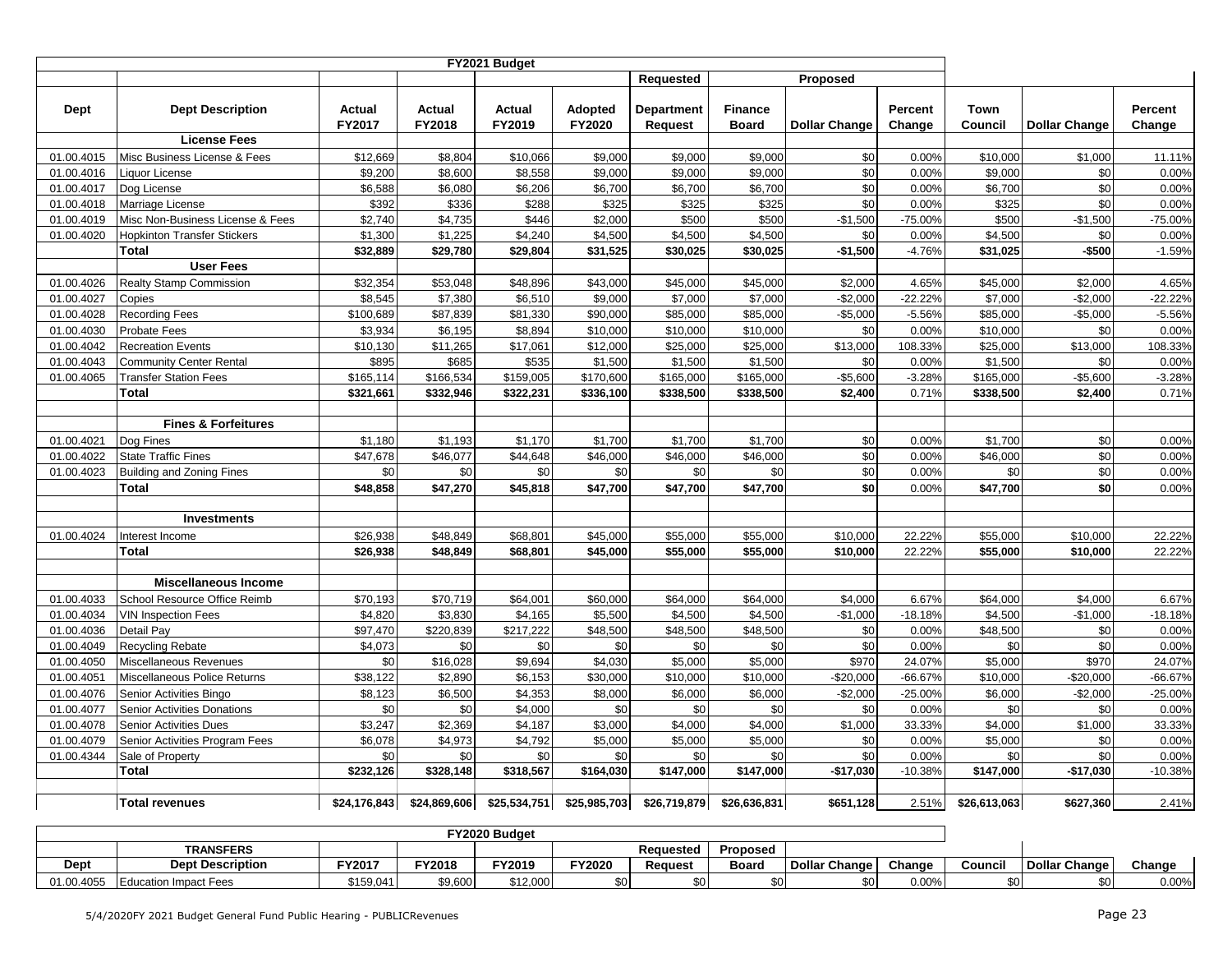|            |                                             |                  |                         |                  |                          | Requested                              |                                | Proposed             |                          |                 |               |                   |
|------------|---------------------------------------------|------------------|-------------------------|------------------|--------------------------|----------------------------------------|--------------------------------|----------------------|--------------------------|-----------------|---------------|-------------------|
| Dept       | <b>Dept Description</b>                     | Actual<br>FY2017 | Actual<br><b>FY2018</b> | Actual<br>FY2019 | Adopted<br><b>FY2020</b> | <b>Department</b><br>Request           | <b>Finance</b><br><b>Board</b> | <b>Dollar Change</b> | <b>Percent</b><br>Change | Town<br>Council | Dollar Change | Percent<br>Change |
| 01.00.4056 | <b>Recreation Impact Fees</b>               | \$33,600         | \$3,900                 | \$3,899          | \$0                      | \$0                                    | \$0                            | \$0                  | 0.00%                    |                 | \$0           | 0.00%             |
| 01.00.4057 | Open Space Recreation                       | \$0              | \$0                     | \$0              | \$0                      | \$0                                    | \$0                            | \$0                  | 0.00%                    |                 | \$0           | 0.00%             |
| 01.00.4058 | <b>Water Fund Debt</b>                      | \$91,431         | \$91,431                | \$91,431         | \$91,431                 | \$91,431                               | \$91,431                       | \$0                  | 0.00%                    | \$91,431        | \$0           | 0.00%             |
| 01.00.4059 | Water Fund Admin (10% of Finance Dep        | \$11,475         | \$12,302                | \$12,624         | \$15,818                 | \$18,000                               | \$18,000                       | \$2,182              | 13.79%                   | \$18,000        | \$2,182       | 13.79%            |
| 01.00.4066 | Appropriated Reserve - school budget        | \$0 <sub>1</sub> | \$0 <sub>1</sub>        | \$0 <sub>1</sub> | \$34,500                 | \$0                                    | \$01                           | $-$34,500$           | $-100.00\%$              | \$24,175        | $-$10,325$    | $-29.93%$         |
| 01.00.4070 | Appropriated Reserve - school categoric     | \$0              | \$0                     | \$0              | \$35,500                 | \$17,846                               | \$17,846                       | $-$17,654$           | $-49.73%$                | \$17,846        | $-$17,654$    | $-49.73%$         |
|            | Appropriated Reserve - commit for other use | \$0              | \$0                     | \$0 <sub>1</sub> | \$40,000                 | \$30,222                               | \$30,222                       | $-$ \$9,778          | $-24.45%$                | \$30,222        | $-$ \$9,778   | $-24.45%$         |
| 01.00.4074 | <b>Appropriated Reserve</b>                 | \$200,000        | \$180,500               | \$13,920         | \$185,000                | \$613.465                              | \$166,866                      | $-$18,134$           | $-9.80%$                 | \$165.987       | $-$19,013$    | $-10.28%$         |
|            | <b>Total Transfers</b>                      | \$495,547        | \$297,733               | \$133,874        | \$402,249                | \$770,964                              | \$324,365                      | $-$77,884$           | $-19.36%$                | \$347,661       | $-$54,588$    | $-13.57%$         |
|            |                                             |                  |                         |                  |                          |                                        |                                |                      |                          |                 |               |                   |
|            | <b>Total Resources</b>                      | \$24.672.390     | \$25.167.339            |                  |                          | \$25,668,625 \$26,387,952 \$27,490,843 | \$26.961.196                   | \$573,244            | 2.17%                    | \$26.960.724    | \$572,772     | 2.17%             |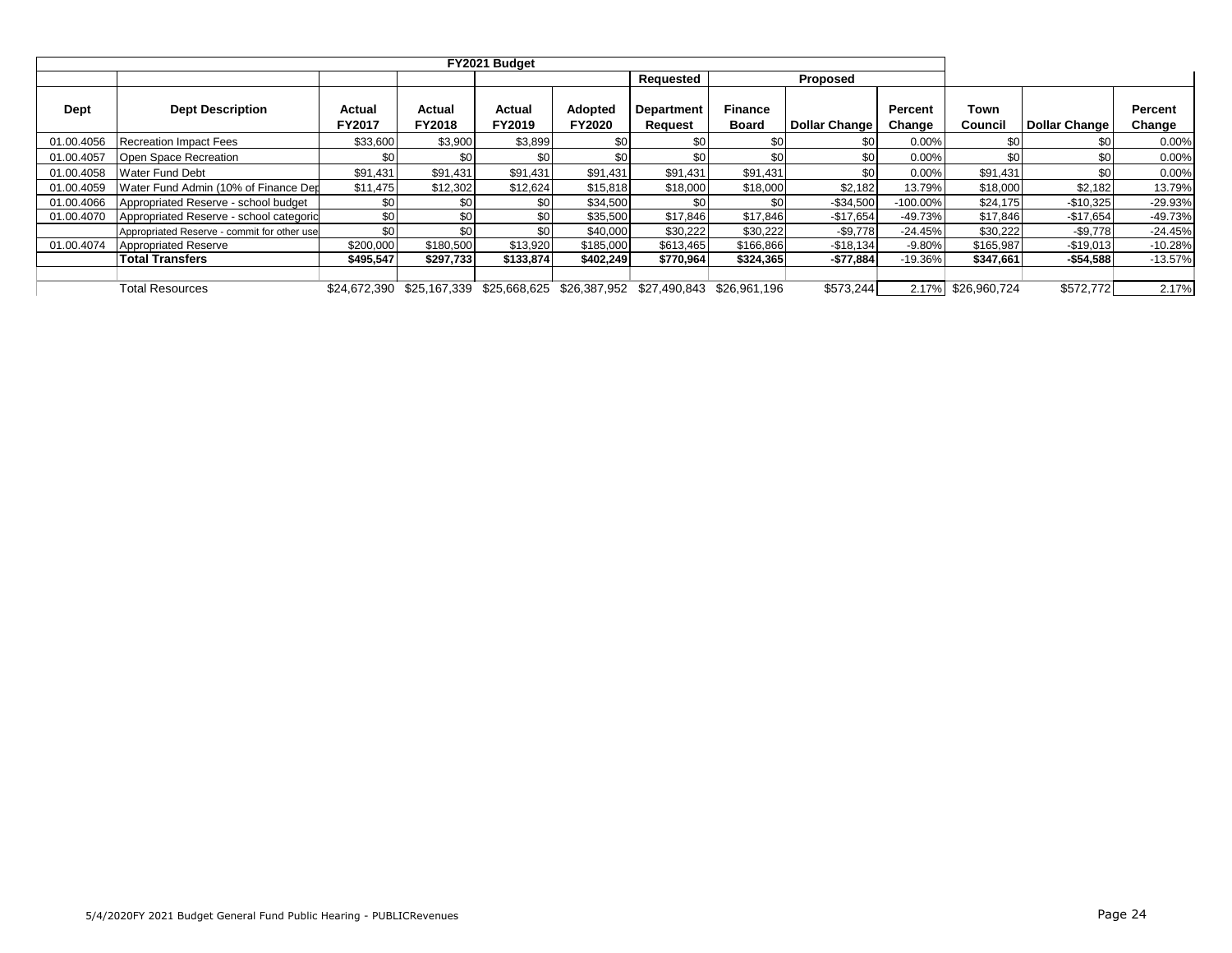| <b>Committed Fund Balance</b>    | 6/30/2019     | 2020<br>budgeted<br>use | <b>Balance</b><br>2020    | 2021<br>budgeted<br>use |      | <b>Balance</b><br>2021   |                  |            |        |
|----------------------------------|---------------|-------------------------|---------------------------|-------------------------|------|--------------------------|------------------|------------|--------|
| School budget                    | \$<br>34,500  | \$<br>$(34,500)$ \$     |                           |                         |      |                          |                  |            |        |
| School categorical               | \$<br>53,346  | \$<br>(35,500)          | \$<br>17,846              | \$(17, 846)             |      |                          |                  |            |        |
| Student population changes       | \$            | \$                      |                           |                         |      |                          |                  |            |        |
| Future state aid shortfalls      | \$<br>135,954 | \$                      | 135,954                   | \$<br>(24, 175)         | \$   | 111,779                  |                  |            |        |
| Capital - committed for          |               |                         |                           |                         |      |                          |                  |            |        |
| maintenance/improvements town's  |               |                         |                           |                         |      |                          |                  |            |        |
| building and grounds             | \$            | \$                      |                           |                         | \$   |                          |                  |            |        |
| Capital - Alton Jones            | 19,291        |                         | 19,291                    |                         |      | 19,291                   |                  |            |        |
| Capital Foster Wood Recreation   | 12,794        | \$                      | 12,794                    |                         |      | 12,794                   |                  |            |        |
| Landscaping Project              | 675           |                         | 675                       |                         |      | 675                      |                  |            |        |
| Landfill                         | 50,000        |                         | 50,000                    |                         |      | 50,000                   |                  |            |        |
| Public Works Projects            | 2,671         | \$                      | 2,671                     | \$<br>(2,671)           |      | $\overline{\phantom{a}}$ |                  |            |        |
| Police Programs                  | 4,811         |                         | 4,811                     | \$<br>(4, 811)          |      |                          |                  |            |        |
| Legal Fees                       | \$<br>10,000  | \$                      | \$<br>10,000              | \$<br>(10,000)          | - \$ |                          |                  |            |        |
| Snow Removal                     | \$<br>12,740  | \$                      | 12,740                    | \$(12,740)              | £    |                          |                  |            |        |
|                                  |               |                         |                           |                         |      |                          |                  |            |        |
|                                  | \$<br>336,782 | \$<br>$(70,000)$ \$     | 266,782                   | \$(72, 243)             | \$   | 194,539                  |                  |            |        |
|                                  |               |                         |                           |                         |      |                          | Dept Budget 2021 |            |        |
| <b>Unassigned Fund Balance</b>   | \$3,730,816   |                         | \$(185,000) \$3,545,816   |                         |      | \$(165,987) \$3,379,829  | \$               | 26,961,195 | 12.54% |
| <b>Nonspendable Fund Balance</b> | \$<br>49,703  |                         | \$<br>49,703              |                         | \$   | 49,703                   |                  |            |        |
|                                  | \$4,117,301   |                         | \$ (255,000) \$ 3,862,301 |                         |      | \$(238,230) \$3,624,071  |                  |            |        |